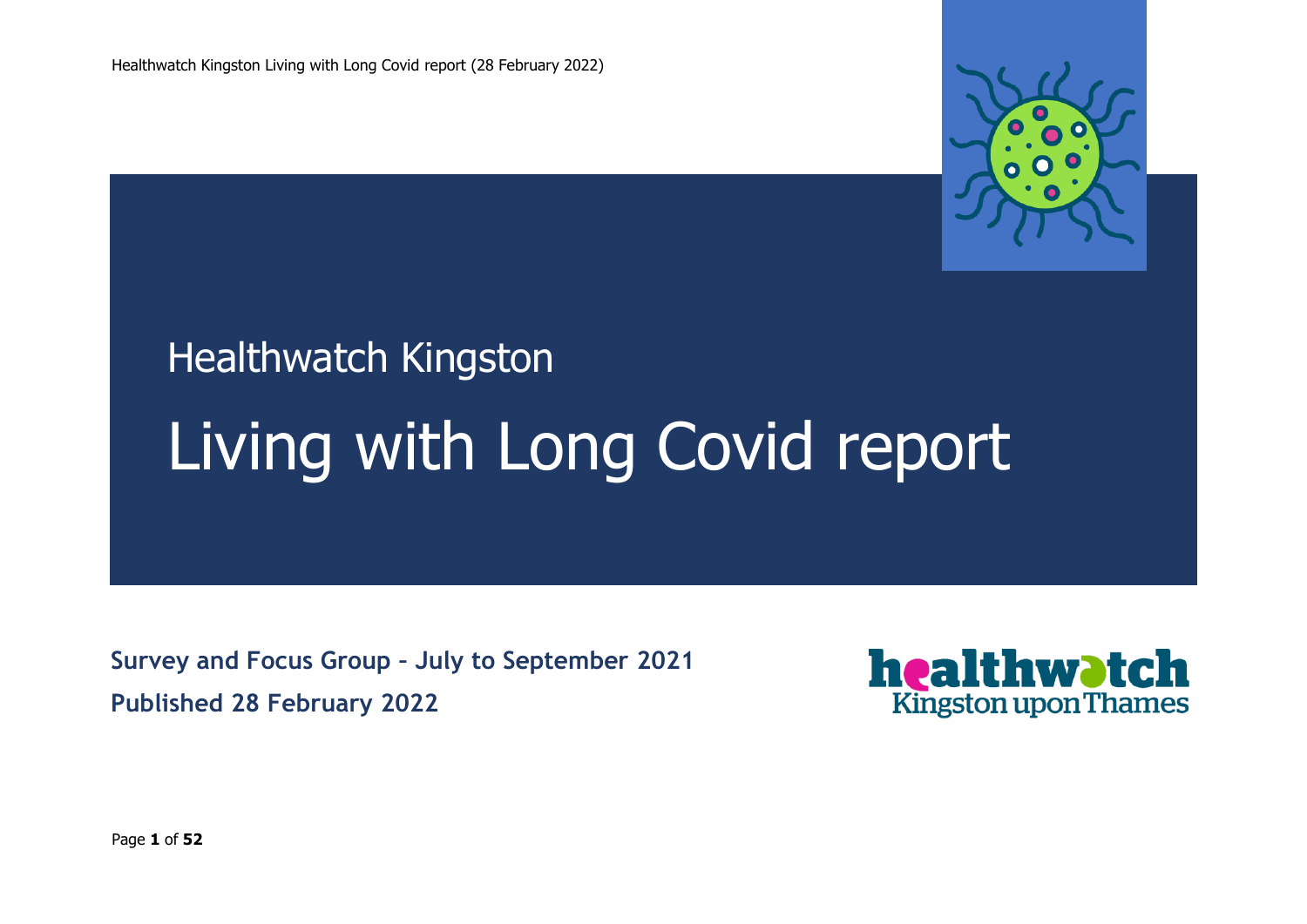# **Contents**

| 1. About Healthwatch Kingston                | Page 3  |
|----------------------------------------------|---------|
| 2. Executive summary and recommendations     | Page 4  |
| 3. Introduction                              | Page 5  |
| 3.1. Scope of this community engagement      | Page 10 |
| 4. Methodologies                             | Page 10 |
| 4.1. Limitations                             | Page 11 |
| 4.2. Demographics                            | Page 12 |
| 5. Long Covid services in Kingston           | Page 14 |
| 6. Key findings                              | Page 15 |
| 6.1. Experience of Covid-19 diagnosis        | Page 15 |
| 6.2. Experience of Long Covid diagnosis      | Page 16 |
| 6.3. Symptoms                                | Page 19 |
| 6.4. Changes in symptoms                     | Page 24 |
| 6.5. Impact on everyday life                 | Page 26 |
| 6.6. Impact on mental health                 | Page 31 |
| 6.7. Support needs                           | Page 33 |
| 7. What you said would make a difference     | Page 37 |
| 8. In conclusion                             | Page 39 |
| 9. Thank you and next steps!                 | Page 41 |
| <b>Appendices</b>                            | Page 43 |
| Appendix A: Further resources                | Page 43 |
| Appendix B: Long Covid diagnosis experiences | Page 44 |
| Appendix C: Living with Long Covid survey    | Page 47 |
|                                              |         |

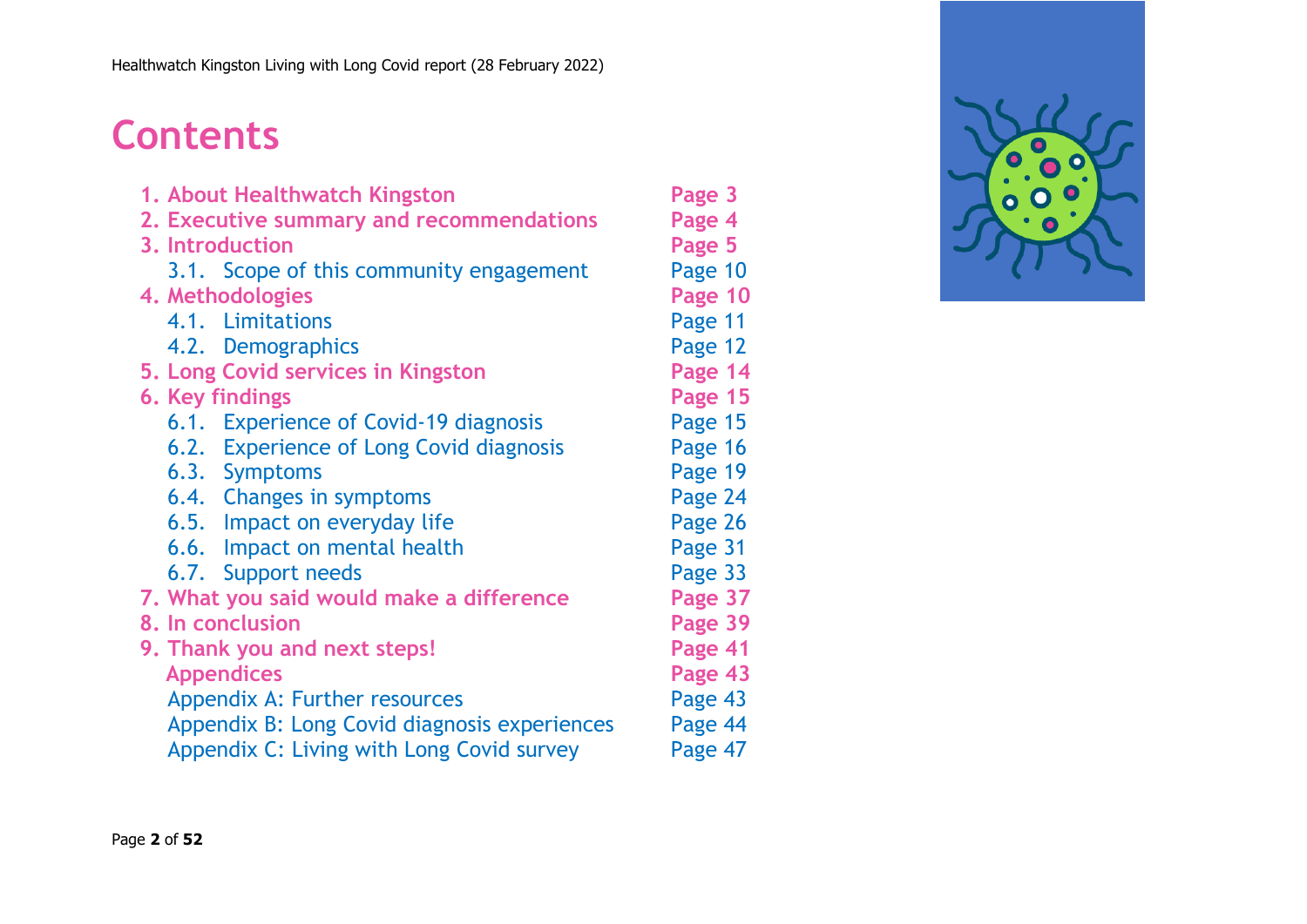# **1. About Healthwatch Kingston**

Healthwatch Kingston upon Thames is your local health and social care champion. If you use GPs and hospitals, dentists, pharmacies, care homes or other support services in your area, we want to hear about your experiences. We are independent and have the power to make sure NHS leaders and other decision makers listen to local feedback and improve standards of care. We can also help you to find reliable and trustworthy information and advice. Last year, the Healthwatch network helped nearly a million people like you to have your say and get the support you need. Healthwatch Kingston upon Thames is part of a network of over 150 local Healthwatch across the country.

We're here to listen to the issues that really matter to people in the Royal Borough of Kingston upon Thames and to hear about your experiences of using local health and social care services. We're entirely independent and impartial, and anything you share with us is confidential.

Healthwatch uses your feedback to better understand the challenges facing the NHS and other care providers and we make sure your experiences improve health and care for everyone – locally and nationally. We can also help you to get the information and advice you need to make the right decisions for you and to get the support you deserve.

It's important that you share your experiences – whether good or bad, happy, or sad. If You've had a negative experience, it's easy to think there's no point in complaining, and that 'nothing ever changes'. Or, if you've had a great experience, that you 'wish you could say thank you'. Remember, your feedback is helping to improve people's lives. So, if you need advice, or you're ready to tell your story – we're here to listen.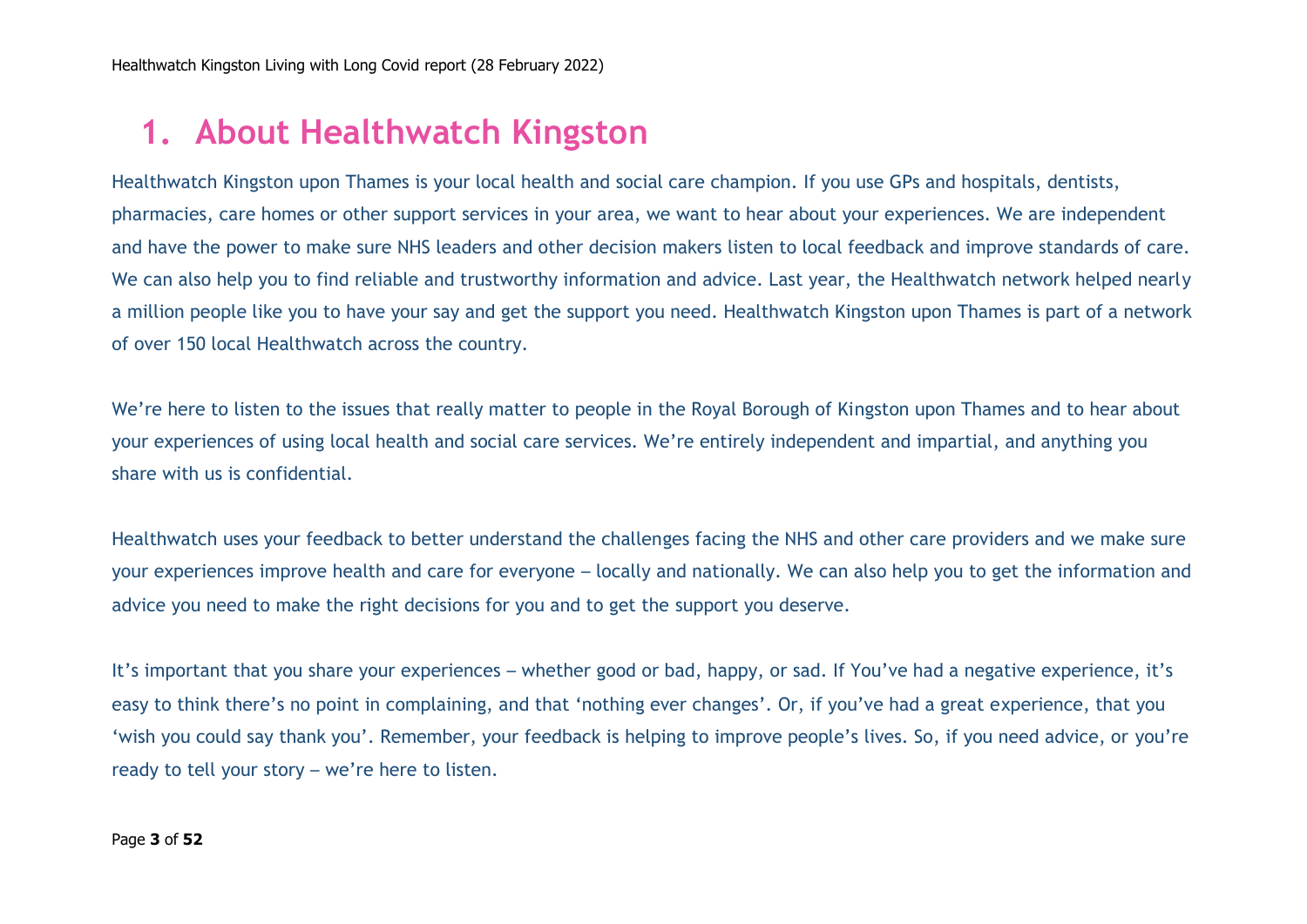# **2. Executive summary and recommendations**

Between July and September 2021, Healthwatch Kingston undertook a community engagement project to gather the views of residents who were experiencing a complexity of symptoms associated with Long Covid (clinically named Post-Covid Syndrome). An online survey was co-produced by Healthwatch in SW London, with residents and other stakeholders and received responses from people experiencing symptoms of Long Covid, some of whom had formally been diagnosed, and some who had not had a formal diagnosis. Healthwatch Kingston also hosted a workshop about Long Covid and Mental Health on 22 September 2021.

The key findings from our survey concentrate on the respondents' lived experience of Long Covid, including diagnosis, symptoms, effects on livelihoods, relationships, family, and friendships, and includes their views on clinical and community support needs (met and unmet), and mental health challenges. Our findings resonate with other Long Covid evidence and with the suggestion that women are disproportionately impacted by Long Covid, outnumbering men by as much as four to one, with a higher risk of experiencing a range of debilitating ongoing symptoms after treatment for Covid-19.

The detrimental effects on both physical and mental health, everyday activities and lives were recurring themes shared, and the overwhelming need for improved, more seamless provision across clinical and other support services was evident.

#### **Healthwatch Kingston 'Living with Long Covid' key recommendations:**

- 1. **Create a comprehensive screening process** with seamless referral pathways to care and support.
- 2. **Ensure a multi-disciplinary team approach to care and support** based on needs, supported by education and training.
- 3. **Develop self-help support groups** (peer-led) inclusive of those that have missed an opportunity for a diagnosis
- 4. **Improve integrated and coordinated care and support** in the community, particularly post discharge from hospital.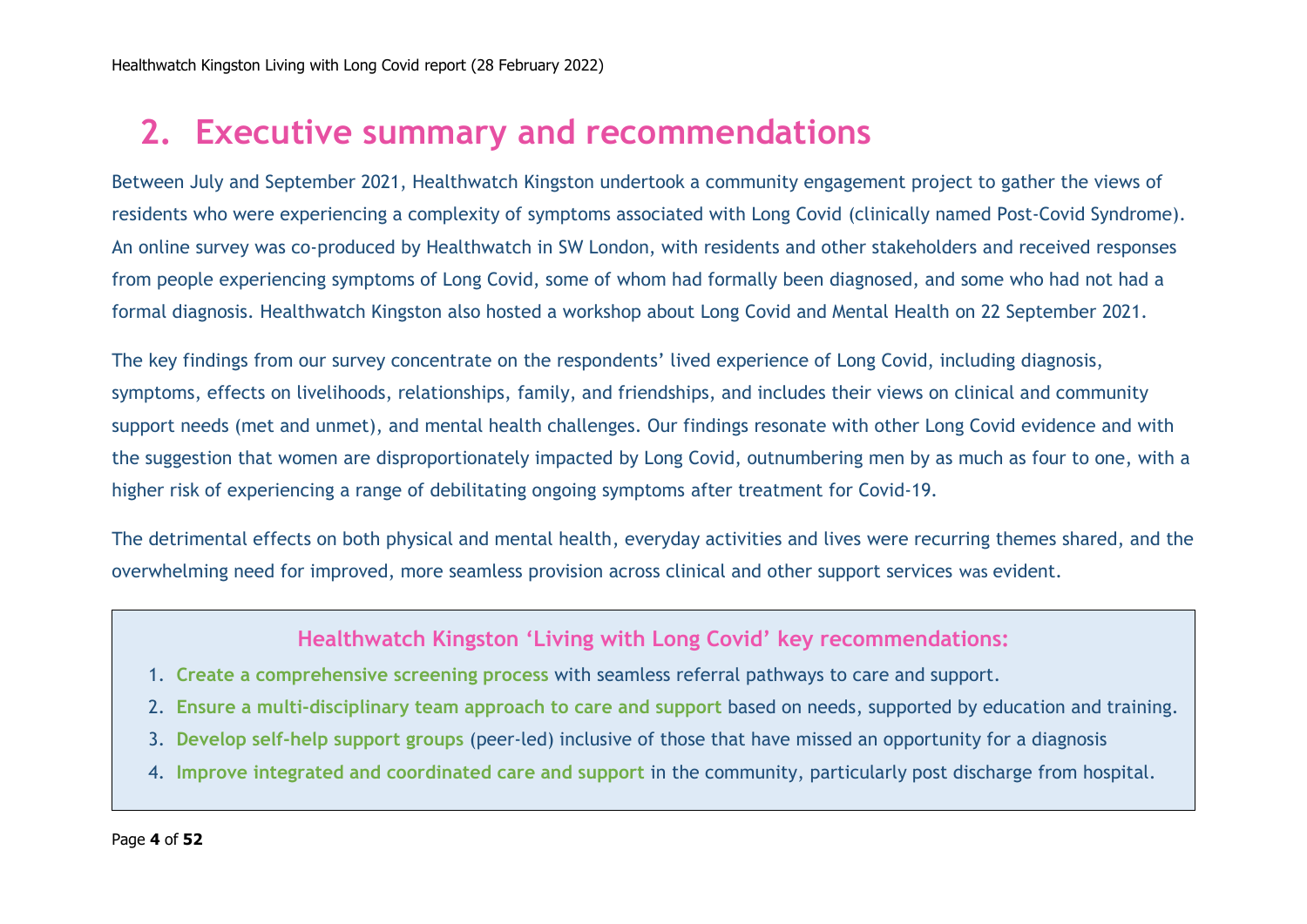## **3. Introduction**

In the Autumn of 2020, during our 'Living with Long Covid' community engagement planning stages with local Healthwatch Kingston volunteers, we noted there was little local community evidence and wanted to understand if people's experiences reflected the needs identified in emergent literature. We also felt that due to the little anecdotal evidence we had heard locally about the symptoms of Long Covid, there was likely a need to approach care and support in a holistic 'joined-up' way. As a first step we were therefore keen to learn about the impact of Long Covid on local populations. What were people's experiences of access to care, the quality of the care they received, and their aftercare, what impact Long Covid was having on their lives and what would make a difference to them so that we could help better understand any unmet need?

There is now a rich body of evidence and broad knowledge on the symptoms and effects of Covid-19, but less is understood about the clinical outcomes, the duration and the management of the symptoms that occur following an initial infection commonly known as Long Covid. Estimates for the number of people likely living with Long Covid vary greatly across different studies, from as little as 2.3% to as much as 37% of all individuals (ONS and Covid-19 Longitudinal Health and Wellbeing National Core Study, (2021) "[Short Report on Long Covid](https://www.gov.uk/government/publications/ons-short-report-on-long-covid-22-july-2021)") infected with Covid in the first place.

Long Covid is described as a complex condition which can present itself with multiple symptoms. Many experienced respiratory difficulties, coughs, sore throats, headaches, 'brain fog', joint pain, fatigue, persistent fever, loss of taste and smell. It can also affect organ systems in the body, which impacts detrimentally on the physical, mental health and everyday lives. Living with Long Covid is only made worse if uncertainty and a lack of understanding by some healthcare professionals is evident.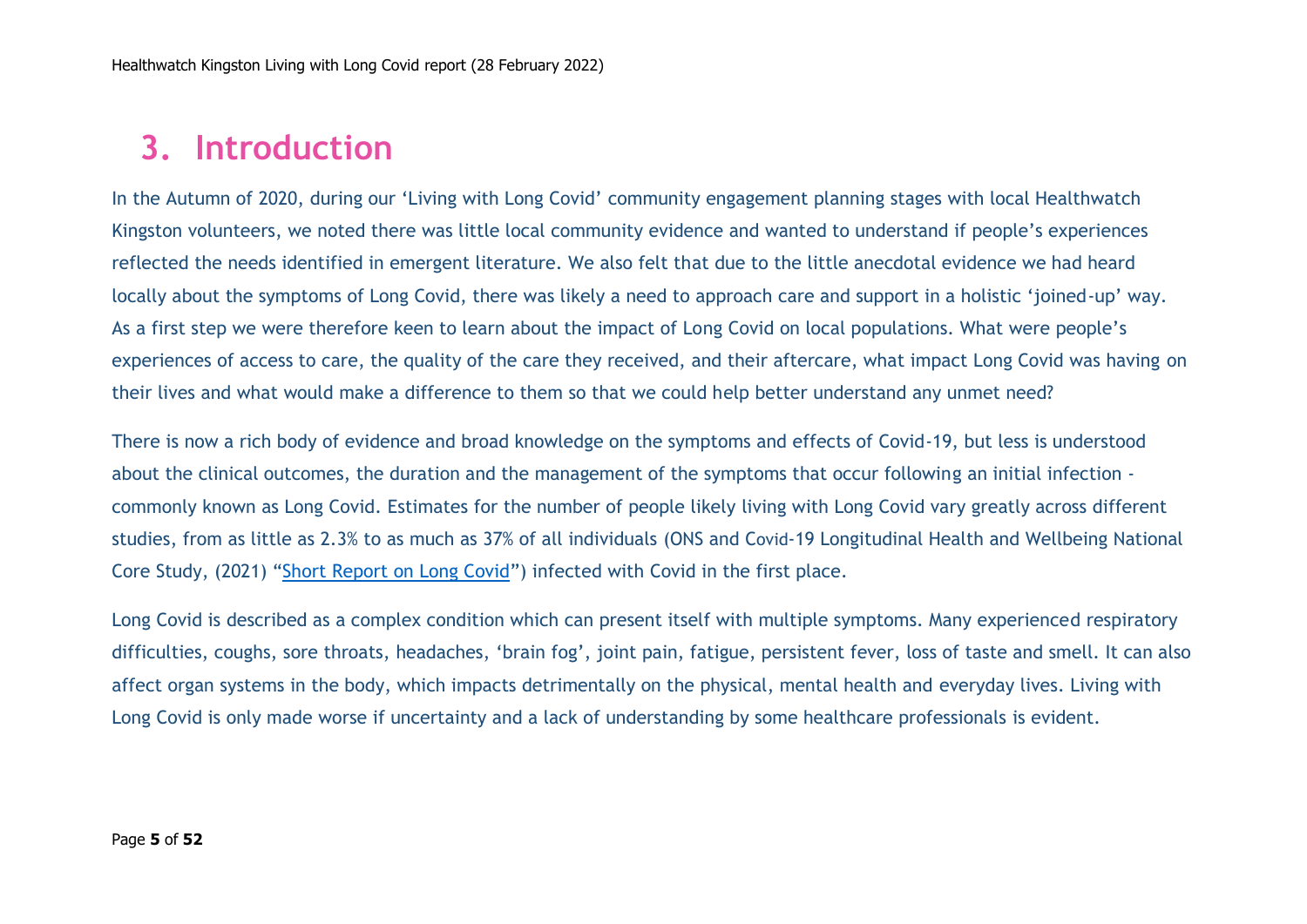One Kingston survey respondent summarised their experience succinctly:

*The last year has been traumatic. Having been a healthy and very active individual pre-Covid, contracting the virus has literally brought my life to a standstill."*

Also known as Post-Covid Syndrome, it is defined by the National Institute for Health and Care Excellence (NICE) as: '*signs and symptoms that develop during or following an infection consistent with Covid-19 which continue for more than 12 weeks and are not explained by an alternative diagnosis.'.* We understand that access to support for Long Covid proved challenging for some in earlier waves of the pandemic as symptoms associated with Long Covid only appeared after time.

The most effective ways to both treat and support those affected continue to be reviewed. Fluctuating symptoms are widely reported. Clinical tests are not always needed to diagnose Long Covid, but they may be used to rule out other causes of symptoms. Blood tests, chest x-rays, blood pressure and heart rate are some of the tests that may be requested. The lack of a definitive test means that Long Covid diagnosis is difficult for care professionals. This was particularly problematic for those with other pre-existing conditions. 16 out of 43 survey respondents said they had pre-existing conditions (37%) with similar symptoms to Long Covid, such as chronic fatigue syndrome.

*I have been diagnosed with chronic fatigue, but symptoms are very similar to Long Covid."*

*Living with Relapsing Remitting Multiple Sclerosis has made it tricky to distinguish the symptoms from potential Long Covid issues apart from loss of taste and smell and weird hair loss."*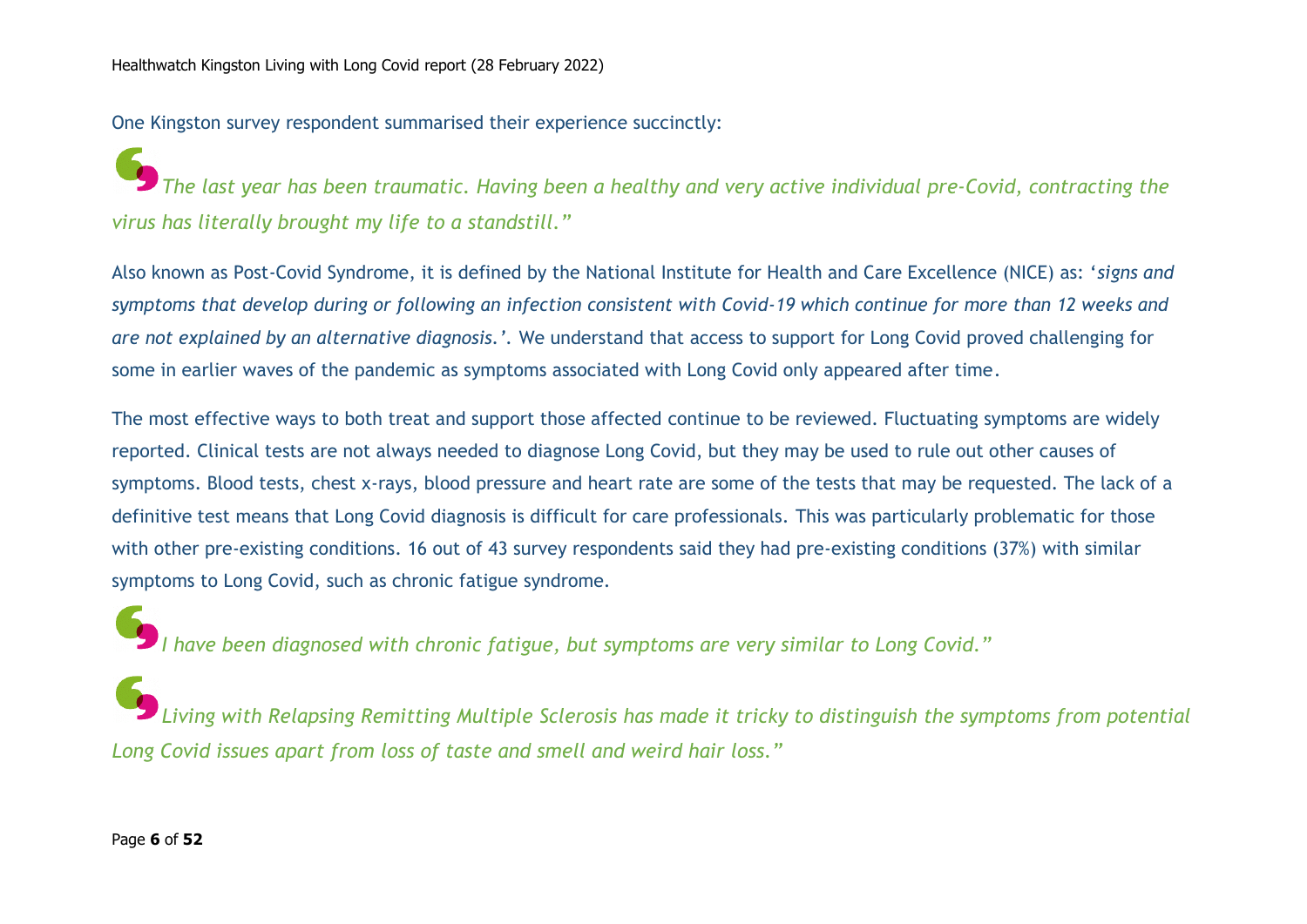*I have an underlying gastro condition and since Covid it has been in a bad flare up, requiring weekly day unit visits at Kingston Hospital."*

In March 2021, the National Institute for Health Research (NIHR) published its [second themed review on 'Long Covid'](https://www.nihr.ac.uk/news/nihr-publishes-second-themed-review-on-long-covid/27232). The NIHR report noted the following about the care and support needs of people living with Long Covid:

- *'Both people who have been discharged from hospital and those never admitted need health and social care support and rehabilitation as there is currently no 'cure'. As with all long-term conditions, this needs to go beyond the person with the symptoms to the family and carers and in a range of settings, including people's own homes and non-hospital residential settings. Consideration of how to provide this and the skills required to do so is an urgent priority and should include independent, third sector and voluntary providers who are already providing social support. This extends beyond healthcare and research questions need to include social impact (including the impact of moral judgements/stigma of having 'Long Covid') and returning to employment.'*
- *'Our [NIHR] steering group debated whether it [Long Covid] support needs to be a specialist service or part of all primary and community care services. Comparisons were drawn with the emergence of HIV in the 1980s and the arguments for and against specialist services. The contribution of different professions and their education about living with Covid-19 also needs to be studied to determine the optimal service and workforce configuration.'*
- *'The changing and multiple symptoms of ongoing Covid-19 are not well served by the way healthcare is currently organised. Covid-19 is a multisystem disease and people's experience echoes the challenges already experienced by people with multiple co-morbidities, who experience limited-service integration. As an example, one member of the steering group [NIHR] described a woman admitted to hospital for respiratory support who needed psychological*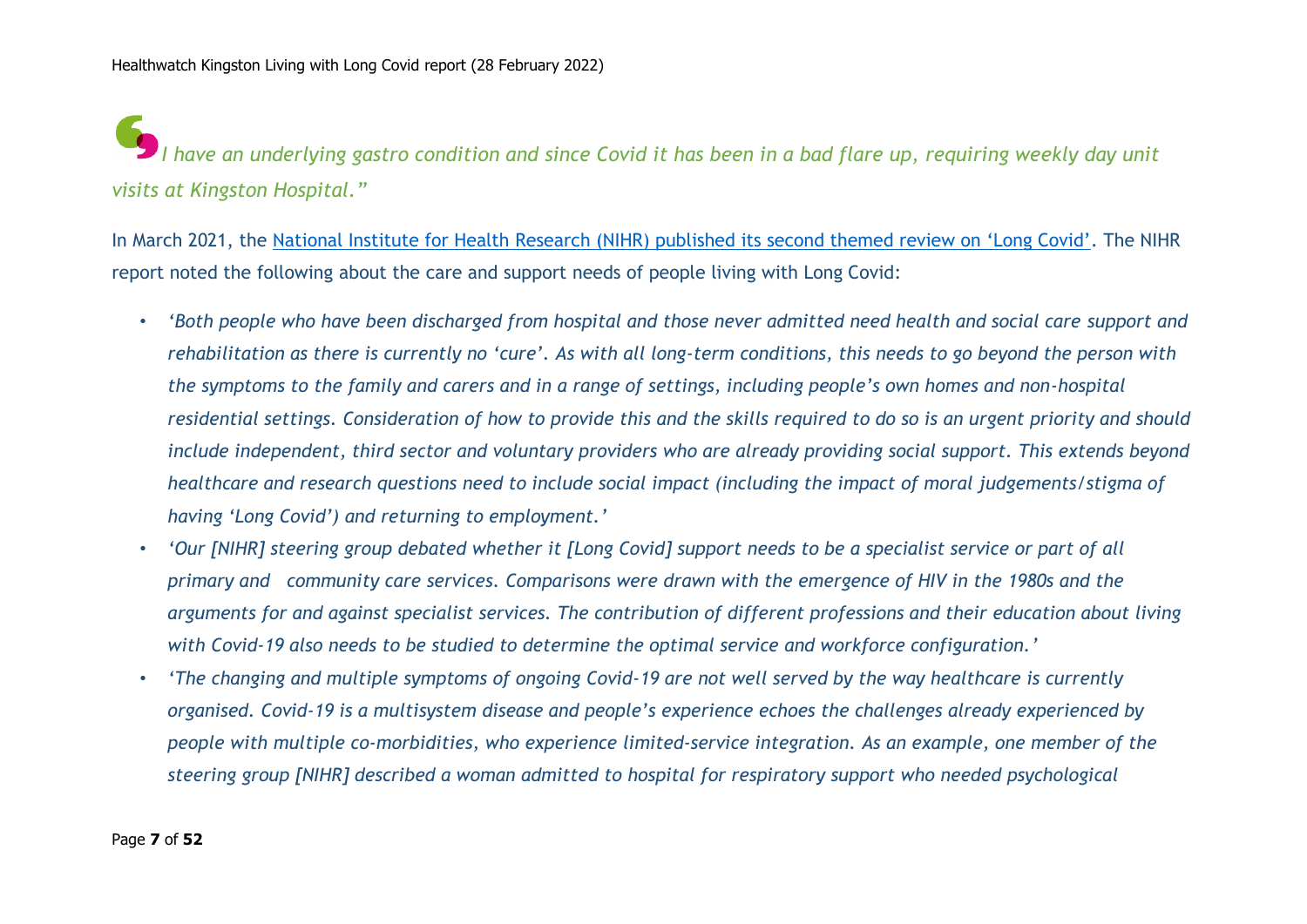*support. Because of the way services are provided, mental health teams were unhappy about providing Post Traumatic Stress Disorder (PTSD) support in hospital and said she could self-refer once she had been discharged home.'*

- *'The support needs of people who have been ill for long periods with any disease have been recognised for some time. [One study found 64% of people who were treated in intensive care had problems with cognitive impairment, disability,](https://evidence.nihr.ac.uk/themedreview/living-with-covid19/)  [or depression three months after discharge, and 56% still had problems at 12 months.](https://evidence.nihr.ac.uk/themedreview/living-with-covid19/) Early in the pandemic there was an expectation that people who had been critically ill with Covid-19 and had extended stays in intensive care would need intensive rehabilitation. It is also apparent that they may have suffered long-term disabilities related to other events triggered by the seriousness of their illness … rather than by the virus itself and may therefore require specialised rehabilitation services related to the acuity of their illness rather than Covid-19 specifically.'*
- *'Whilst post-hospital care is important, the British Society of Rehabilitation Medicine notes there are people who were never admitted to hospital but who still have ongoing needs for rehabilitation support after recovering from Covid, or Covid-like symptoms. Indeed, we heard from people in our focus group who had been ventilated in critical care and received post-discharge rehabilitation care who said their ongoing needs are the same as those who had not received any hospital care, suggesting that care models need to be tailored specifically to Covid-19.'*

Healthwatch Kingston has since worked collaboratively with other Healthwatch and the NHS to find answers to these questions and has welcomed the clear appetite across health and social care stakeholders to ensure that local people's voices inform the development of the proposed aims (see page 9) of the Kingston and Richmond Long Covid service within the community.

Healthwatch Kingston provides this report to support these aims and will continue to gather Kingston residents' views and experiences of NHS and social care services, to ensure commissioners, providers and other system leaders respond appropriately to the health and care needs of local people.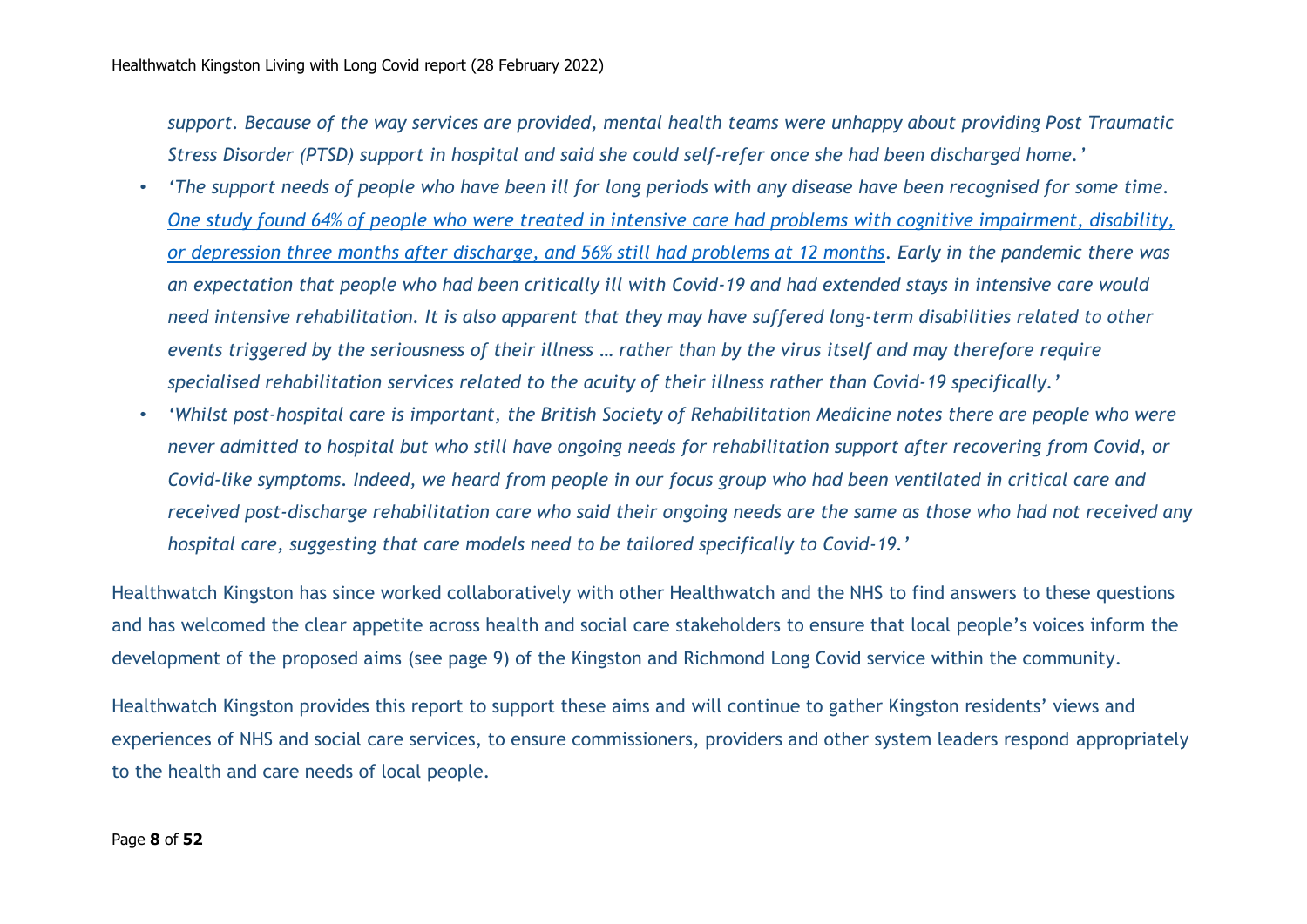#### **Proposed aims for the Kingston and Richmond Long Covid service**

**Aim 1:**

People with diagnosed or suspected Covid-19 have accessible information informing of what to expect when recovering from Covid-19, self-management advice to aid recovery, and sources of support locally and nationally.

**Aim 2:**

Improve access to assessment and support for people from underserved and vulnerable groups, who are experiencing new or ongoing symptoms after (suspected/diagnosed) acute Covid-19.

**Aim 3:**

Continued development of integrated and coordinated services across the Kingston and Richmond system, that provide timely, holistic, and person-centred support.

**Aim 4:**

All people requiring a community assessment will be assessed with a holistic and person-centred approach and have access to multidisciplinary input in a format appropriate to their needs.

**Aim 5:**

People with Long Covid will be supported with a focus on returning to their usual activities of daily living, with this being measured alongside symptom management with use of the Kingston Hospital Post C-19 Holistic Questionnaire. **Aim 6:**

Assessment and support for deterioration of mental health should be prioritised for all people experiencing Long Covid symptoms.

(Provided by the Kingston and Richmond Post-Covid Steering Group)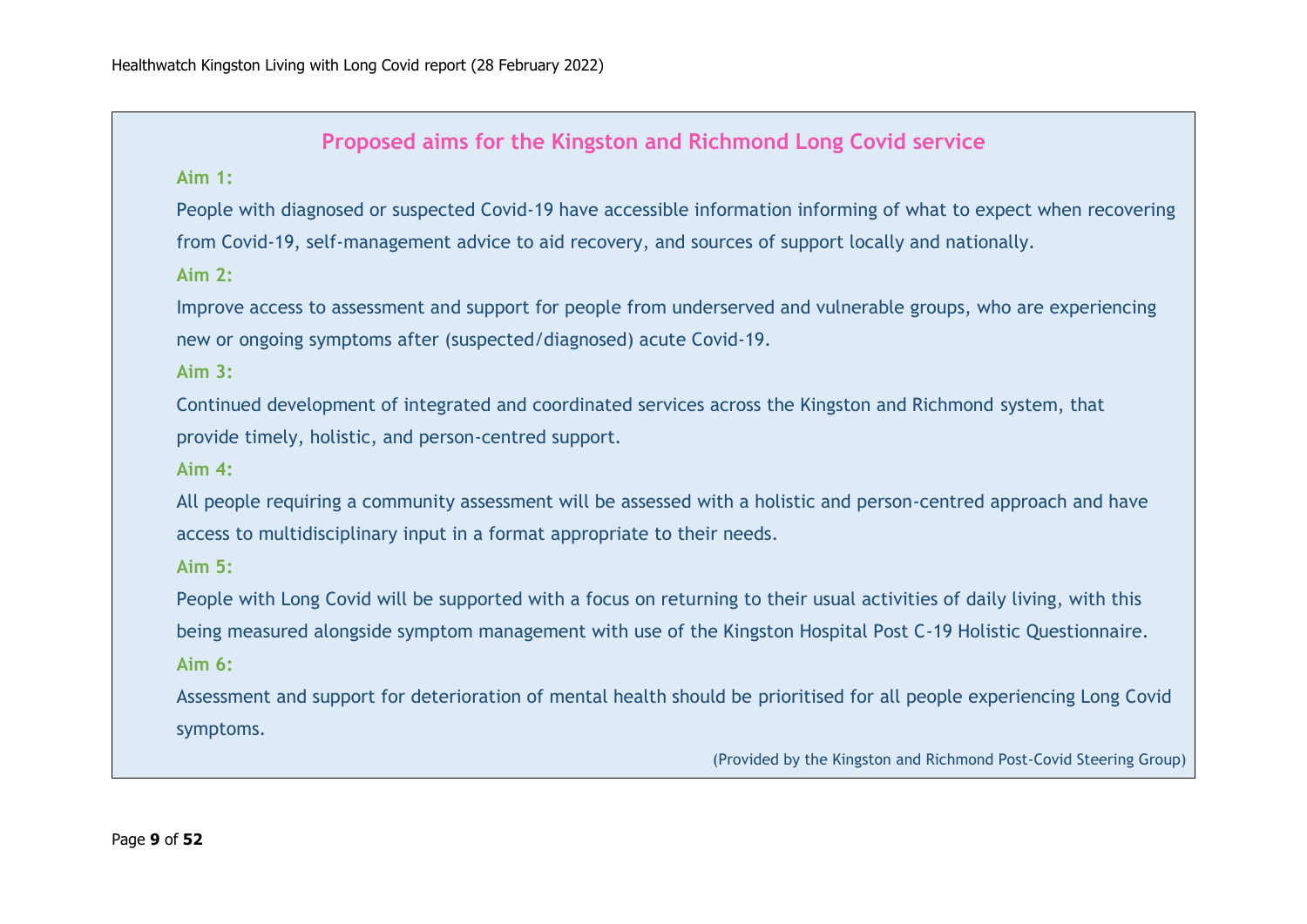### 3.1 Scope of this community engagement

Healthwatch Kingston agreed to work in partnership with Healthwatch Richmond, Merton, Sutton, Wandsworth, and Croydon across South West London to collect people's experiences in a similar timeframe and with a similar methodology. This allowed us to collect compatible and comparable data across South West London, to comprehensively inform support services within this area. We collected data about people's experiences of the illness itself, including symptoms and recovery, but also regarding the effects it had on their livelihoods and mental health. We asked people about the support they had received, if any, and about their unmet needs. The survey and a range of other Long Covid resources used during our planning of this community engagement can be found in the Appendices at the end of this report.

# **4. Methodology**

To build a greater understanding of the impact of Long Covid on our local populations, Healthwatch Kingston, in partnership with neighbouring South West London Healthwatch, undertook local online surveys to gather the experiences of those affected by Long Covid, and to explore the variety of needs identified by them.

Kingston respondents were asked to complete the survey online and to add any further comments on their experiences of managing Long Covid, including their experience of the medical and community support services. We offered respondents the possibility to contact us by email, phone, or post for a more personal interview, should they be more comfortable doing so. The survey was built in concordance with input from the Kingston and Richmond Post-Covid steering group, and in concordance with Healthwatch across South West London. The latter agreed to each have a different survey, which would include a common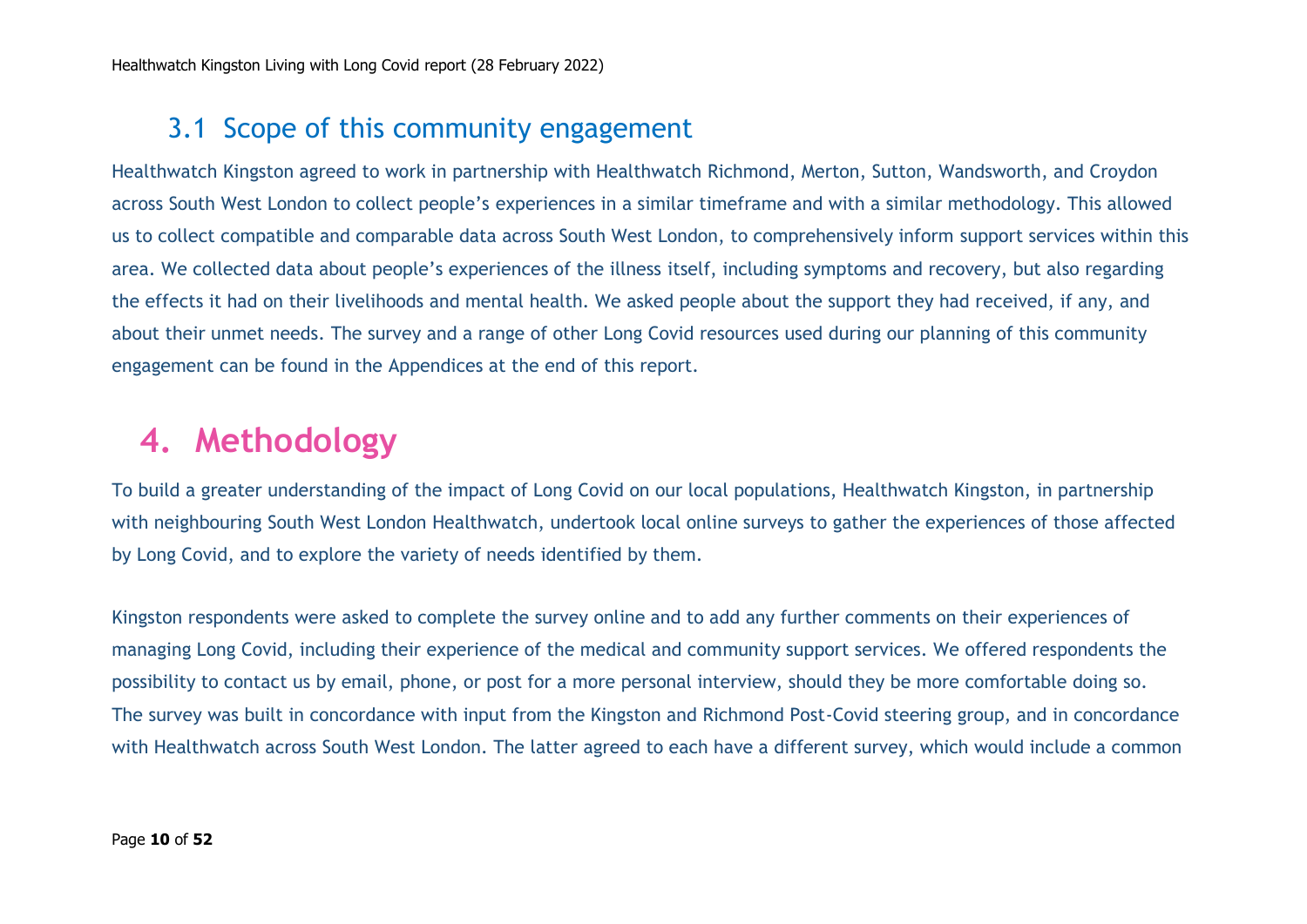spine of unchanged questions. This allowed each Healthwatch to integrate a more specialised focus to their own survey, while still collecting compatible and comparable data across the six boroughs.

In the Royal Borough of Kingston upon Thames, we communicated the online survey through multiple platforms, including our Healthwatch Kingston e-newsletter and social media, and through partner organisations in the borough. The respiratory department at Kingston Hospital, which hosts an acute care Long Covid service, kindly shared the survey with their patients, the South West London Clinical Commissioning Group (CCG) included a link to it on their webpage on Long Covid and Kingston Council and Kingston Voluntary Action published it in their newsletters.

We received 43 responses to our Kingston survey, of which 34 were from Kingston, 4 from Richmond, 2 from Sutton, 1 from Wandsworth, and 2 from outside of SW London boroughs (although bordering). Healthwatch Kingston also hosted an online community conversation about Long Covid and Mental Health on 22 September where ten local people shared their experiences.

### 4.1 Limitations

We recognise the methodological limitations in online surveys and recognise that 43 respondents is lower than we would have wanted to participate. However, it is widely acknowledged that surveys are a useful tool in gathering information in a timely fashion and provide us with a snap shot of views and experiences at the time of the community engagement. Accessing the target group was a challenge, and we would have liked to have the opportunity to reach more people, including those who are digitally excluded. We were delighted by the efforts and depth of responses where people offered a range of views and experiences which adds to our local understanding.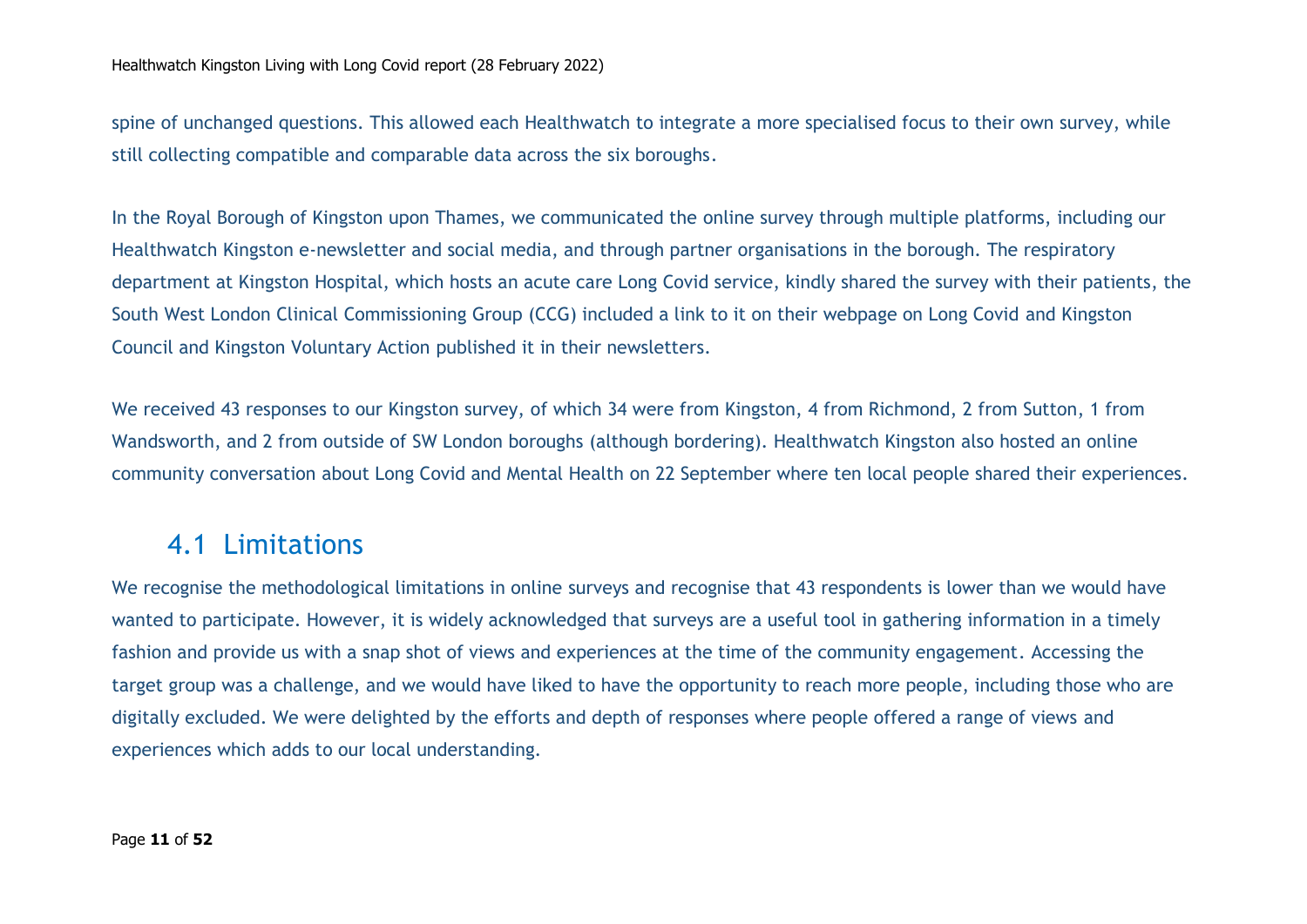We made the decision to mainly collect data online as it allowed us to reach people during a period of uncertainty and where few in person activities were running; we however urged our partner organisations to talk to their service users that may not use the internet and encourage them to contact us by phone instead. We also mentioned our work on Long Covid and the possibility to talk to us directly every time we did outreach events, including face-to-face.

### 4.2 Demographics

Only 38 people out of the 43 responded to the questions on gender, age, ethnicity, and previous long-term conditions.



Similarly, to Healthwatch Richmond's Living with Long Covid survey results, far more women than men responded to our Long Covid survey, with nearly 80% female (30), nearly 19% male (7), 1 person preferring not to say and 5 skipped this question.

Women tend to be more likely to participate in online surveys ([Smith 2009, 'Does Gender Influence Online Survey](https://eric.ed.gov/?id=ED501717)  [Participation?'](https://eric.ed.gov/?id=ED501717)), but this response is in line with evidence that women living with Long Covid outnumber men by as much as four to one. This pattern has also been seen in other post-infectious syndromes [\(ME/CFS in women and](https://www.meresearch.org.uk/sex-differences-in-mecfs/)  [men \(meresearch.org.uk\)](https://www.meresearch.org.uk/sex-differences-in-mecfs/)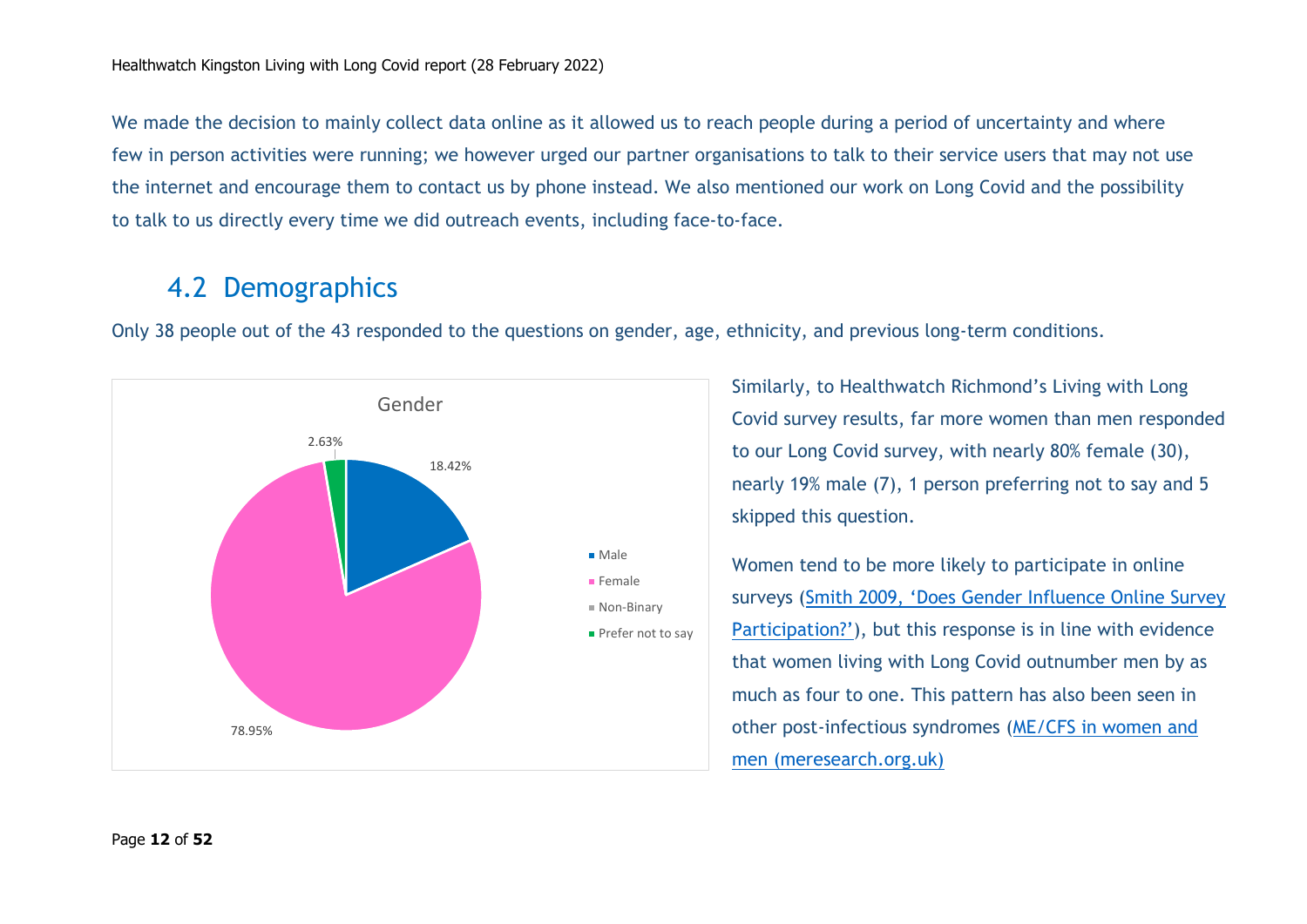

Most respondents were of working age, (just over 80% aged 25-64), nearly 8% aged 65-79, and nearly 8% over 80 years of age. Only one respondent declined an answer. There were no responses from anyone under 25. **T**his can be a limitation of an online survey, but it also consistent with the age groups of people likely to suffer more acutely from Covid-19 in the first instance [\(Covid-19: Middle aged women](https://www.bmj.com/content/372/bmj.n829)  [face greater risk of debilitating long-term](https://www.bmj.com/content/372/bmj.n829) [symptoms | The BMJ\)](https://www.bmj.com/content/372/bmj.n829).

To help reduce health inequalities, Healthwatch Kingston has committed to 'moving towards' better representation in our engagement work and is promoting a collaborative approach with voluntary sector organisations and with support from local community champions.

Respondents mainly identified as White British (nearly 74%, 28 people), with nearly 8% as White European (3), 1 person identified as White Irish, and 4 people identified as having a White background. There were no responses from Black British, and only 2 identified as Asian (one as British Asian, and one as other Asian). 2 people identified as other mixed, multiple ethnic background.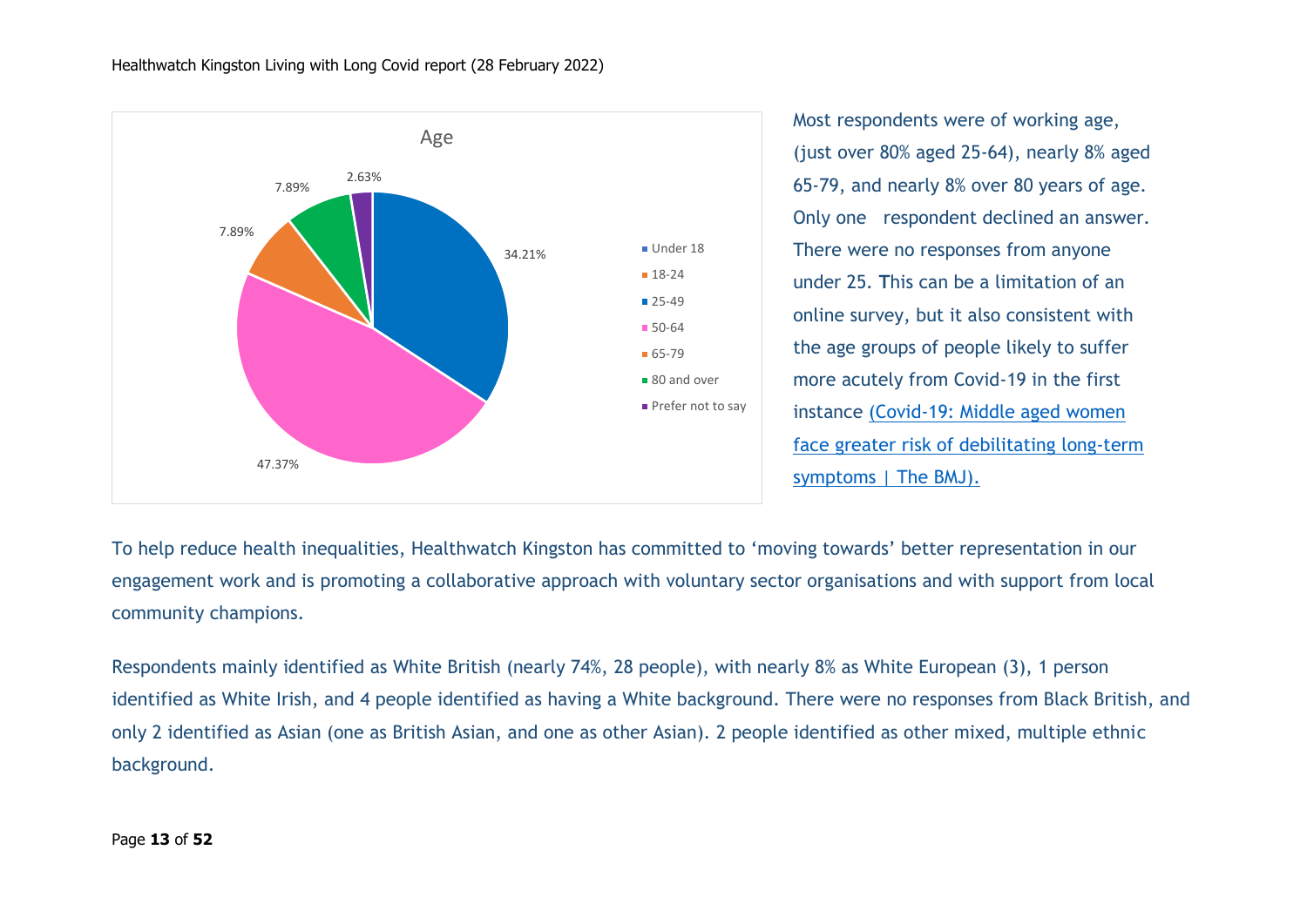We know from national research that people from black, Asian, and ethnic minorities (BAME) in the UK have been disproportionately affected by Covid-19. [National Institute for Health Research](https://www.nihr.ac.uk/) (NIHR) research suggests that during the first wave of Covid-19 people from BAME communities were twice as likely to be infected, and at significantly greater risk of dying due to the virus compared with people from a White ethnic background. Although our survey sample size is small, it suggests our Long Covid response rate reflects one of the top line findings in the ONS '[Short Report on Long Covid](https://www.gov.uk/government/publications/ons-short-report-on-long-covid-22-july-2021)' (July 2021), that non-white ethnic minority groups are less likely to report Long Covid.

## **5. Long Covid services in Kingston**

The development of Long Covid services for the people of Kingston has been led by a Kingston and Richmond steering group, chaired by Kingston GP, Dr Annette Pautz. Over the last year, the group, made up of a team of multidisciplinary health and care professionals, has developed a number of services for local residents. Your Healthcare have been providing therapies for people in the local community with more complex patients having access to a specialist clinic at Kingston Hospital with support also from the local iCope psychological therapy service and adult social care services. People can access the services through their own GP.

These services are designed to address symptoms including breathlessness, fatigue, and brain fog, commonly experienced by people suffering from Long Covid. Residents can also access online support provided by local and national voluntary organisations and other professional bodies.

For more information, visit: Long Covid recovery - [South West London Health and Care Partnership \(swlondon.nhs.uk\)](https://www.swlondon.nhs.uk/ourwork/long-covid-recovery/)

#### Page **14** of **52**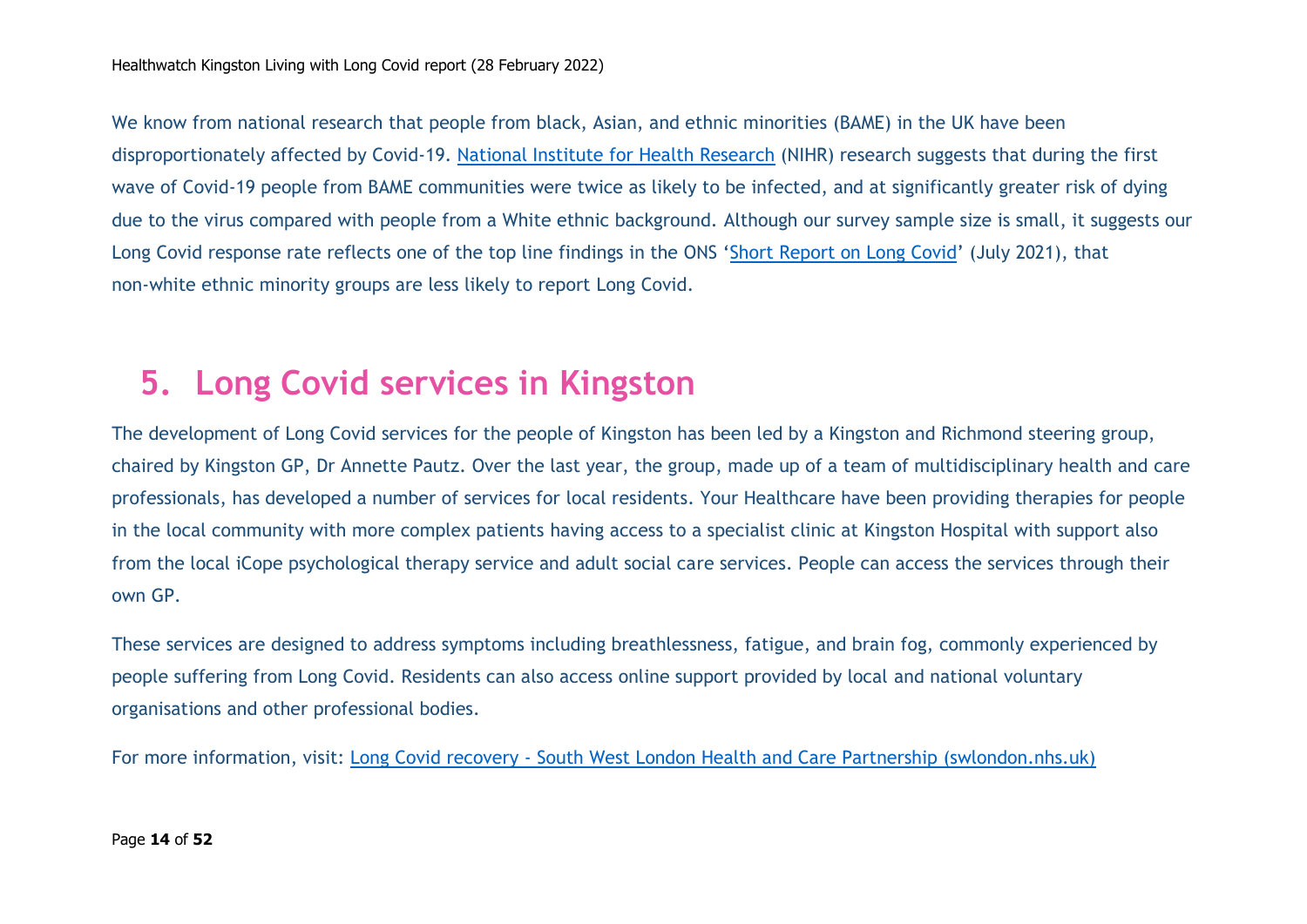# **6. Key findings**

[Data from the UK Covid](file:///C:/Users/CandyDunne/AppData/Local/Microsoft/Windows/INetCache/Content.Outlook/3EWIPAN4/COVID%20Symptom%20Study,%202020.%20How%20long%20does%20COVID%20last%3f.%20Available%20from: https:/covid.joinzoe.com/post/covid-long-term) Symptom Study app suggests that while most people recover from Covid-19 within two weeks, one in ten people may still have symptoms beyond three weeks, and a smaller proportion for months. This section of our report is based on the experiences shared by local people with Healthwatch Kingston. It provides feedback about what living with Long Covid has been like for respondents. It covers their initial diagnosis, what their symptoms were like, the impact on their lives, and their support needs.

### 6.1 Experiences of Covid-19 diagnosis

When we asked people if they received a positive diagnosis for Covid-19 before being diagnosed with Long Covid or experiencing Long Covid symptoms. 16 said "no" and 26 said "yes" with 1 person saying they had Covid before tests were available. In addition, we asked people how or where their diagnosis was confirmed. Responses varied as follows: antibody test (7 people); home test kit (6); testing centre (5); PCR test (4); hospital (2); drive through (2).

*Me and my children had PCR's that tested negative however, their symptoms persisted and several days later we all tested positive with a Lateral Flow (home testing kit)."*

*Mine was negative as I was on day 12 of symptoms but my husband's test was positive. However, I did get a positive antibody test in May 2020."*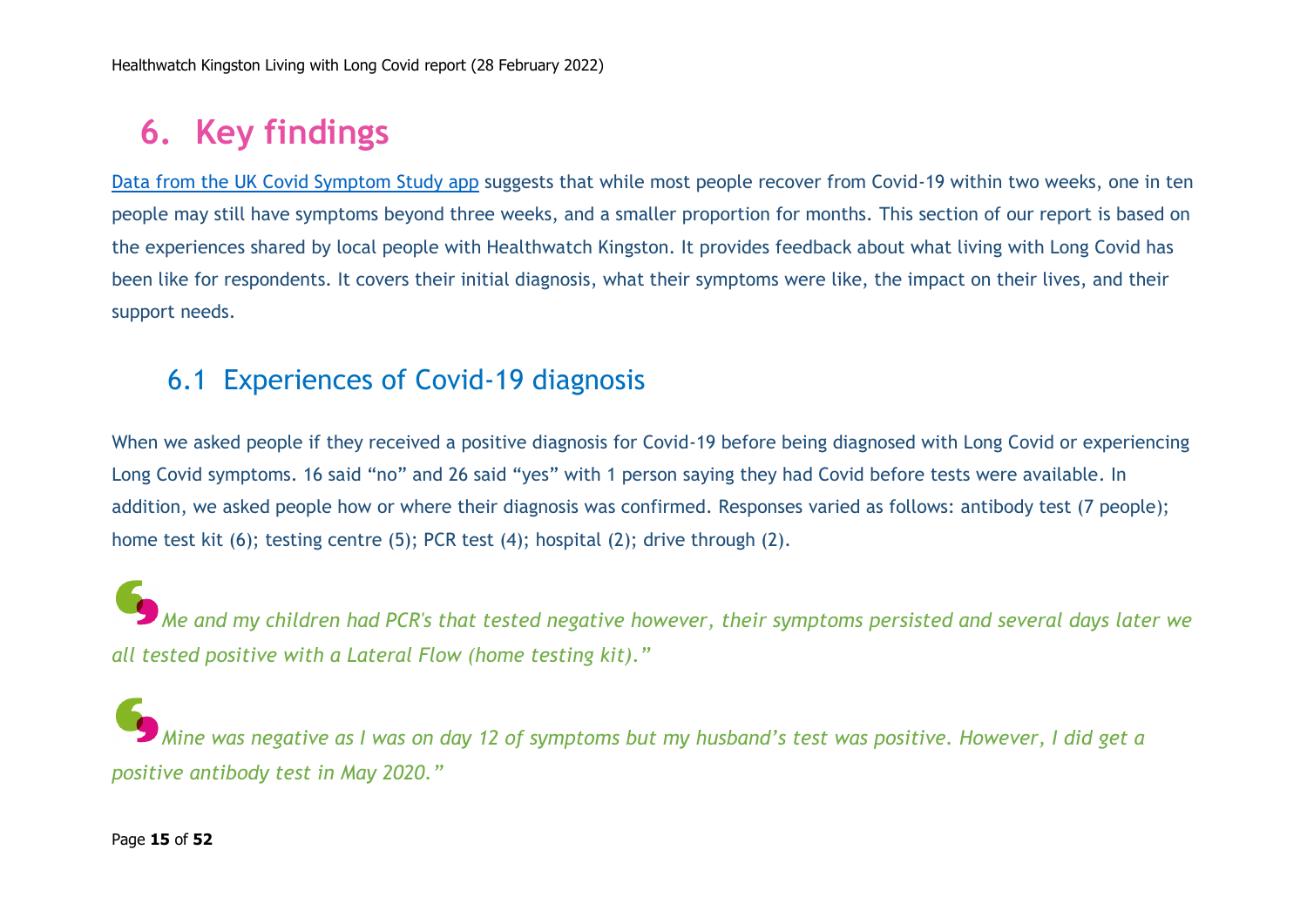### 6.2 Experience of Long Covid diagnosis

We then asked people if they received a Long Covid diagnosis for Covid. 18 (44%) said "yes", 20 (49%) shared they had "experienced symptoms", 2 people skipped this question. Three respondents to this question said "other" (7%) and this is what they said:

*I have been suffering with Long Covid since March 2020. Have never been officially diagnosed with Long Covid but have been treated under the banner 'suspected' Covid. Testing was not available in March 2020 in the local community.*

*I have been diagnosed with chronic fatigue, but symptoms are very similar to Long Covid.*

*Awaiting diagnosis from GP, awaiting blood and x-ray results and follow up with GP next week. I am experiencing chest pain, shortness of breath and extreme tiredness. I experienced brain fog for 3-4 months after testing positive and felt like I had forgotten things I once knew how to do, especially at work, however this has improved a bit. I struggle to get to sleep with chest pain. I am exhausted and found myself sleeping a lot and falling asleep during the daytime which is unusual for me (pre-Covid).*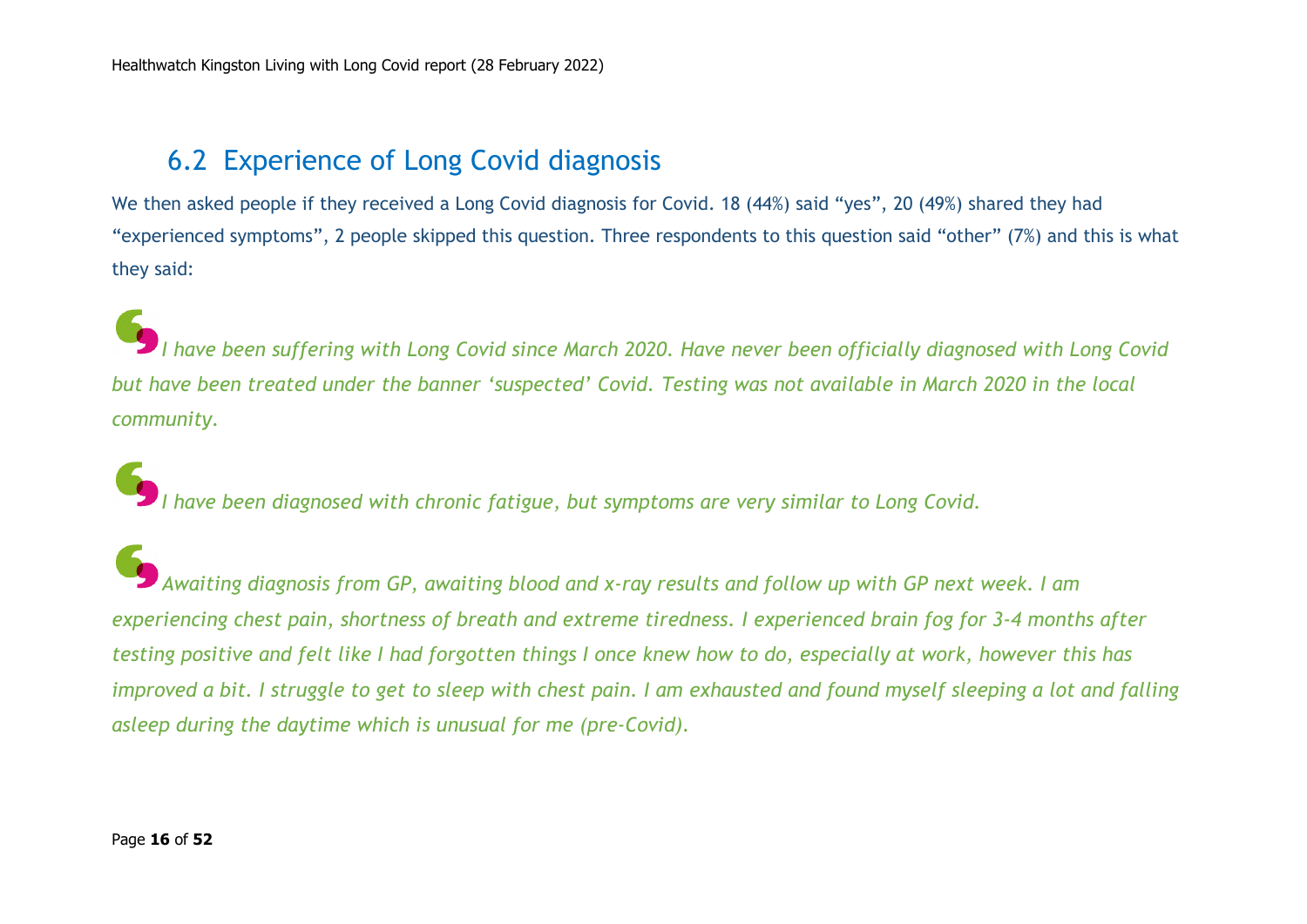In addition, we asked people if they have been diagnosed, or are waiting to be diagnosed to tell us more about their experience. As responses to this question were rich and informative, we have provided all of these in the Appendices (from page 43) at the end of this report. Here is a selection:

*Chest x-rays and blood tests revealed nothing abnormal. A telephone assessment by the Long Covid clinic at Kingston Hospital then referred me to an online Active Breathing Course."*

*I caught Covid in March 2020. At the time, getting a test was near impossible but my husband bought 2 for us. I was day 12 of symptoms and mine came back negative but my husband was on day 5 and his was positive. Since then, I have suffered with extreme fatigue, brain fog, change to my taste and I keep getting infections (tooth with removal, sinus, fingers). It wasn't until January 2021, when I was being prescribed course number 10 of antibiotics, that my GP said it could be Long Covid and sent me for blood tests. I was then told I'd be referred to a Long Covid clinic and got a chest scan and ECG in March 2021."*

*I got Covid in Spring 2020. I thought I was better and then experienced really bad respiratory issues. Waking up in the night gasping for air and having to take an inhaler, not being able to sleep without vapour rub on my chest and having to sleep sitting up. I would get tired from the shortest walk and had to sleep lots but found sleeping really hard due to not being able to sleep lying down. Doctors did lots of tests and could see my lungs were very inflamed. At first I was told it was anxiety but then they linked it to Covid."*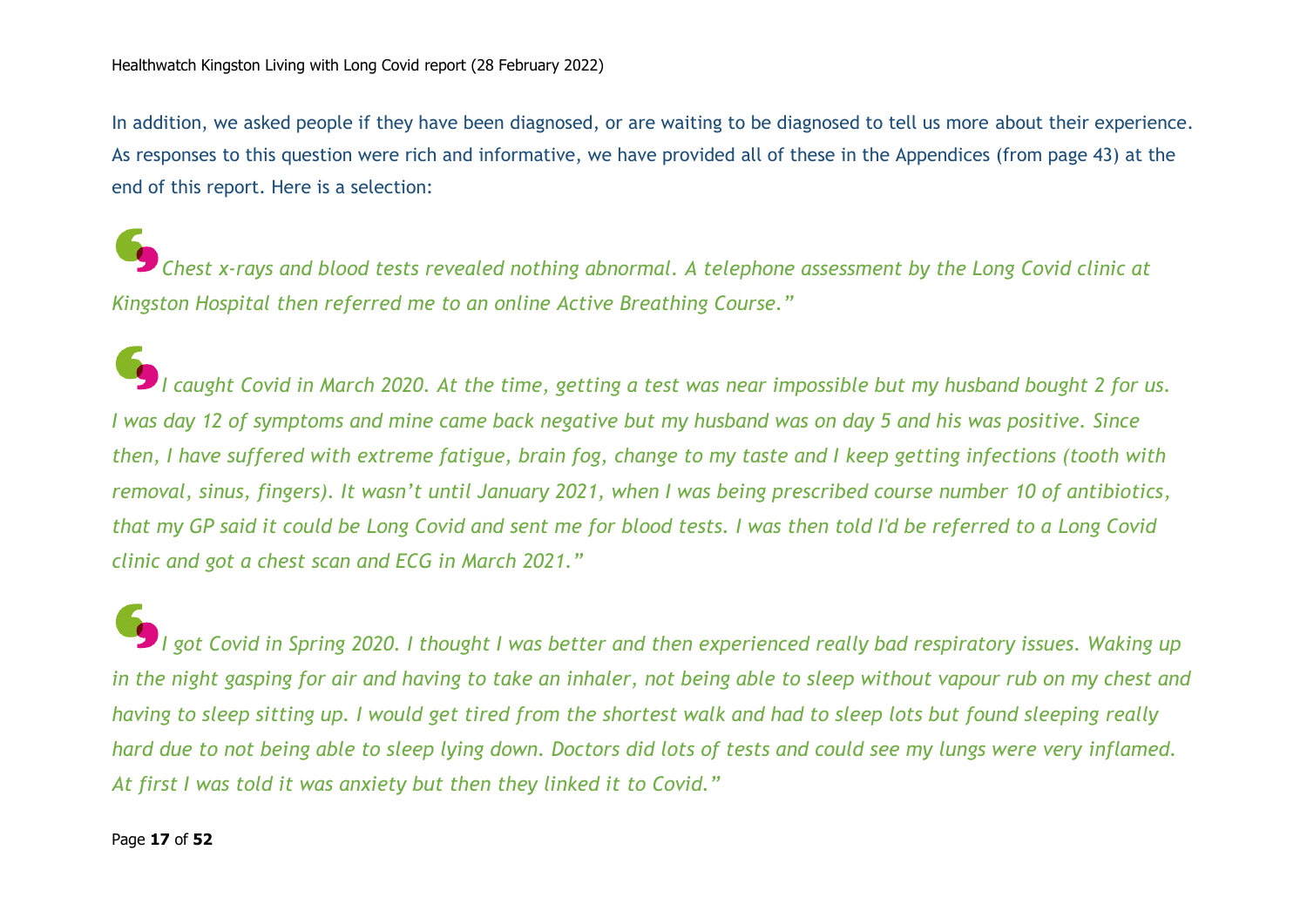As acknowledged in our introduction, the diagnosis of Long Covid is difficult to identify and treat, not least because people presenting may have had other health conditions, and these would need to have been eliminated as a possible explanation prior to a formal Long Covid diagnosis. Our survey results clearly indicate a considerable amount of unmet need in the community, as the majority of respondents experiencing Long Covid symptoms have not yet been diagnosed (49%).



We recognise that Long Covid (Post-Covid Syndrome) was not recognised as an ongoing condition until well into the coronavirus pandemic, but there was a common theme amongst our respondents, that there were long waiting lists to get a diagnosis.

#### Page **18** of **52**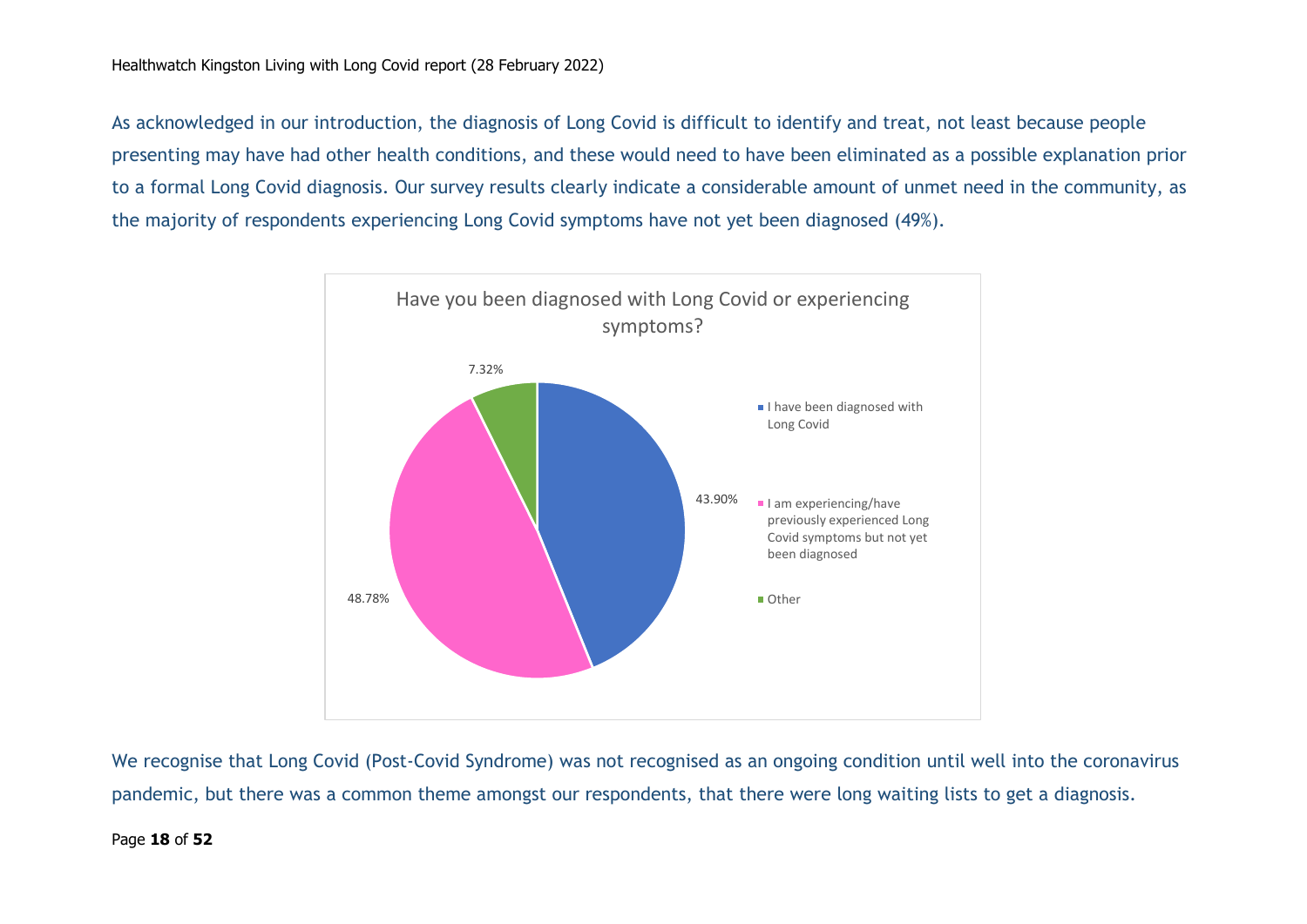Another Kingston survey respondent however, shared an example of rapid access to care:

*After suffering with Covid in the summer and many of my symptoms not improving I called the GP last week. After a 30 min wait to talk to the receptionist all appointments were taken. When I explained my symptoms and told them I thought I may have Long Covid they found me an appointment later that afternoon. The Doctor was very helpful and immediately referred me to the hospital for further investigation. Blood tests, chest x-rays and are going to investigate my palpitations."*

### 6.3 Symptoms

Based on [research studies and patient surveys,](https://evidence.nihr.ac.uk/themedreview/living-with-covid19) over 200 symptoms of Long Covid have been reported to date. One Kingston respondent shared an extensive list of symptoms they had experienced:

*Internal body tremors/sensitive teeth/stabbing pains in armpits/itchy armpits/hallucinations/Pins and needles and numbness in hands/Joint pains/swollen painful veins in lower arms and hands/tinnitus and ongoing earache in right ear/heart palpitations/fizzing blood sensation throughout body/loss of voice/hoarse voice/dry tongue/steely taste in my mouth/chills and hot flushing/conjunctivitis/dizzy spells/light headedness/jaw fatigue whilst eating."* 

Our survey included a grid question, with 12 of the most reported symptoms for which respondents could indicate the severity. The options were 'Never experienced/got better within twelve weeks', 'MILD - did not stop me doing anything', 'MODERATE made it difficult to do something', and 'SEVERE - made it difficult or impossible to do something'.

#### Page **19** of **52**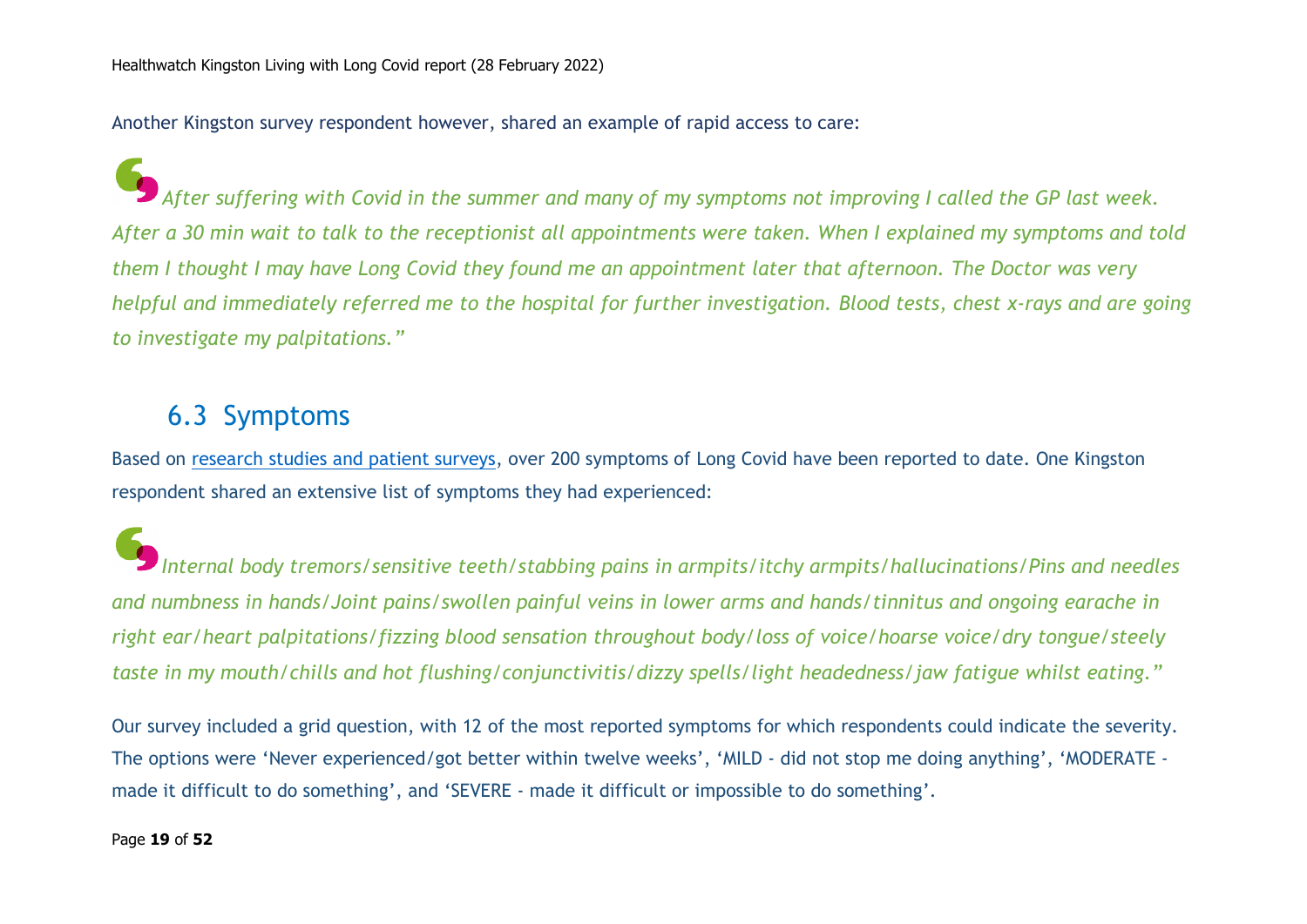| <b>Symptoms</b>                                       | <b>MILD</b><br><b>MODERATE</b> |                | <b>SEVERE</b> |                | <b>Total</b> |                |    |       |
|-------------------------------------------------------|--------------------------------|----------------|---------------|----------------|--------------|----------------|----|-------|
| <b>Breathlessness</b>                                 | 15%                            | 6              | 50%           | 20             | 27.5%        | 11             | 37 | 92.5% |
| <b>Fatigue</b>                                        | 5%                             | $\overline{2}$ | 45%           | 18             | 42.5%        | 17             | 37 | 92.5% |
| Muscle pain                                           | 20%                            | 8              | 32.5%         | 13             | 15%          | 6              | 27 | 67.5% |
| Fever                                                 | 20%                            | 8              | 7.5%          | 3              | 7.5%         | 3              | 14 | 35%   |
| Anosmia                                               | 20%                            | $8\phantom{1}$ | 17.5%         | $\overline{7}$ | 12.5%        | 5              | 20 | 50%   |
| <b>Brain fog</b>                                      | 25%                            | 10             | 40%           | 16             | 27.5%        | 11             | 37 | 92.5% |
| Anxiety                                               | 15%                            | 6              | 32.5%         | 13             | 27.5%        | 11             | 30 | 75%   |
| <b>Heart</b><br>(Chest tightness and/or palpitations) | 17.5%                          | $\overline{7}$ | 35%           | 14             | 17.5%        | $\overline{7}$ | 28 | 70%   |
| Headache                                              | 20%                            | 8              | 37.5%         | 11             | 17.5%        | $\overline{7}$ | 26 | 75%   |
| Insomnia                                              | 22.5%                          | 9              | 25%           | 10             | 22.5%        | 9              | 28 | 70%   |
| Rashes / skin                                         | 12.5%                          | 5              | 12.5%         | 5              | 0%           | $\mathbf 0$    | 10 | 25%   |
| <b>Memory loss</b>                                    | 25%                            | 10             | 25%           | 10             | 12.5%        | 5              | 25 | 62.5% |
| <b>Other symptoms</b>                                 | 5%                             | $\overline{2}$ | 10%           | 4              | 5%           | $\overline{2}$ | 8  | 20%   |

| Table A - How 40 people (=100%) reported the severity of their symptoms (3 people skipped this question): |  |  |  |  |  |  |  |  |
|-----------------------------------------------------------------------------------------------------------|--|--|--|--|--|--|--|--|
|-----------------------------------------------------------------------------------------------------------|--|--|--|--|--|--|--|--|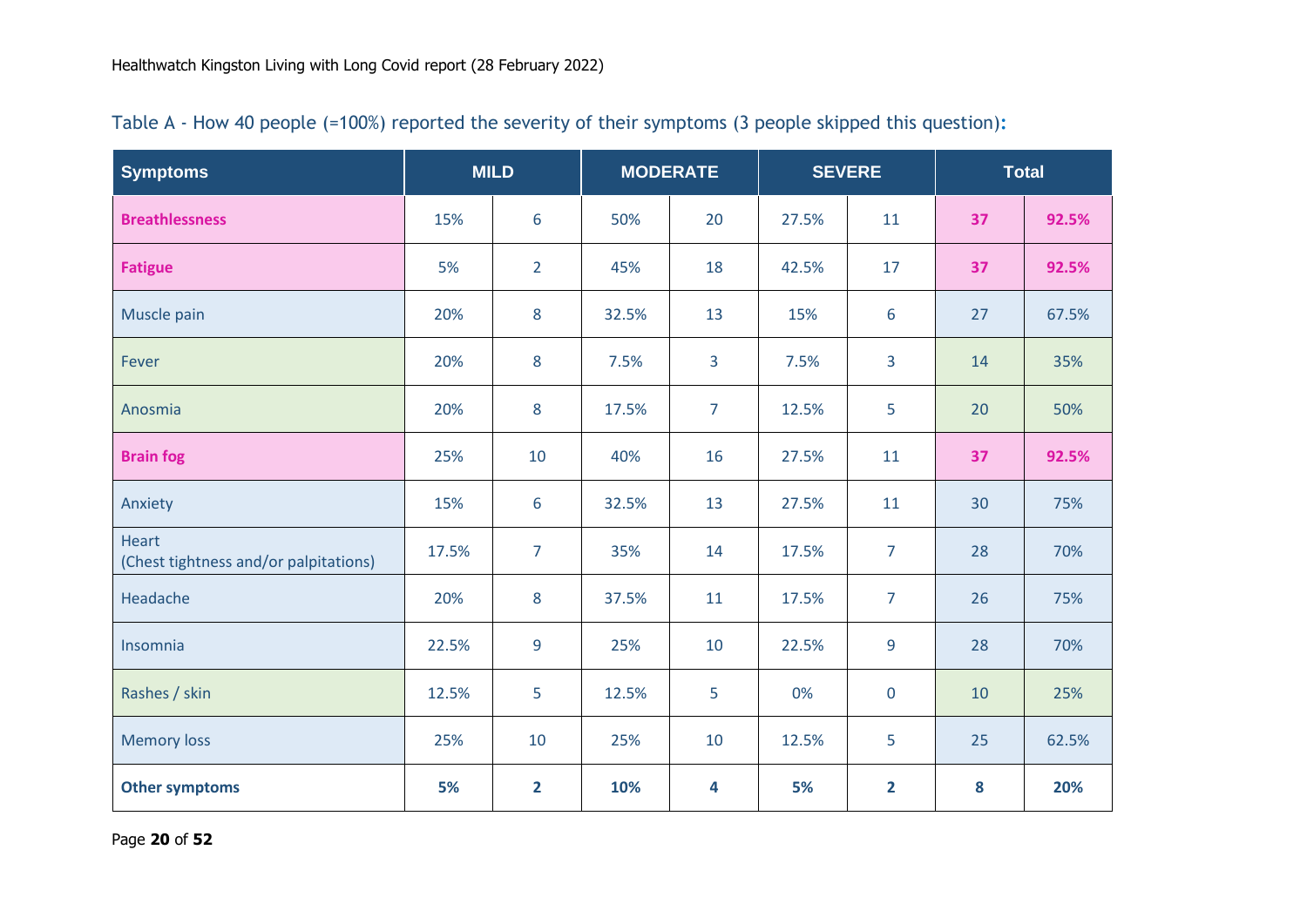'Brain fog', 'fatigue' and 'breathlessness' were the most highly reported symptoms (highlighted in pink in table A, page 20).

The next group of most experienced symptoms (highlighted in blue in table A, page 20) were: 'anxiety' (30 people experienced either mild, moderate, or severe anxiety), 'heart' and 'insomnia' (28 people each), 'muscle pain' (27), and 'headache' (26).

'Brain fog' and 'memory loss' were the two highest reported 'mild' symptoms. 'Breathlessness', 'fatigue' and 'brain fog' were the highest reported 'moderate' symptoms and, 'fatigue', 'breathlessness', 'brain fog' and 'anxiety' were the most reported 'severe' symptoms.

We asked respondents to share 'other symptoms' they had experienced, and this is a selection of what people said: Acid reflux, nausea, bad taste in mouth or no taste, fake or bad smells, tinnitus, labyrinthitis, dizziness, loss of voice, palpitations, sleep paralysis, joint pain, pins and needles, body tremors, itchy skin and hair loss.

[The NHS states](https://www.nhs.uk/conditions/coronavirus-covid-19/long-term-effects-of-coronavirus-long-covid/) that recovery from Covid-19 is different for everybody: *'Many people feel better in a few days or weeks, and most will make a full recovery within 12 weeks. But for some people, symptoms can last longer. The chances of having long-term symptoms do not seem to be linked to how ill you are when you first get Covid-19. People who had mild symptoms at first can still have long-term problems.'*

In the context of the NICE definition of Long Covid: *'signs and symptoms that develop during or following an infection consistent with Covid-19 which continue for more than 12 weeks*', survey respondents were asked how long they have been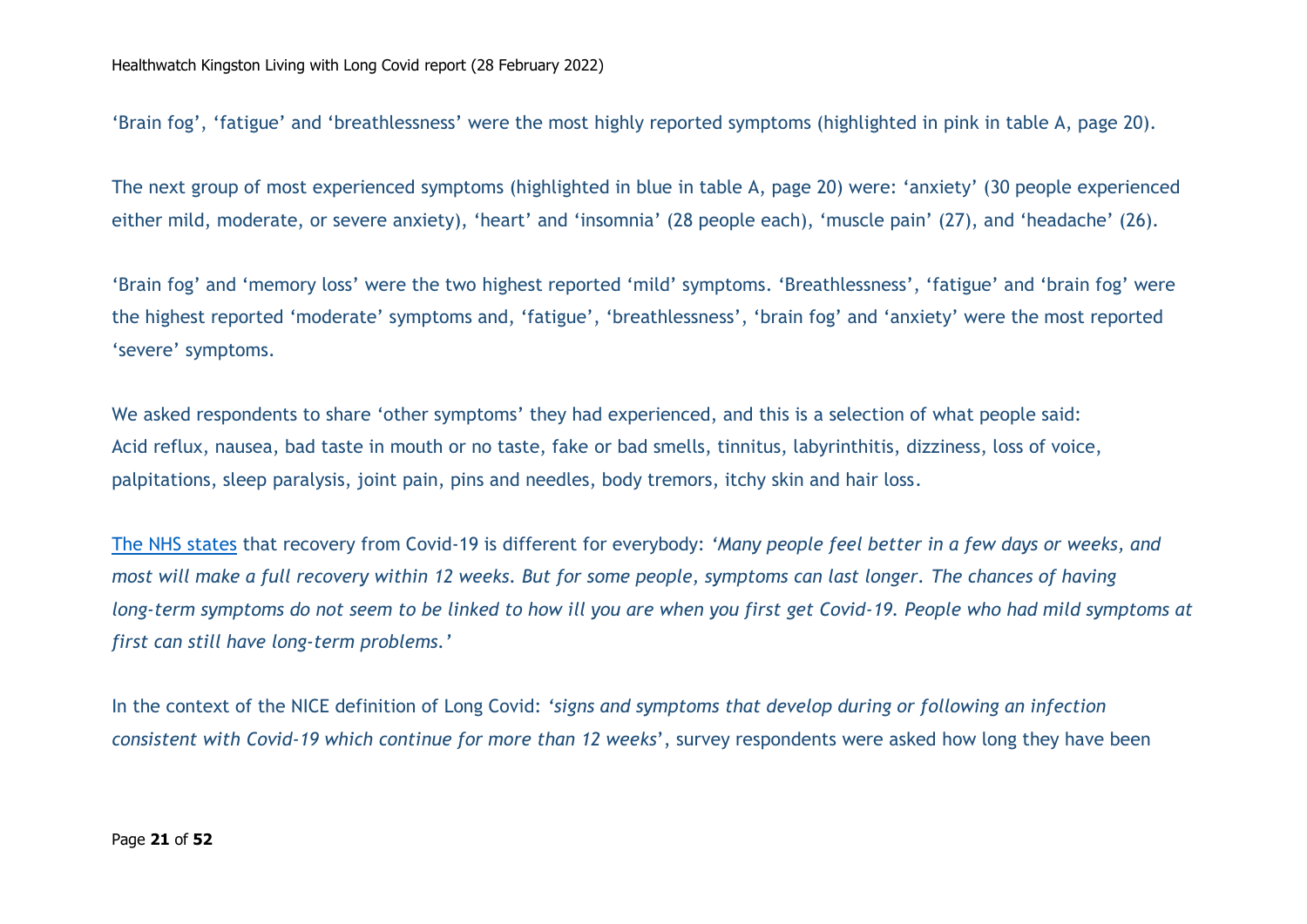experiencing Long Covid symptoms? 81% (38 people) said they had been experiencing symptoms of Long Covid for 6 months and over, 38% (16 people) of these stating that they had symptoms for over a year.



The qualitative responses to our Kingston survey indicate high levels of physiological illness, fear, and concern, including an inability to function in everyday life. This is of major concern to both patients and clinicians alike and will certainly impact on services in the future. Some of the more complex symptom experiences included: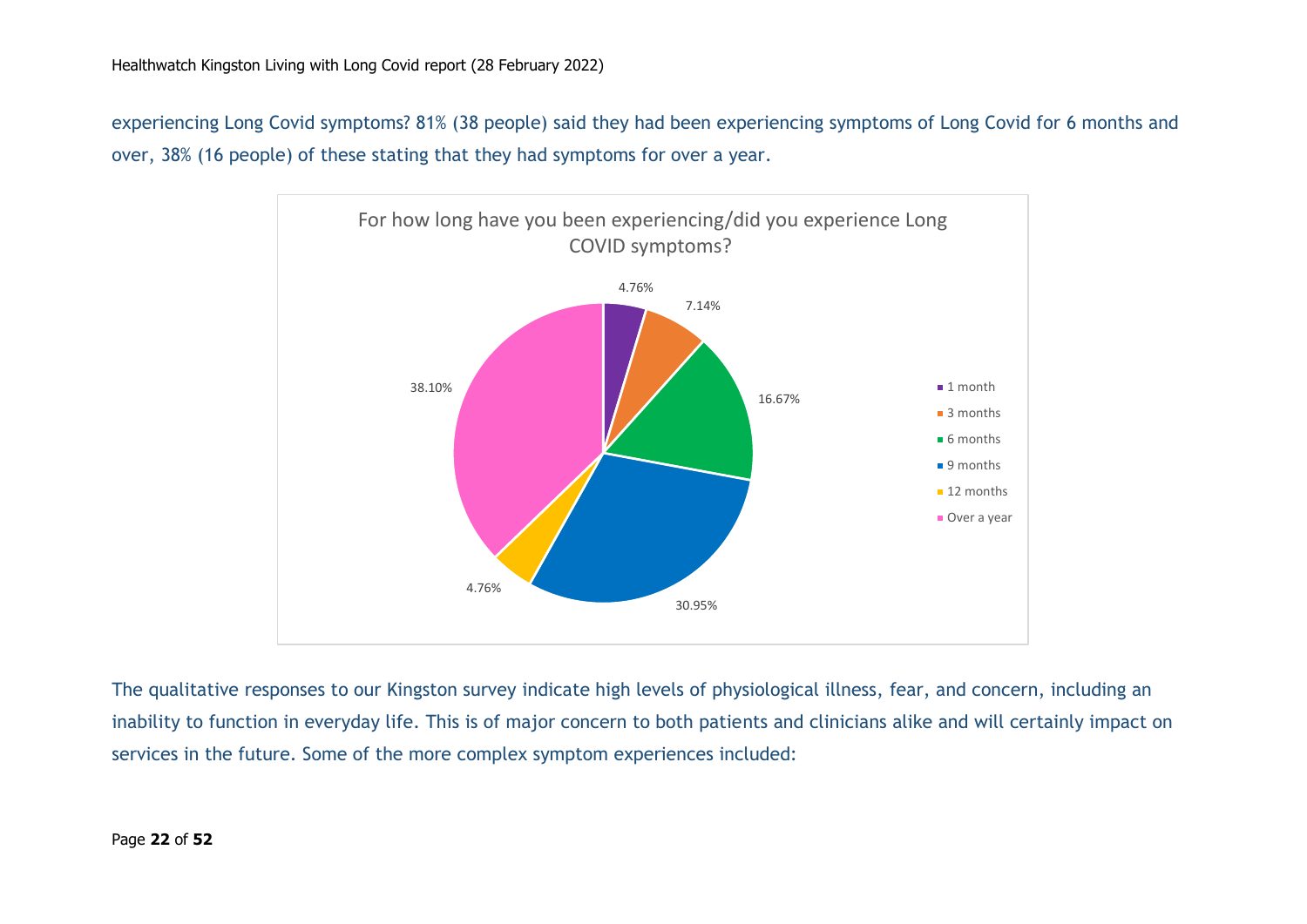*In the initial stages of Covid I had pleurisy and labyrinthitis. The pleurisy was treated with steroids and antibiotics (as this combination has worked for me in the past). However, the labyrinthitis is still present. Unfortunately, I am unable to take the medication prescribed (Prochlorperazine). The medication makes me disorientated and very sleepy, and as I am already experiencing fatigue and severe brain fog, they were affecting my ability to look after my children. As a single parent with a disabled mother there is no one to support me while my body adapts to new medication, and I must be able to function to take care of my family. This means I'm still struggling with balance, dizziness, and sickness. I have also been struggling with a prolonged episode of fibro since falling sick with Covid, and palpitations are making it difficult to sleep."*

*A croaky voice especially when on the telephone. No longer able to sing. Occasional bouts of severe coughing. After recovery I felt cold for six months. Occasional bouts of fatigue"*

*Sleep paralysis - never have had this in my life - it's been traumatic. I would be waking up gasping for air and screaming and then would take an inhaler and be able to breathe again. After the vaccine I had to go to A&E as my legs swelled up. I now have sharp pains in my legs a lot."*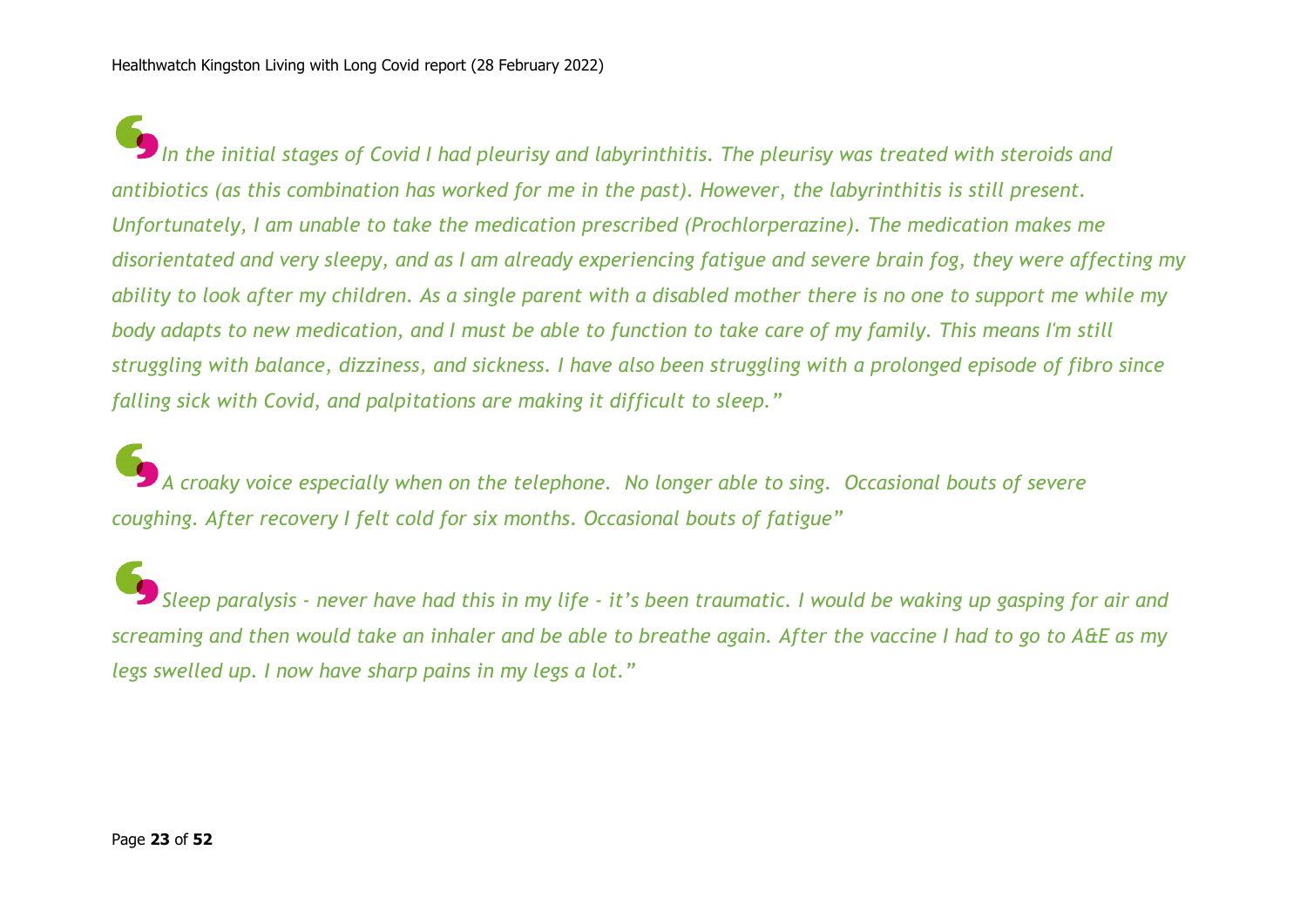### 6.4 Changes in symptoms

Table B - How Long Covid symptoms changed since people started experiencing them? This is how 40 people responded:

| <b>Symptoms</b>                                |       | <b>Improving</b> | <b>Worsening</b> |                | <b>Fluctuating</b> |    | No change |                |
|------------------------------------------------|-------|------------------|------------------|----------------|--------------------|----|-----------|----------------|
| <b>Breathlessness</b>                          | 35%   | 14               | 2.5%             | $\mathbf{1}$   | 37.5%              | 15 | 7.5%      | 3              |
| Fatigue                                        | 20%   | 8                | 20%              | 8              | 30%                | 12 | 15%       | $6\phantom{1}$ |
| <b>Muscle pain</b>                             | 30%   | 12               | 7.5%             | 3              | 22.5%              | 9  | 10%       | 4              |
| Fever                                          | 17.5% | $\overline{7}$   | $0\%$            | $\mathbf 0$    | 5%                 | 2  | 2.5%      | 1              |
| Anosmia                                        | 20%   | 8                | 2.5%             | $\mathbf{1}$   | 12.5%              | 5  | 12.5%     | 5              |
| <b>Brain fog</b>                               | 27.5% | 11               | 7.5%             | 3              | 27.5%              | 11 | 20%       | 8              |
| Anxiety                                        | 25%   | 10               | 15%              | $6\phantom{1}$ | 25%                | 10 | 15%       | $6\phantom{1}$ |
| Heart (Chest tightness and/or<br>palpitations) | 37.5% | 15               | 7.5%             | 3              | 25%                | 10 | 0%        | $\overline{0}$ |
| Headache                                       | 27.5% | 11               | 7.5%             | 3              | 20%                | 8  | 5%        | $\overline{2}$ |
| Insomnia                                       | 12.5% | 5                | 12.5%            | 5              | 27.5%              | 11 | 10%       | $\overline{4}$ |
| <b>Rashes</b>                                  | 10%   | 4                | 2.5%             | $\mathbf{1}$   | 7.5%               | 3  | 5%        | $\overline{2}$ |
| <b>Memory loss</b>                             | 27.5% | 11               | 12.5%            | 5              | 12.5%              | 5  | 10%       | 4              |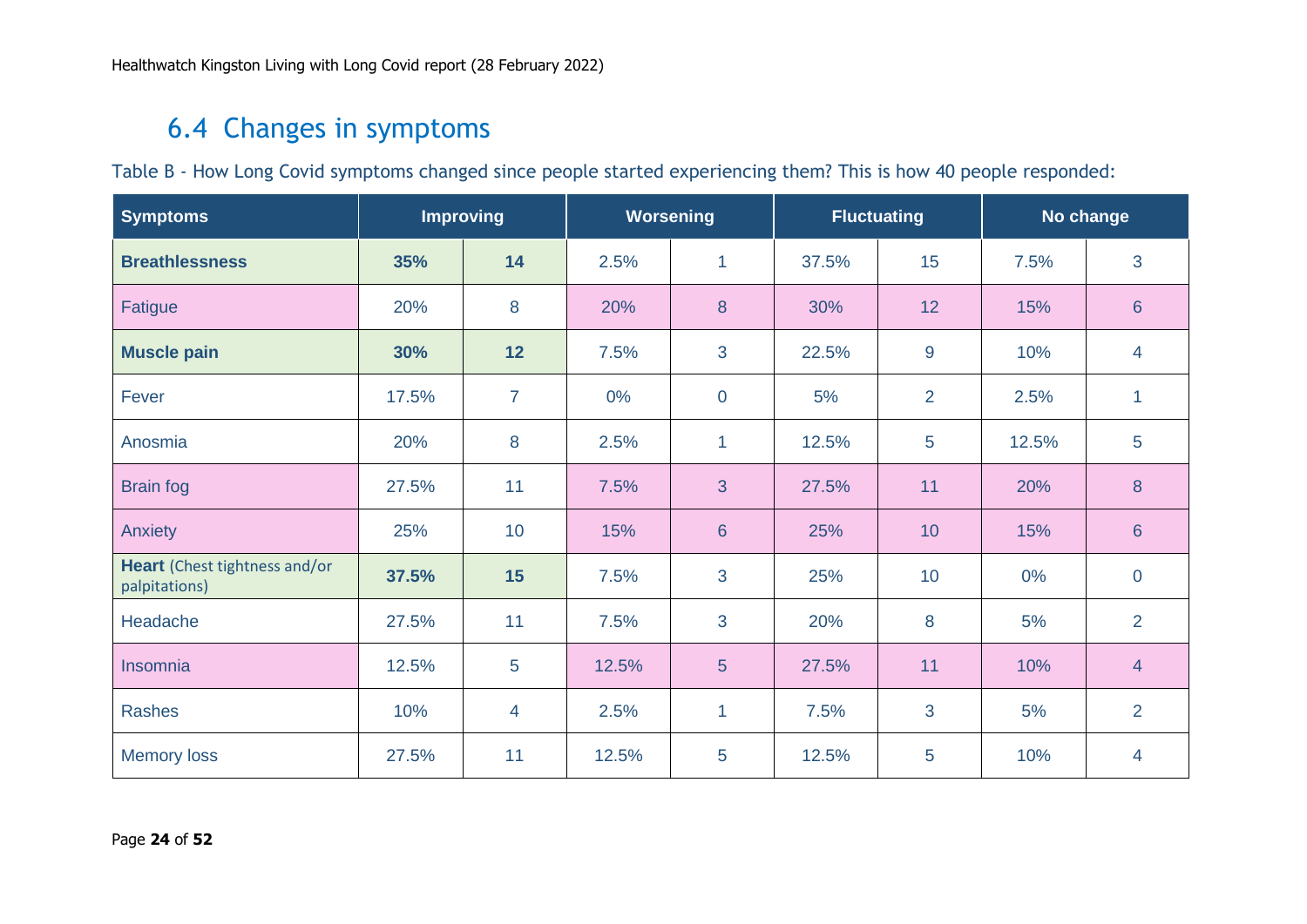#### Healthwatch Kingston Living with Long Covid report (28 February 2022)

As anticipated, respondents reported changes in symptoms over time, with some stating that the challenges associated with changes in their symptoms increased their anxiety. People also reported most improvement (highlighted in green in table B, page 24) in terms of breathlessness (35%), muscle pain (30%) and chest conditions (37.5%). In addition, the Kingston data indicates that people were experiencing prolonged fatigue, anxiety, brain fog and insomnia (highlighted pink, table B, page 24).

Based on the equivalent data provided in the Healthwatch Richmond report, our Kingston survey responses suggest that fewer people have seen improvements in their Long Covid symptoms than in Richmond. On average, 24% of respondents indicated that their symptoms have been improving (compared to 39% in Richmond), an average of 21% said that symptoms have been fluctuating, less than in Richmond (35%), an average of 10% said that they have remained the same (this was 19% in Richmond), and an average of 8.5% said that their symptoms have been worsening, which is slightly more than in Richmond (7%).

*My symptoms have changed since my initial stages of Covid, now I'm just so tired all the time and sleep isn't helping. The brain fog has now triggered my anxiety as I'm constantly forgetting things. It's affecting my work and my ability to look after my family."*

*So,16 months on my symptoms have much improved but I am still suffering with random bouts of a mixture of symptoms off and on. These are not as severe as during the first 10 months but continue to occur randomly. Over exertion still brings on fatigue which requires resting up. Pacing is still very important. Climbing stairs still raises my heart rate and causes short term breathlessness. Tinnitus is constant. Sinus headaches are managed by sticking to a low histamine diet. Internal tremors are still prevalent. Forgetfulness is still a problem."*

#### Page **25** of **52**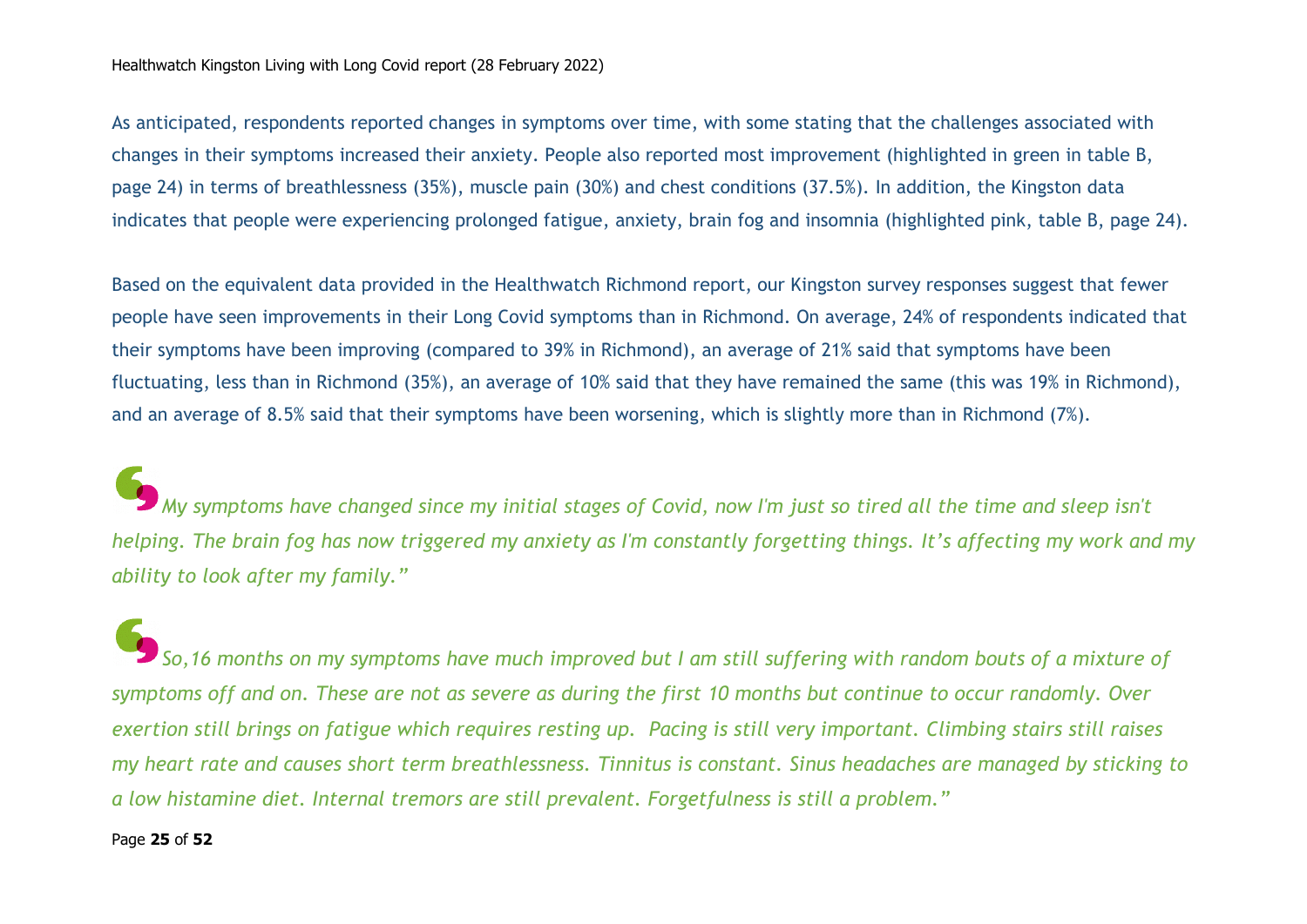*My whole personality has changed. I was active but now everything is an effort. The memory loss is short term, so having been given training at work I struggle to retain it. My anxiety has increased because of the awareness of this. I used to be a morning person but struggle to get motivated and out of bed. I feel more tired as time goes on."*

Unsurprisingly, survey responses, indicate a range of different symptoms and recovery times. More work is required to disentangle the complexity of Long Covid symptoms, and the changes people experience so that appropriate support needs are identified to support recovery.

### 6.5 Impact on everyday life (including work, friendships, and relationships)

It is evident that people are struggling with the symptoms of Long Covid, that the length of time differs for everyone, but the experience is both life changing and impacts detrimentally. The quality of people's lives is impaired and they struggle to maintain everyday tasks and meet both family and professional responsibilities.

The following selection of responses from our Kingston survey illustrates both the personal and professional impact of Long Covid, and shows how ongoing symptoms exacerbate people's ability to function:

*I am giving up my allotment because I've lost my strength and enthusiasm. My family are great, but widespread. Fortunately, my youngest lives at home and helps."*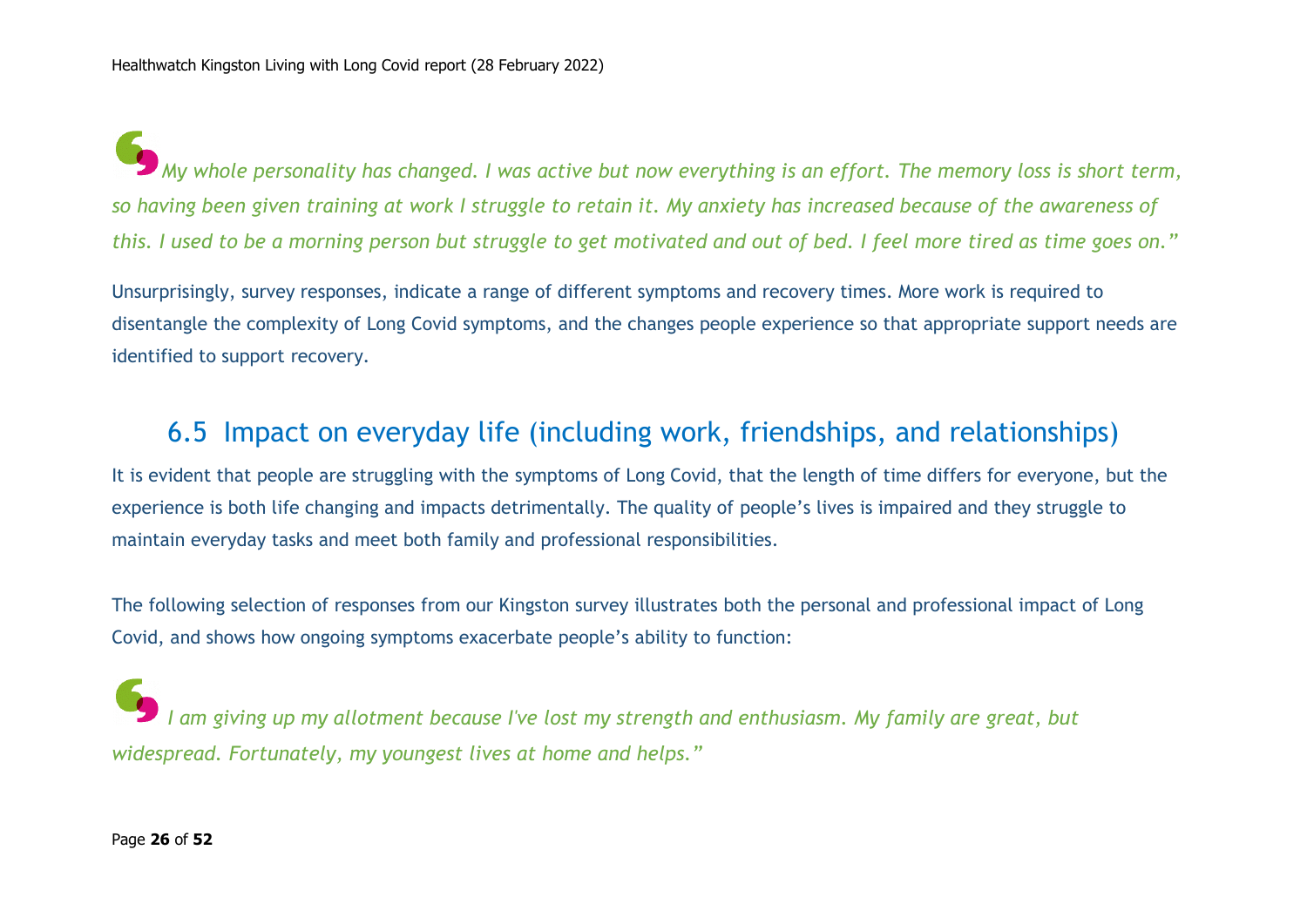*I am exhausted much of the time, so finishing paperwork and managing my caseload effectively has been a challenge alongside keeping up with managing a household and work/life balance. Keeping up with workload means I spend more time working but get less done than I used to because I am exhausted. I also find visiting homes difficult, by the time I climb steps, even one level, I am breathless and have chest pain, and I'm sweating. I struggled to get to sleep with chest pain which felt very physical/muscle type pain at the beginning, and not sleeping well has impacted on my ability to work and my work performance."*

*My work life has become more demanding, due to its nature, but I struggle to remember things, I have to keep notes all the time which I didn't before, it was within my ability to recall procedures."*

*It has had a huge impact on my way of life. I am normally quite active, but now find most physical chores overwhelming. Breathlessness interferes with all social interaction. I am tired all the time, I forget things - which is not like me at all - I get confused; I am fed up with being like this. I thought I was improving regarding breathlessness, then I had a heart procedure a month ago and am back to bad breathlessness again. Also, my heart responded very differently to this routine procedure, which I've had twice before with no problems - this time I had pericarditis which was incredibly painful and very disabling."*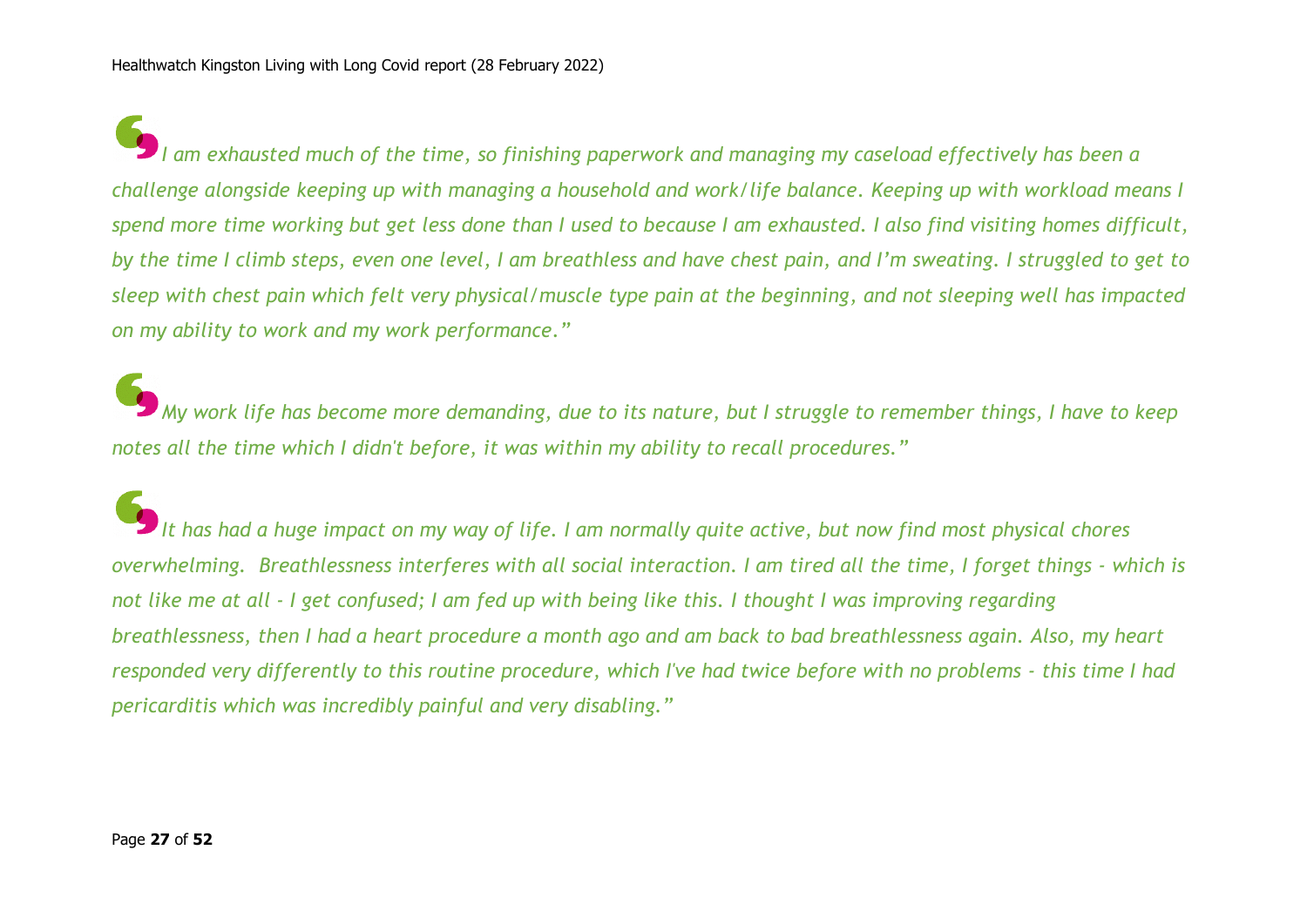*It has greatly impacted my life. I have had to reduce my working hours and even doing less it is hard to perform my duties at home. Looking after my son has been harder and often, I cannot play with him and only give him the basic care he needs. I am trapped in the house more and feel much more vulnerable to getting ill again as this has led to relapses and worsening symptoms. I don't think people take seriously the risk of Long Covid now restrictions have lifted. I can hardly exercise or go anywhere without the fatigue worsening and even though I am out of bed, I must think of ways to preserve energy. It's a very debilitating condition. I can probably do a third of what I used to be able to manage and I still need to rest a lot and have frequent fatigue crashes."*

*It*'*s awful but no one understands, the worst thing is loss of taste and smell as I*'*m a keen cook."*

*Long Covid has hugely impacted my life, my ability to care for family as I'm so tired, it*'*s like there has been an energy vacuum. The simplest of things like housework or cooking a meal can mean I need to sit down and recover afterwards. As a single parent the little people depend on me to look after them, and as a part-time carer for my disabled mother, she relies on my care for her, I'm the only respite for my Dad. I have my Mum so he can go to work. Unfortunately, the Fibro is now such a problem I'm struggling to push her wheelchair. Feels like we are all trapped in my living room as I don't have the ability to take them anywhere else. And I don't have the time to rest and recover."*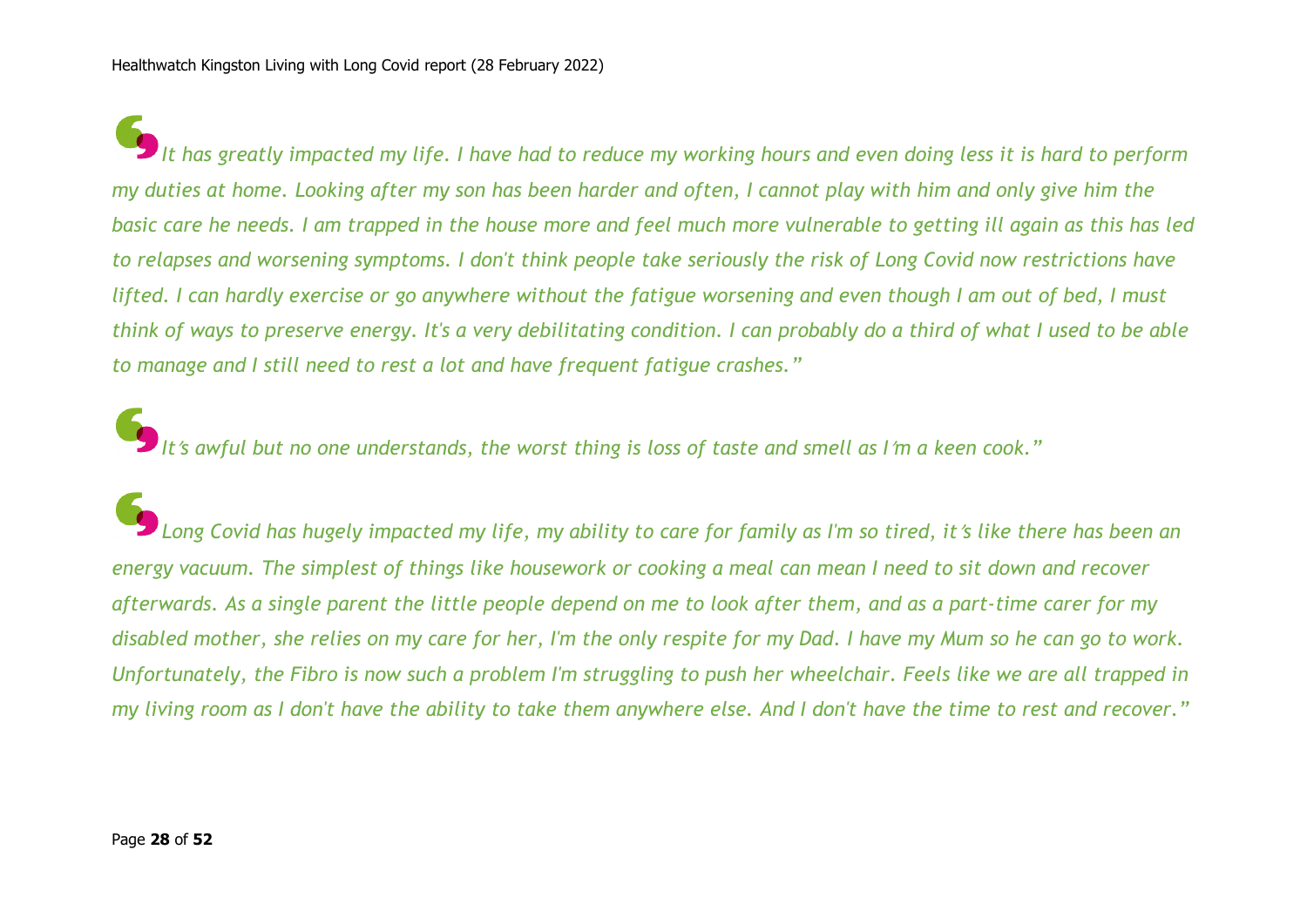*The brain fog and problems with my memory is massively impacting my work, I'm struggling to hold on to conversations and can*'*t remember basic tasks. Without making very detailed 'To Do' lists I keep forgetting important deadlines. I feel like I'm putting pressure on the rest of the team and underperforming. The result is constant worry and working longer hours trying to make up for anything I've missed. I'm frustrated and exhausted and don't know how much longer I can carry on pushing myself like this."*

# *Long Covid has ruined my life."*

More specific responses of the impact on friendships and relationships included:

*As for friendships and relationships with family, Long Covid has been incredibly isolating. I am not well enough to get out of the house often and recently I have had incredibly bad brain fog and headaches brought on whenever I do any cognitive activity. So, I haven't been able to message anyone. So, nobody can really understand what my illness is like for me. Even my family, who I manage to speak to regularly, don't really understand what it is like. I'm not sure I would if I wasn't experiencing it myself. I never knew how debilitating fatigue could be before now. Some days all I can manage is to get showered and dressed and have to spend the rest of the day lying down and listening to podcasts with my eyes shut. I used to be a very active person, always on the go."*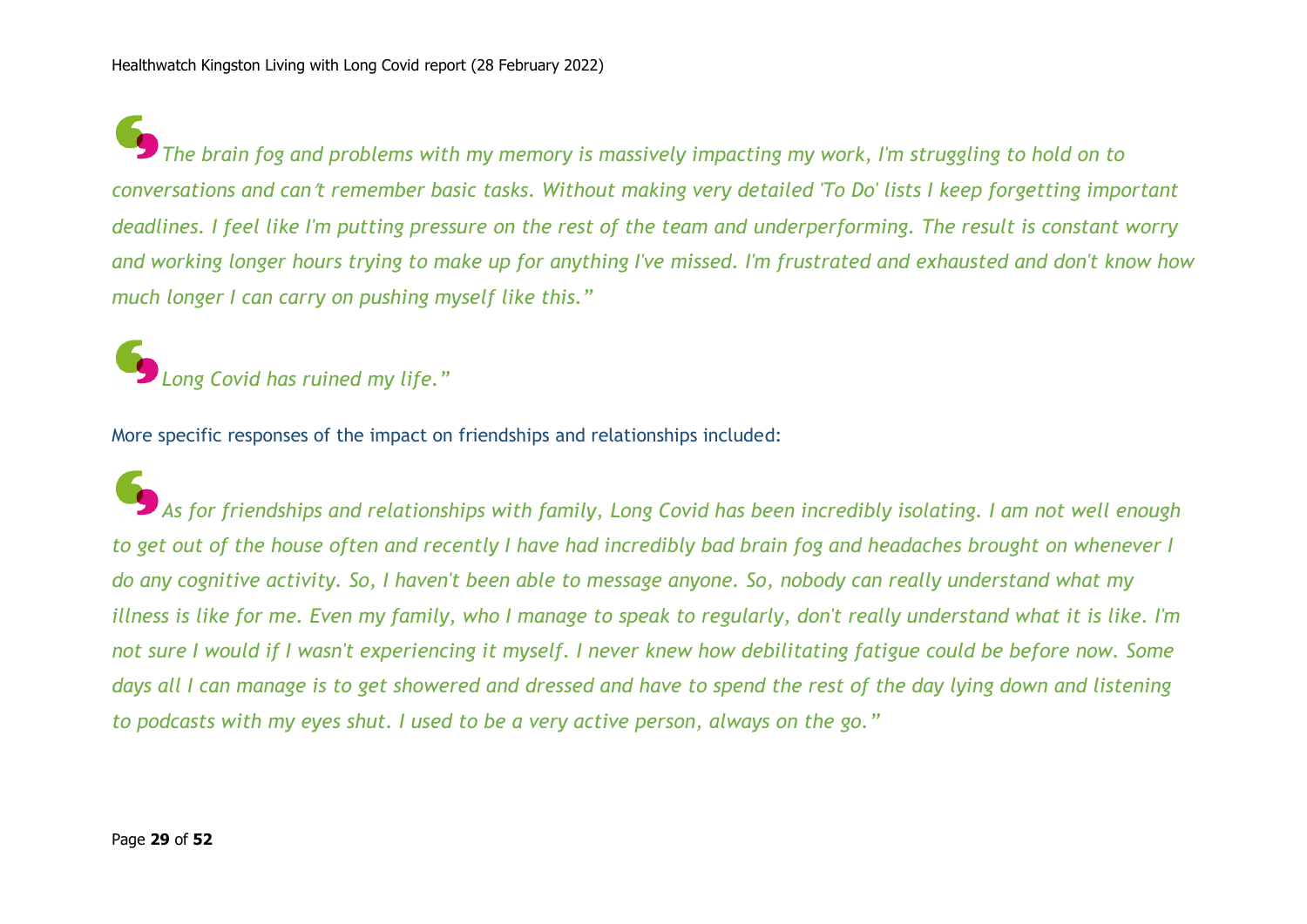*It feels like Long Covid has taken all the joy out of my life. I am trying to adapt and find new interests and hobbies, but I am not able to be the person I was before. It has robbed me of my social life, my independence, my purpose, my career, my creativity."*

*I am lucky that I have a very supportive partner, but he has had to take on the role of carer and I am very reliant on him. I was the main breadwinner, so my illness has put pressure on him financially too."*

Balancing work and family life has proven to be challenging for many respondents, with relationships under strain, not least because of financial challenges. Some described having to leave jobs due to their symptoms, with others describing how difficult it was to juggle family and professional responsibilities. Simple tasks became difficult, exercise impossible and in some cases, the lack of energy and brain fog made it difficult to play, work or simply function as they used to before being impacted by Long Covid.

It is evident from these detailed and emotional responses that the experience of living with the symptoms of Long Covid has had a dramatic and detrimental impact on the physical and mental health of survey respondent's lives.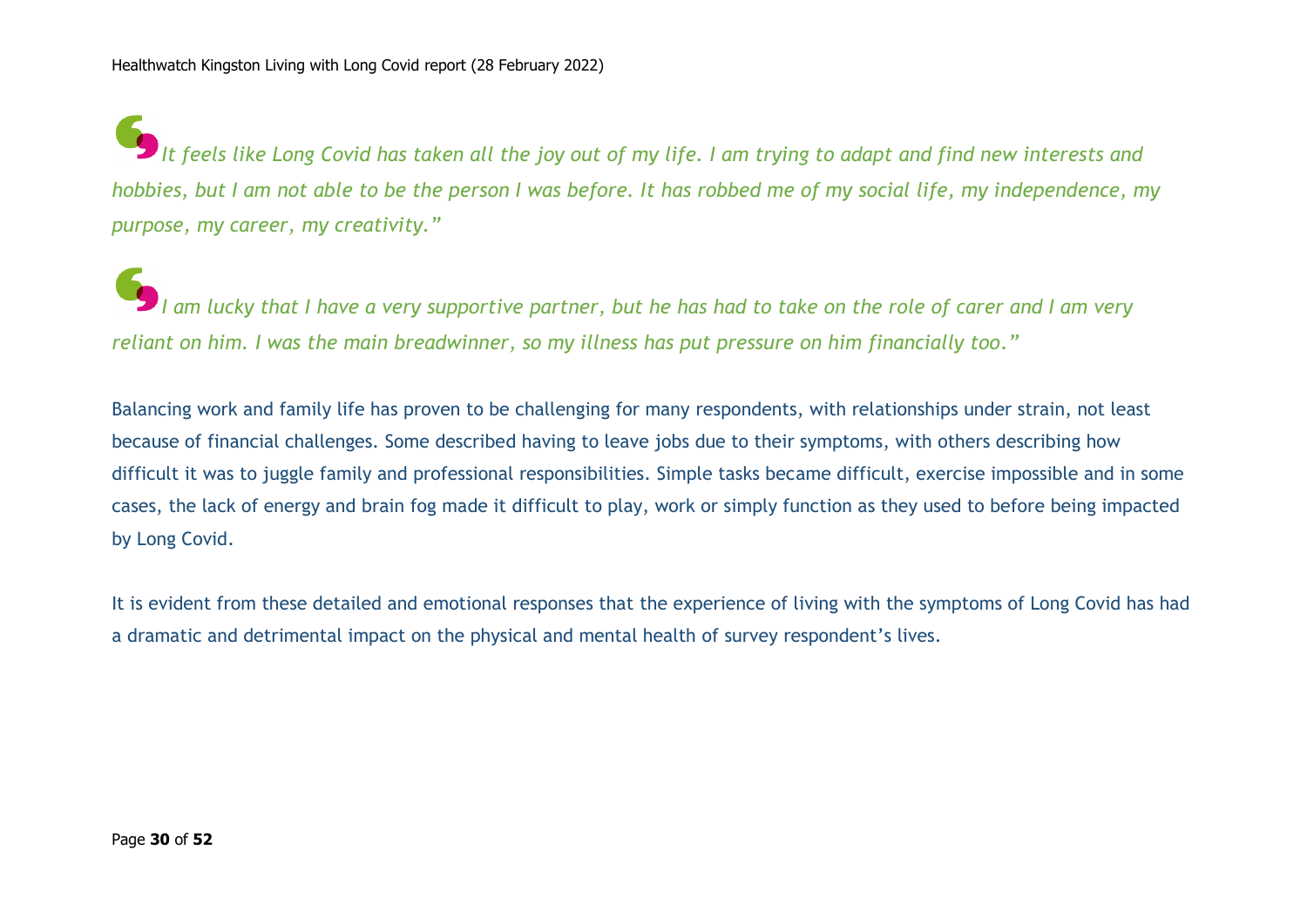### 6.6 Impact on mental health

Healthwatch Richmond reported that 78% of respondents to their Long Covid survey, felt that Long Covid had negatively impacted on their mental health compared with 85% of respondents (33/43) to the Healthwatch Kingston survey. Building upon what people told us about the impact of Long Covid symptoms and its detrimental impact on people's quality of life, common themes described by respondents relating to their mental health included: Isolation, social anxiety, fear, depression, stress, mood swings, panic attacks, fear of re-infection and low self-esteem. Here is a selection of what Kingston respondents shared:

*It's very hard not to be able to do the things that you want to because of fatigue. The pandemic already made me more anxious but now I must be very protective of myself in order not to get ill again and relapse. It has been hard on my son's mental health too and in turn supporting him has been more challenging. I reach a sense of being overwhelmed far more quickly particularly as my brain fog has made it harder to do things that wouldn't have challenged me before. Being able to do so little is incredibly isolating."*

*I was always a glass half full type, now I often think, what's the point."*

*My mood isn't great because I am so physically incapacitated, so I get very fed up with the situation I am in. I also realise that I worry about getting ill again, with any respiratory virus, as I feel very compromised by my experience of Covid and Long Covid."*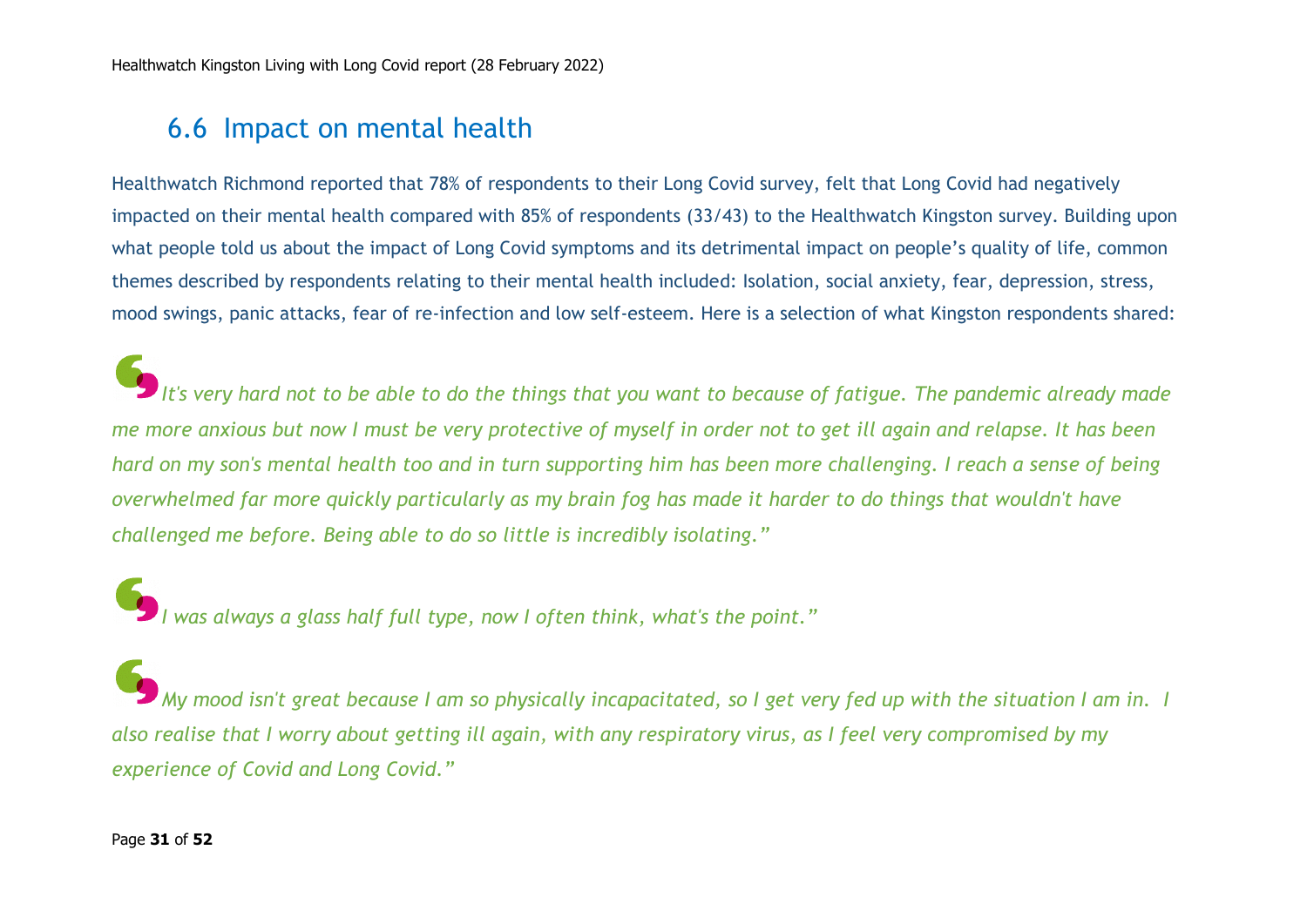*The stress and worry of trying to care for other people when you are in pain and fatigued is exhausting. I'm not sure if the palpitations are caused by the virus, the medication, or the anxiety. Or has the anxiety and medication caused the palpitations. Feeling like you have constantly let other people down cripples your self-esteem. When you're the support network for other people, you have nowhere to turn for support for yourself."*

*I struggle to keep up with housework. I struggle to keep up with my work. An untidy home leads to stress and conflict with my partner. Feeling exhausted which has resulted in getting less work done in the same amount of time I used to be able to get it done, I am spending more time on work but getting less done, causing issues with my performance at work and this in turn has led to stress and anxiety about keeping my job. I feel old. Because I wasn't keeping up with my work, I felt I was letting my team down and I was being lazy, which impacted my self-esteem and mood."*

*Mentally this has been challenging, upsetting and anxiety inducing. Physically there are things happening with my body and the fear of what the long-term implications might be are distressing. My wellbeing overall has been greatly affected."*

The impact on our respondent's mental health is clearly a core challenge for people experiencing Long Covid symptoms. At a time when all services are under pressure, careful consideration is needed about how to support these needs in the community. This will require careful planning and should be accounted for in future commissioning plans and service development.

Page **32** of **52**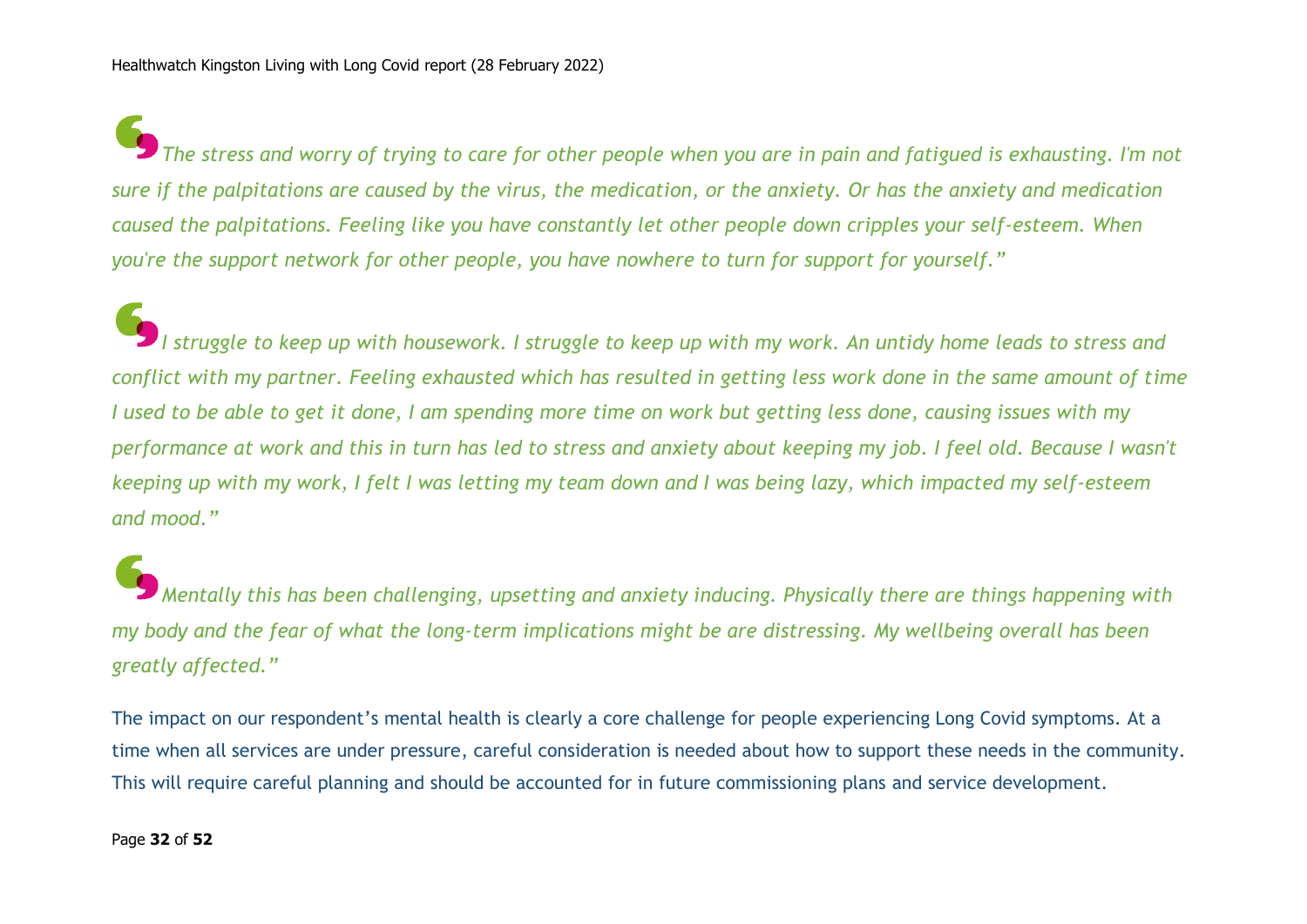### 6.7 Support needs

It was evident from the Kingston survey responses that people differentiated between their clinical support needs and their more community and social care needs, including the need for mental health and wellbeing support.

Support came from a range of sources but the journey for patients mainly began with their GPs who then put them in touch with a variety of specialist provision. These included a referral to the Long Covid Clinics at St Helier Hospital where the respondent was then referred on to the Epsom Hospital Chronic Fatigue Clinic, and also several referrals to the Kingston Hospital Respiratory Clinic. Some people, however, reported issues with referrals from their GP such as:

*In early March [2020] I asked my ex-GP surgery for a referral to a Long Covid Clinic but was told that the surgery was unable to refer patients into these clinics."*

29 out of 33 people that replied to a question about access to community care stated that they either had no access or did not need it. One of the four that had received community support said the voluntary sector offer of support was comforting, but not needed. Another mentioned they had taken a breathing course with 'Voices for Hope' which was excellent and two said that they had accessed Cognitive Behavioural Therapy via Kingston iCope service, one adding the course was useful but too short.

The chart below shows that 8 people (21%) reported waiting for longer than 2 months for support (the same percentage as reported by Healthwatch Richmond) however, 51% (20 out of 39 people that answered this question) had not been diagnosed, highlighting the potential for substantial unmet need. Some people also reported that they had chosen to pay privately for access to specialist care as the waiting list was too long.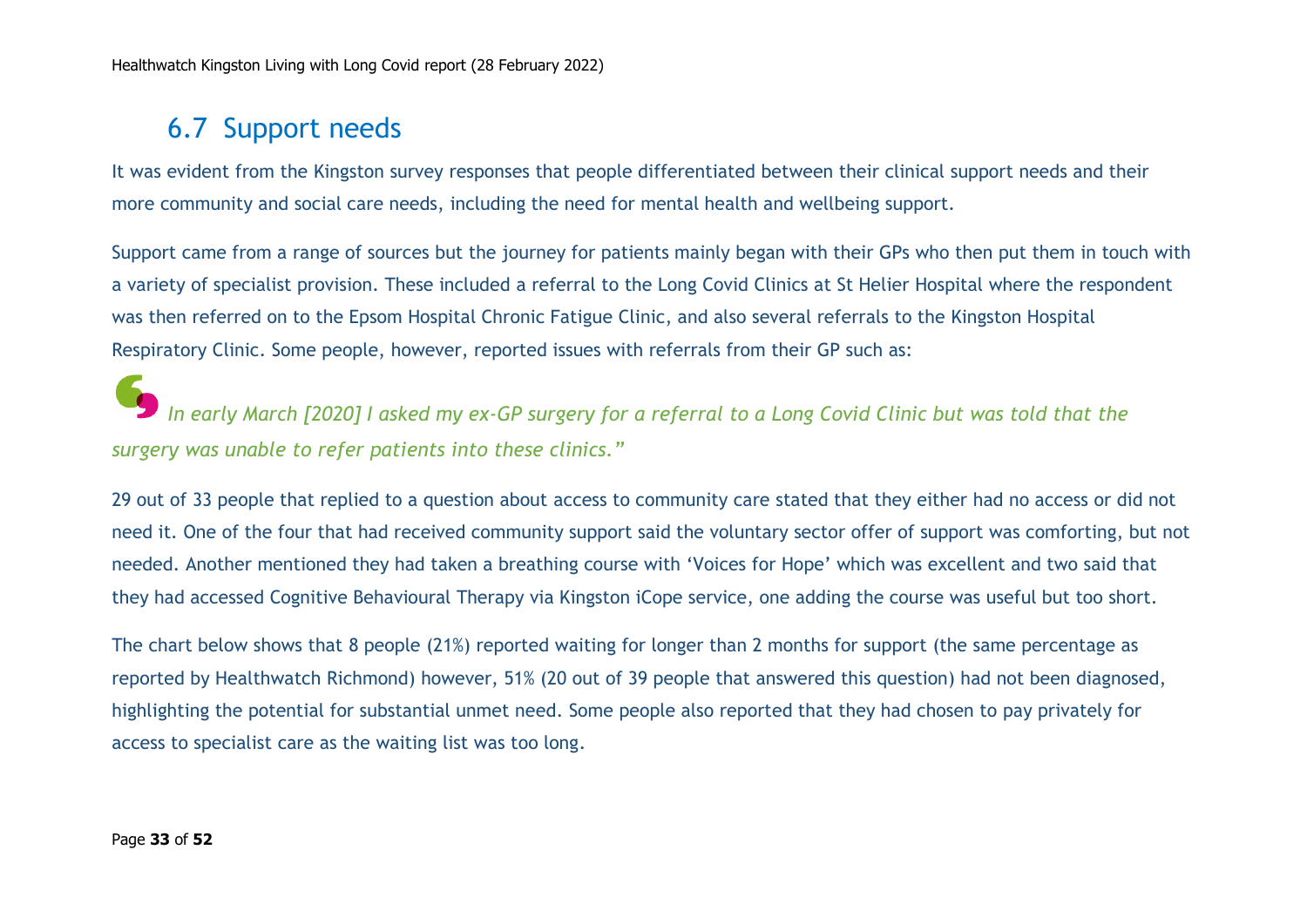

*My GP was understanding and did blood tests and a chest X-ray but was not able to refer me to a Long Covid clinic, only to respiratory at Kingston Hospital which was about a 6 month wait time. I privately paid for a respiratory physician who had experience with Long Covid at the Royal Brompton, who then transferred me to their NHS services where I did further tests. I then saw a private cardiologist at the Royal Brompton...I also paid privately for respiratory physio. I've now had the call from respiratory at Kingston Hospital to say they will keep me under their Covid clinic and will call me back in 3 months as I am improving slowly on my own which is fine. GP also referred me to a new community Covid clinic where I am seeing and NHS respiratory physio which is good. That physio is also referring me to her occupational therapist colleague with help on pacing for chronic fatigue."*

#### Page **34** of **52**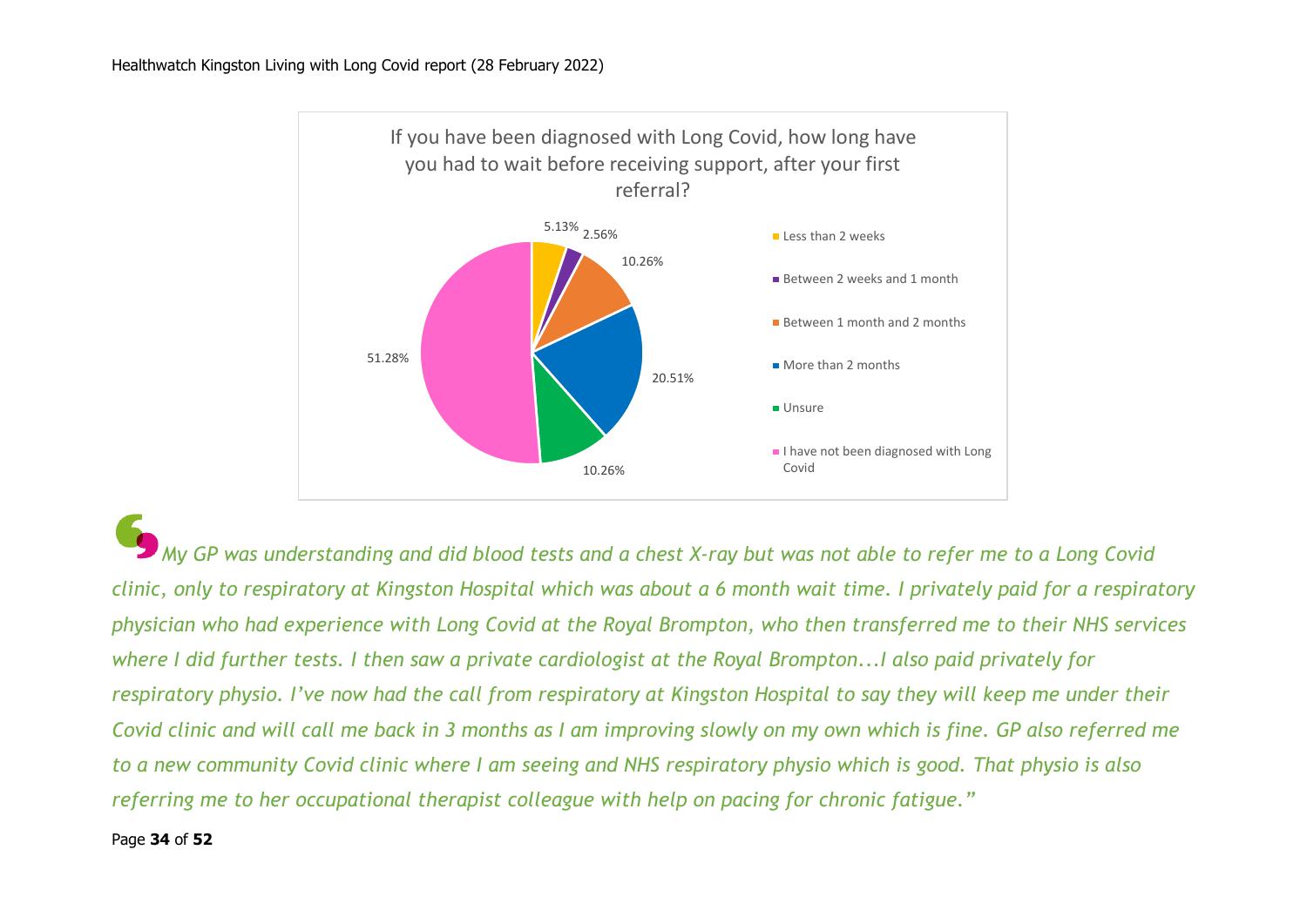Pre-existing conditions play a role in determining both the appropriate care and support required, as well as confusing and complicating the situation for patients. Lack of a formal Long Covid diagnosis appears to be deterring some GPs from referring to relevant services.

Although respondents acknowledged that GPs (in the main) were responsive to their patients' concerns, some felt dismissed, and one was told to just "wait and see" which caused anxiety.

*I had a couple of phone consultations with my GP. One about my diabetes and another about a referral for arthritis. When I mentioned the ongoing Covid things she explained that I should wait and see because no one really has answers yet. I know I shouldn't have asked about more than one thing during the consultation to be fair."*

*I contacted my GP very early on and they finally referred me to a chronic fatigue clinic at my request after a lot of badgering a few months later. Initially they advised me I probably had post viral fatigue and not to do too much but it was hard to know exactly what that meant in practice. I was assessed by the chronic fatigue about 3 months later and was given better advice about what pacing meant and how to gradually get better."*

Waiting times for referrals were of concern to many respondents, and once tests were completed, there appeared to be a breakdown in communication for some. Healthwatch Kingston learned of test results being delayed and issues raised about the lack of follow up with patients. Waits for mental health support were also described as too long, but once people found themselves in the system the help these provided was found to be helpful.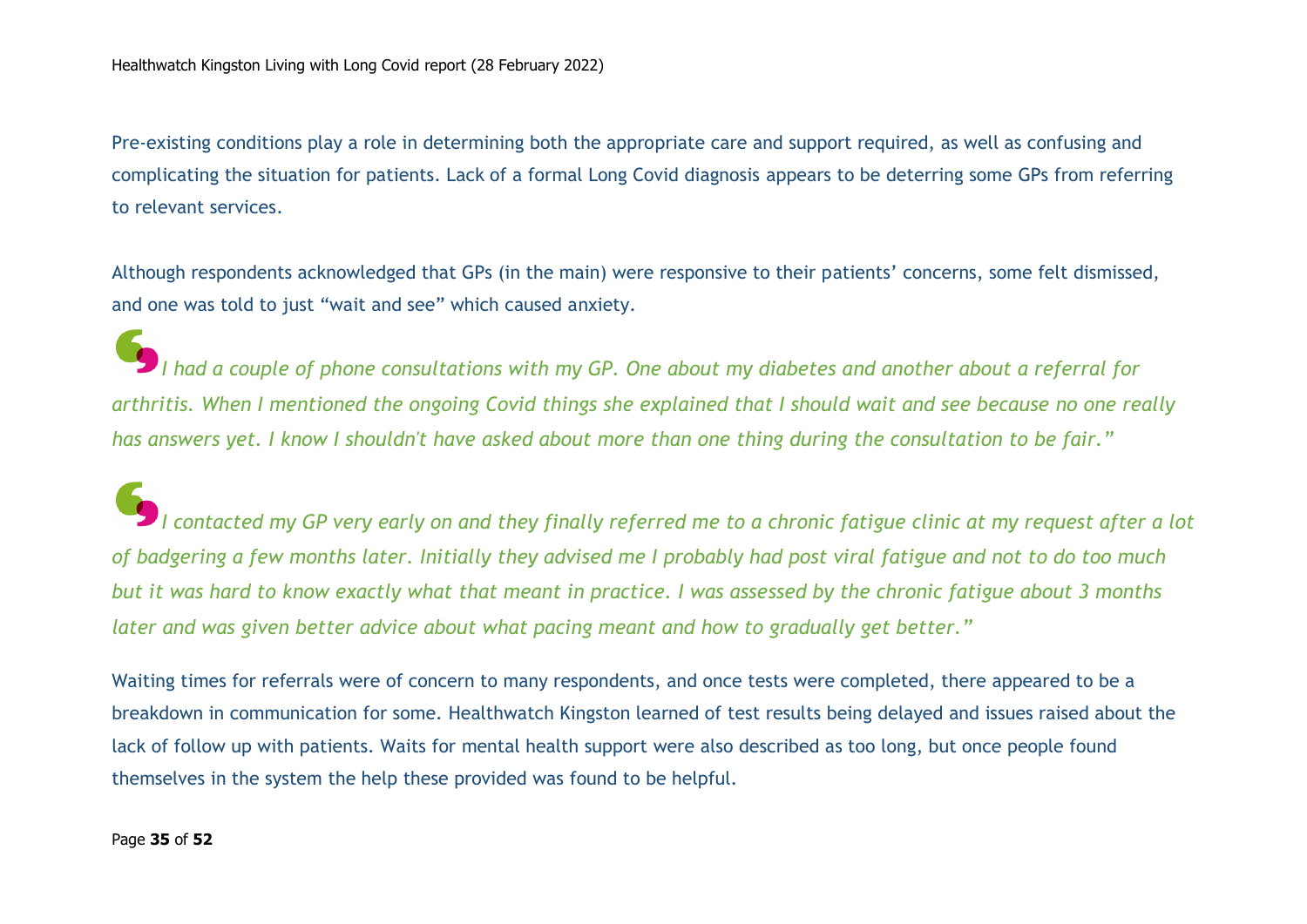The need for support with managing day to day responsibilities both at home and work was a recurring theme with respondents. Those with pre-existing conditions were often confused over their symptoms, some feeling that they are not being treated at all for the Long Covid symptoms in the same way as those with new symptoms (e.g., Menopause or chronic fatigue syndrome).

The following response illustrates the complexity that one person had been navigating while seeking an accurate diagnosis:

*I have been in touch with my GP, and they have referred me for heart scans and ECGs. I went to A&E at St Helier Hospital a few times in the first few months and got two chest x-rays done there. I also have blood tests every few months when I go back to the GP as and when my symptoms have worsened/changed. I have been diagnosed with Hashimoto's disease, which could be contributing significantly to my symptoms. But my thyroid levels have been largely normal, so the doctors think there is something else going on i.e., Long Covid. Since my relapse, I have been referred for more blood tests and my thyroid levels were slightly out, so I have changed medication levels and must go for another blood test. If my levels are normal, the GP says they will refer me to the Long Covid clinic. But they don't know much about it, and they have warned me the waiting list will be long. The GPs have been lovely and have supported me as much as they can. But they always tell me that Long Covid is new and they're not sure what they can do for me. So, I do feel like I've had to largely manage my symptoms and their impact on my own at home. I haven't seen a GP in person."*

The different needs for support appear to be as varied as the symptoms described, and the ability for both patients and clinicians to differentiate between clinical support needs and the ongoing challenges with mental health remain a major challenge.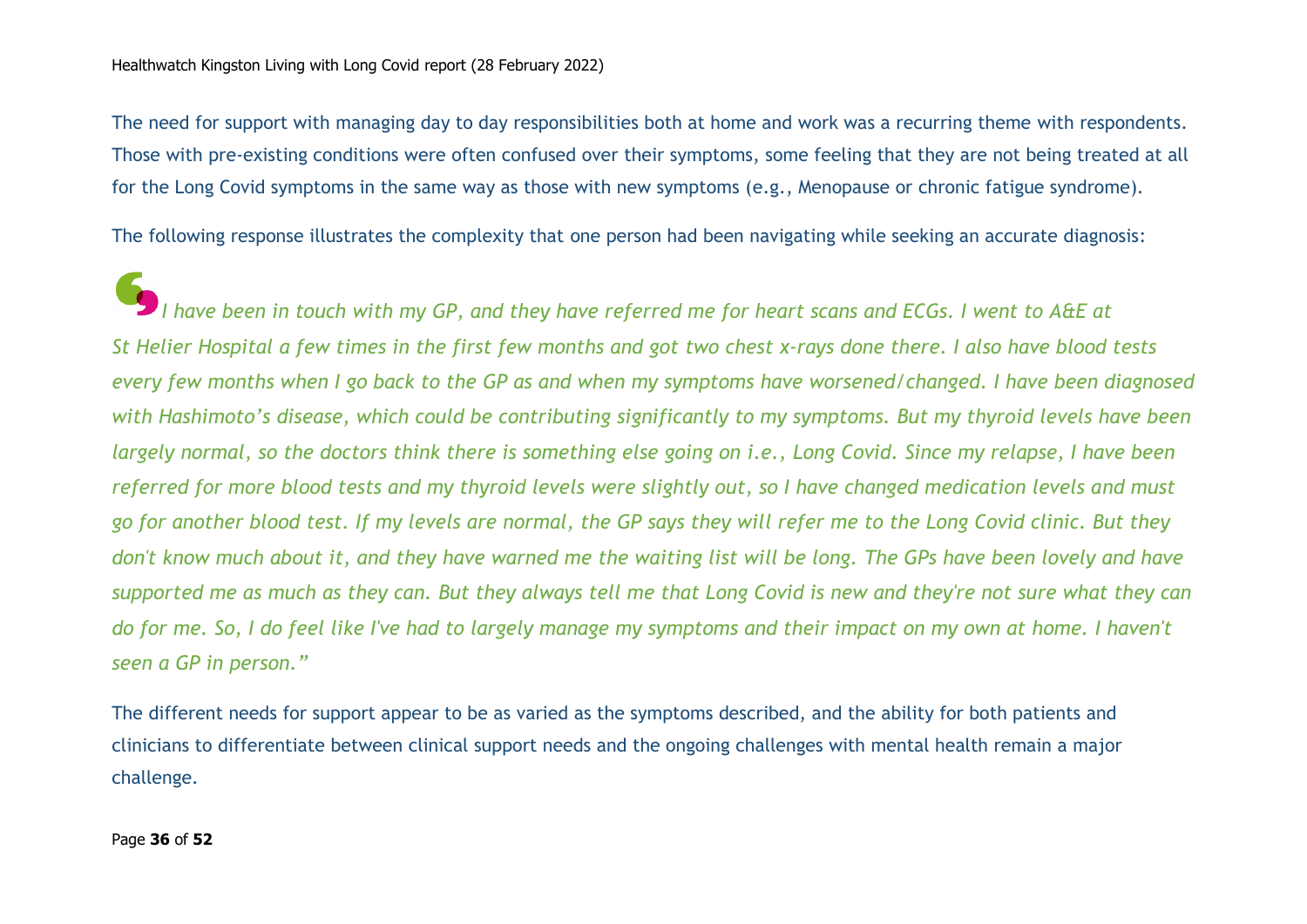## **7. What you said would make a difference**

At the outset of this community engagement, Healthwatch Kingston was keen to understand what would make a difference to local people. This is what some Kingston survey respondents said would help:

"Advice on lifestyle, supplements, diet that might help? Knowing what help is available and what research is being done."

#### *"To be diagnosed."*

"It would be great to get some support on helping with brain fog as I find this the most debilitating symptom."

"I'd like some 121 support from a trained medical professional. Even if I can't get a diagnosis or a cause for my symptoms, I would like some support in pacing and in nutrition, as these seem to be the things that have made most improvement in others and in my own symptom management. It is hard to know what to do for the best and it has all been guesswork on my part. It is difficult to maintain and find motivation as a result. I'd also like support in transitioning from the person I was before to the person I am now. For example, help in finding a new job and suggestions on what I might be able to manage. And suggestions for how to adapt my home and fit my energy levels around necessary tasks like housework. Citizens Advice Kingston were helpful in explaining benefits I might be entitled to, but I want to know how I can thrive with this condition, not just survive on the bare minimum. I want to get better ideally. But living with bipolar II has taught me that with the right lifestyle changes and management strategies, I might be able to have a much better quality of life than I do now. Sadly, I am so fatigued that I can't work out such big changes for myself. I need help."

*"An exercise group may be helpful to get lungs back working well/help ameliorate tiredness maybe or physiotherapy to help with chest pain, unsure really."*

"I need support with daily activities due to my conditions. I need help collecting the kids, cooking meals or pushing a wheelchair and there isn't a referral for this kind of help."

Page **37** of **52**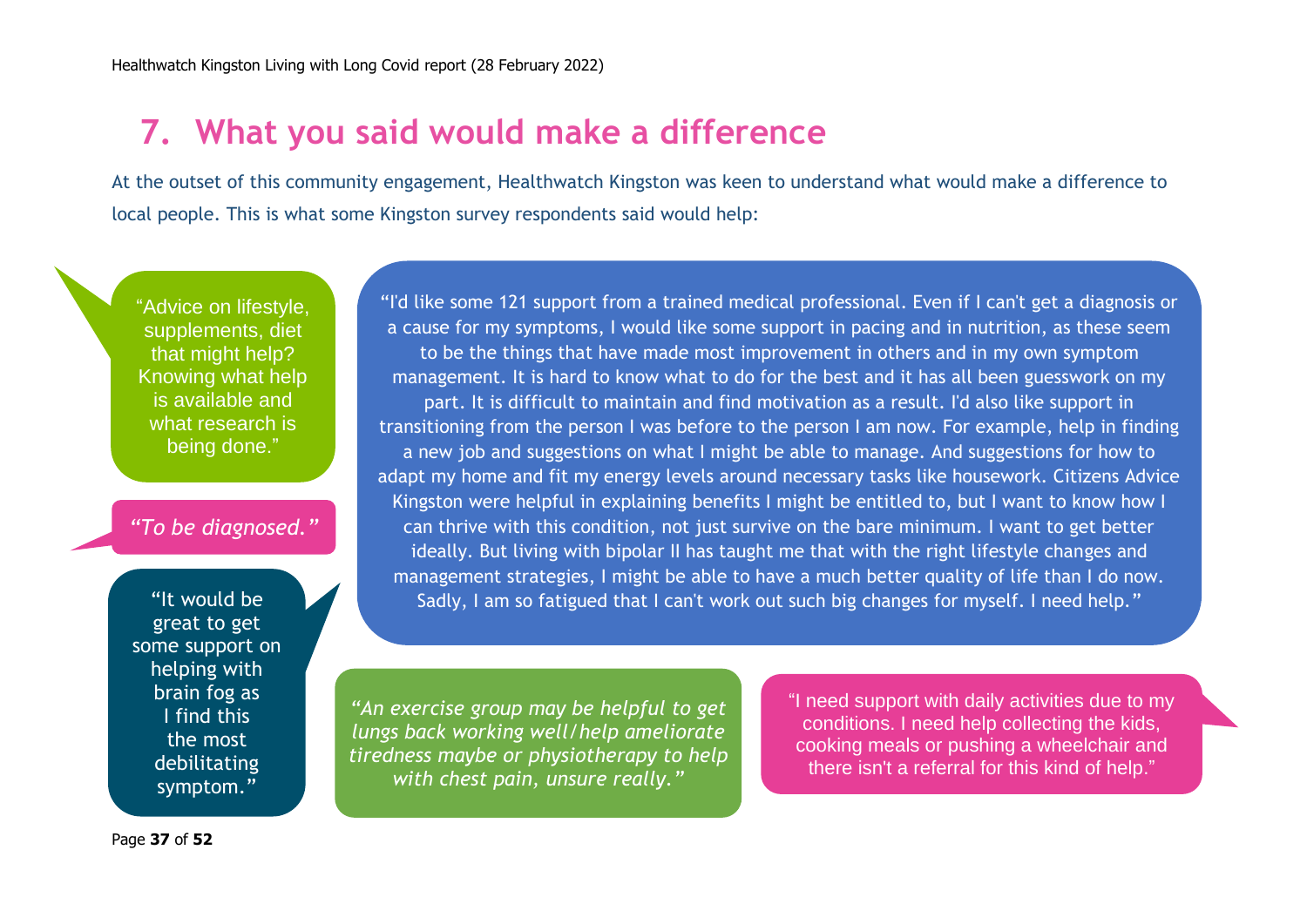"Trauma support may have been useful. I was blue lighted to hospital in the beginning of Covid-19. They wouldn't test you unless they admitted you and it was such a shambles at A&E, I wanted to go home. Did my own peer reviewed research on SARS/MERS, bought my own oxygen, 4 times a day and took aspirin against official medical advice at the time as I was worried about clots due to my reading. No follow up. Off work for 2 months. Info scant due to uniqueness of virus. Positive for antibodies June 2020 via work. Struggled with work tasks, pandemic still misunderstood. Lack of understanding as new virus. One size does not fit all and more support or some follow up even though on the day of your tests the results were good, the symptoms fluctuate."

A few more things you said would help you manage better:

"Help at work some days as the fatigue is so bad, I have to drag myself to work which does not help. Surely, they must know it's in their interest I get better. I was told to go get another job if i was not happy."

*"Physical rehab support to safely help become active after months at home being sedentary.*

"People keep referring to waiting times once you're referred to a service as being 2 month or 5 month etc., however, they appear to be forgetting the 3 months you have already been suffering."

I need support with daily activities due to my conditions. I need help collecting the kids, cooking meals or pushing a

"I need better social work support; my life has been turned upside down by this. Where is the joined-up thinking? where is the third and there is the third of the third and the third of help?

*"How to retrain your taste and smell."*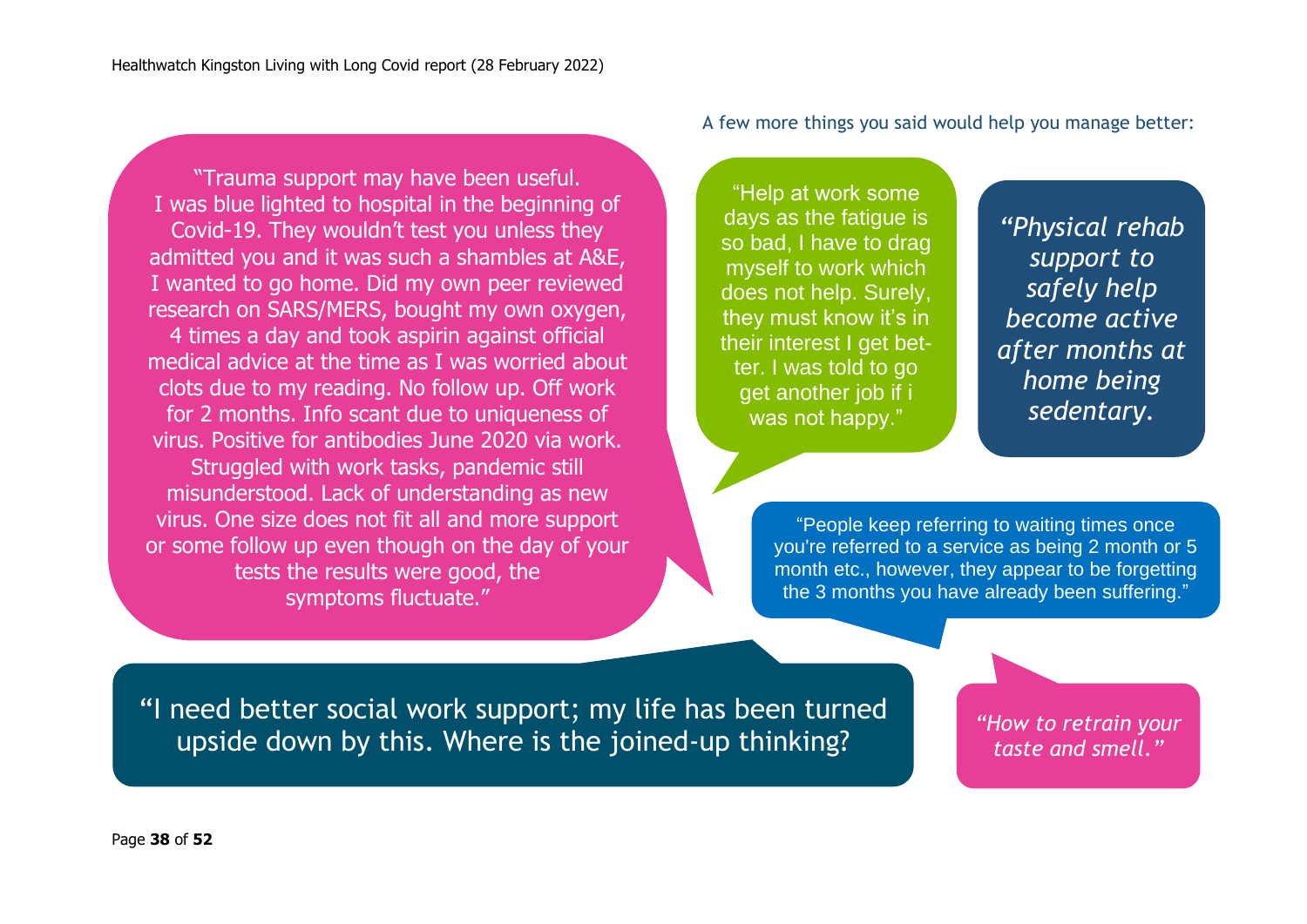# **8. In conclusion**

This survey has illustrated that the impact of Long Covid on our Kingston residents is challenging, debilitating and life changing for many, and also for the NHS, Kingston Council, voluntary and community organisations who are attempting to manage the needs of service users.

Service user views must remain integral to the process ahead in determining types and levels of provision for Kingston residents living with Long Covid, and in furthering any future projects aims and outcomes.

Given the detailed responses to this community engagement shared by people affected by Long Covid, and the medical and support service required to help people manage, multi-disciplinary teams and planning forums are necessary. More work is required to disentangle the complexity of Long Covid symptoms, the changes people experience and support needs as they recover.

GPs need to be well placed to engage with other providers in innovative ways such as collaborating with other specialist colleagues to deliver services in a range of settings. These innovations will require good local relationships, adequate resources, and access to specialist training.

Pressure on the NHS, with long waits for services across the healthcare system, will remain a serious challenge for the foreseeable future, and is unlikely to improve in the short term.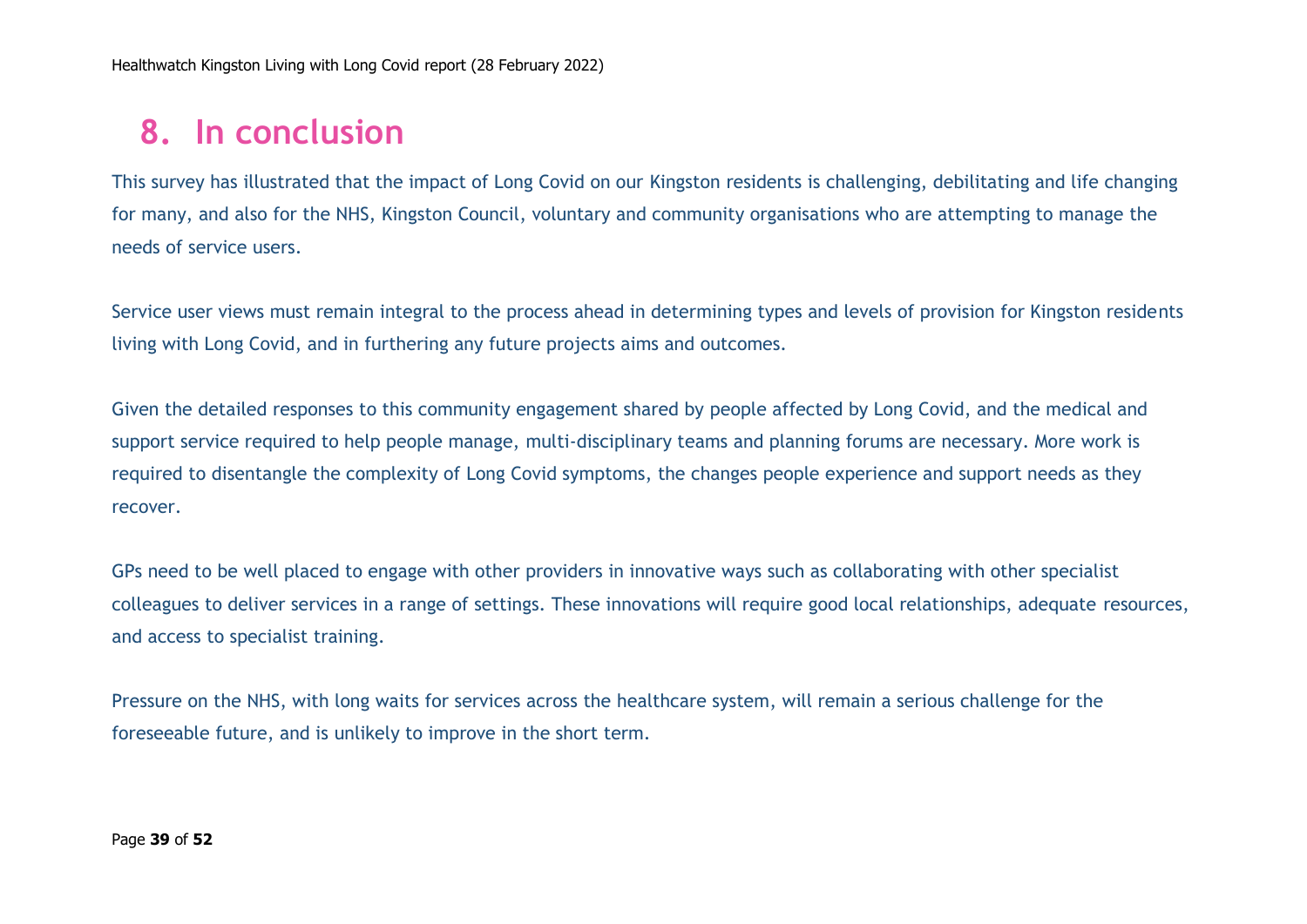Financial constraints coupled with a diminished workforce and overwhelming demand will lead to continuing struggles for patients, other service users, healthcare professionals and commissioners alike, and aiming to provide an appropriate level of care to meet the complexity of Long Covid will require services to develop considerable "know how" to navigate around the complexities, inflexibilities and the limitations of all the different funding streams and contracts. There is opportunity to support the required collaborative approach as the SW London Integrated Care System is established and transferrable lessons to be learned from Long Covid care management which may well benefit other approaches to care for longterm medical conditions.

Workforce issues may further challenge the process of developing appropriate and timely levels of provision, and confident commissioning will be required.

Active participation from service users and a solution focused outlook from all key partners and stakeholders will be required, putting the complex needs of patients and service users at the very heart of any service development. Without this cooperation and collaboration, it will be difficult to find a common enduring agreement and shared ownership of the challenges ahead, merely reluctant participation and limited support for the process.

Healthwatch Kingston welcomes the inclusive work being done by the Kingston and Richmond Post-Covid Steering Group in co-producing the aims for the Kingston and Richmond Long Covid service. Understanding the softer indicators, (such as the rich qualitative data within our 'Living with Long Covid' report) and listening carefully to the real and lived experience of those impacted by Long Covid will lead to the development of short, medium, and long-term service plans for the provision of care to people living with Long Covid.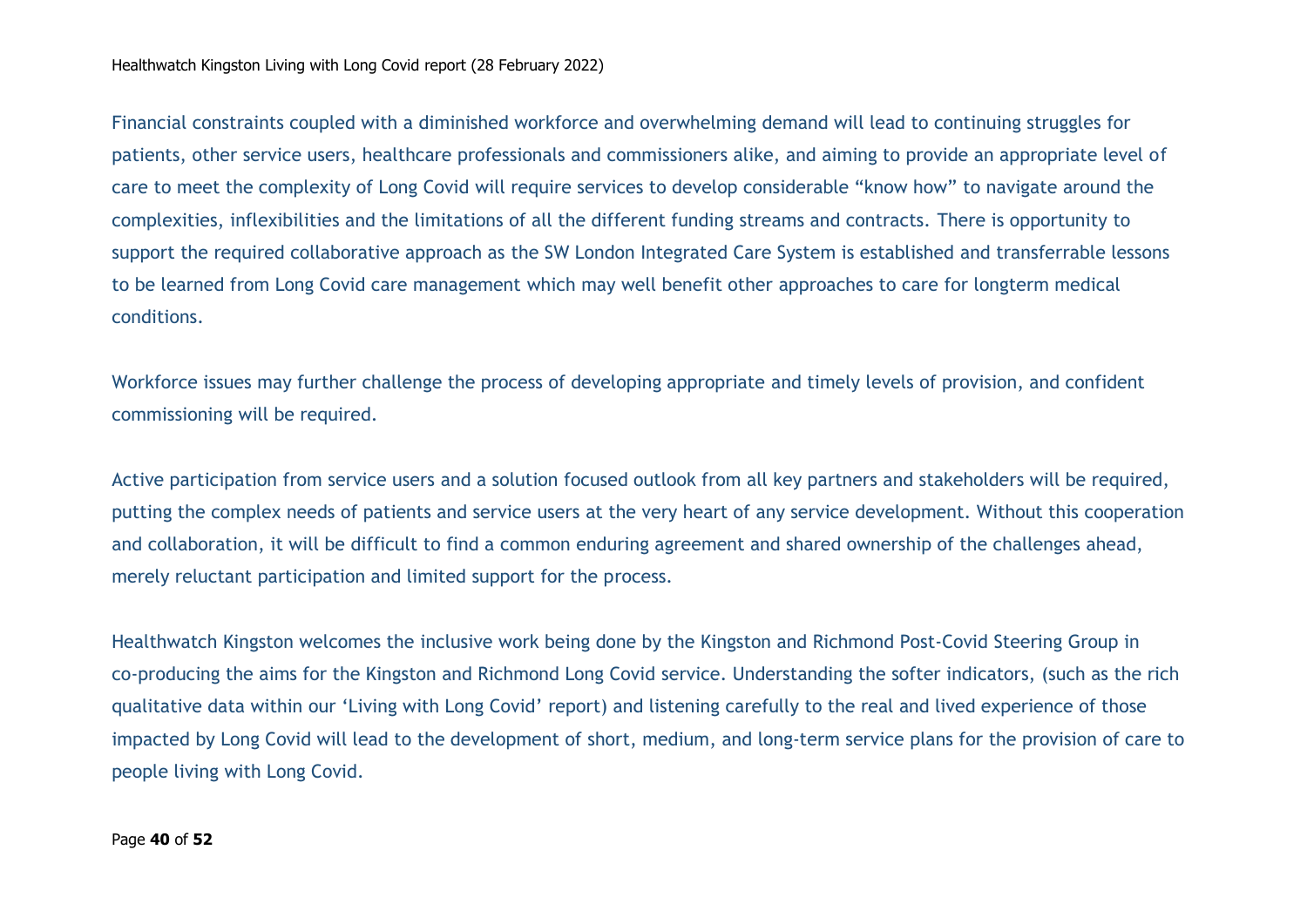# **9. Thank you and next steps!**

Healthwatch Kingston would like to thank everyone that has contributed to the production of this report, particularly our volunteers and other local people that have shared their experiences of living with Long Covid with us. Everything we say and do is informed by what local people tell us.

All Healthwatch Kingston reports are published on our [website.](http://www.healthwatchkingston.org.uk/) This report will be shared with the Kingston and Richmond, and also the SW London Post-Covid Steering Groups (we will produce a common themes report with other Healthwatch work in SW London), Healthwatch England, the Care Quality Commission, the Royal Borough of Kingston upon Thames, south west London Clinical Commissioning Group, Voluntary and Community sector and other stakeholders, such as: [Kingston University and Kingston and Cardiff University](https://www.kingston.ac.uk/research/research-showcase/research-case-studies/listen-long-covid/) researchers leading the 'LISTEN' project who have agreed to use our

findings to inform their work.

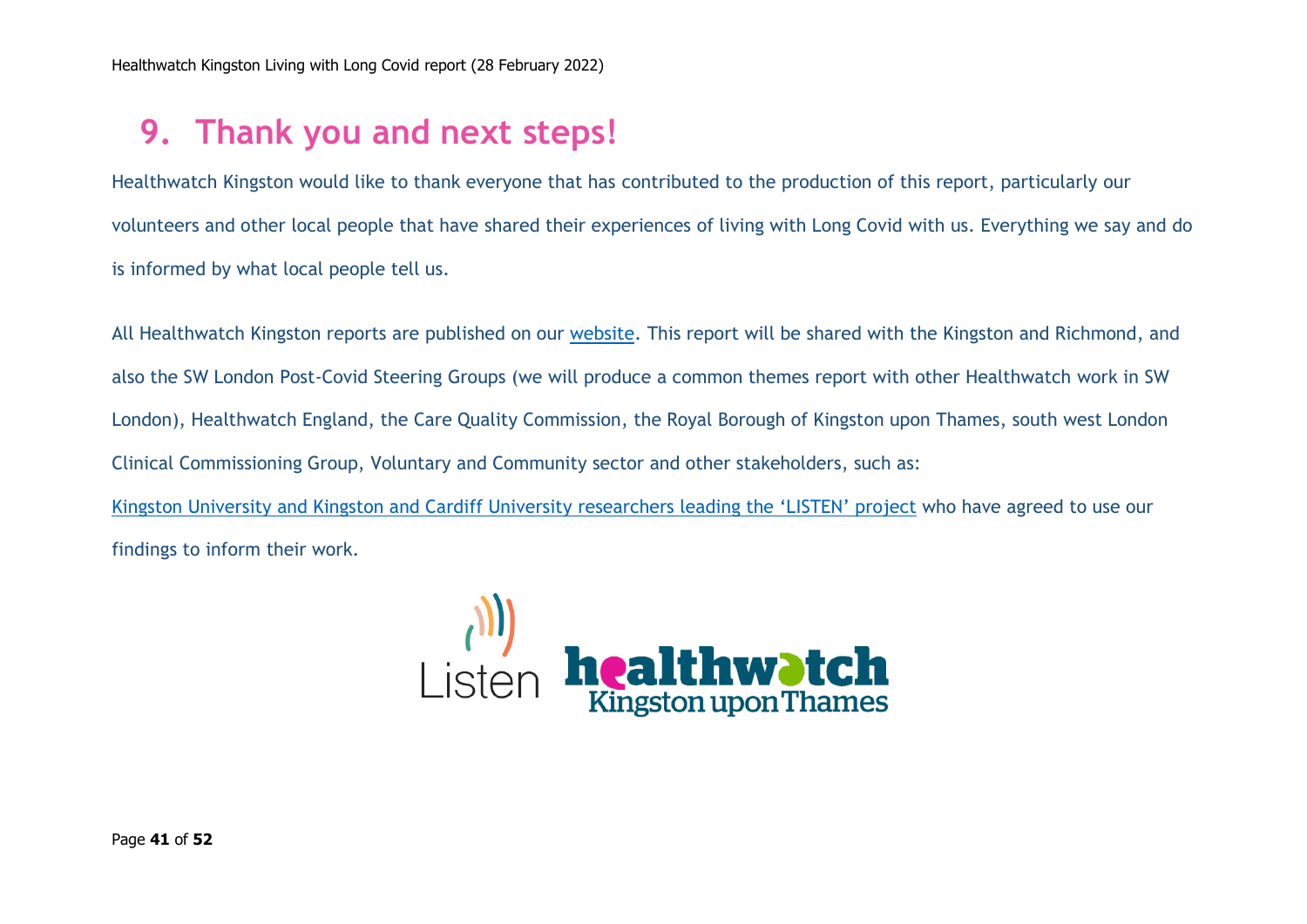LISTEN is a 2-year project recently funded by the National Institute of Health Research (NIHR) and aims to work in partnership with individuals living with Long Covid to design and evaluate a package of [self-management](https://www.nihr.ac.uk/news/196-million-awarded-to-new-research-studies-to-help-diagnose-and-treat-long-covid/28205) support personalised to their needs. If you are interested in any aspects of the LISTEN project, such as the advisory group, codesign groups, or the trial (that is starting spring 2022), please contact the LISTEN email and register your interest [listen@cardiff.ac.uk](mailto:listen@cardiff.ac.uk)

Healthwatch Kingston will also continue our work with the Kingston and Richmond Post-Covid Steering Group and contribute to the work of the Post-Covid-19 Proactive Case Finding Task and Finish Group with NHS England and NHS Improvement.

*"We would like to congratulate Healthwatch Kingston on a comprehensive and professional report looking at the impact of Long Covid on Kingston residents. The report provides data and insights which the Kingston and Richmond Post-Covid Steering Group will be able to use to inform the Aims of the Steering Group and the further development of local Long Covid Services. We look forward to continuing to work closely with Healthwatch Kingston in this area."*

Dr. Annette Pautz and Denise Madden,

on behalf of the Kingston and Richmond Post-Covid Steering Group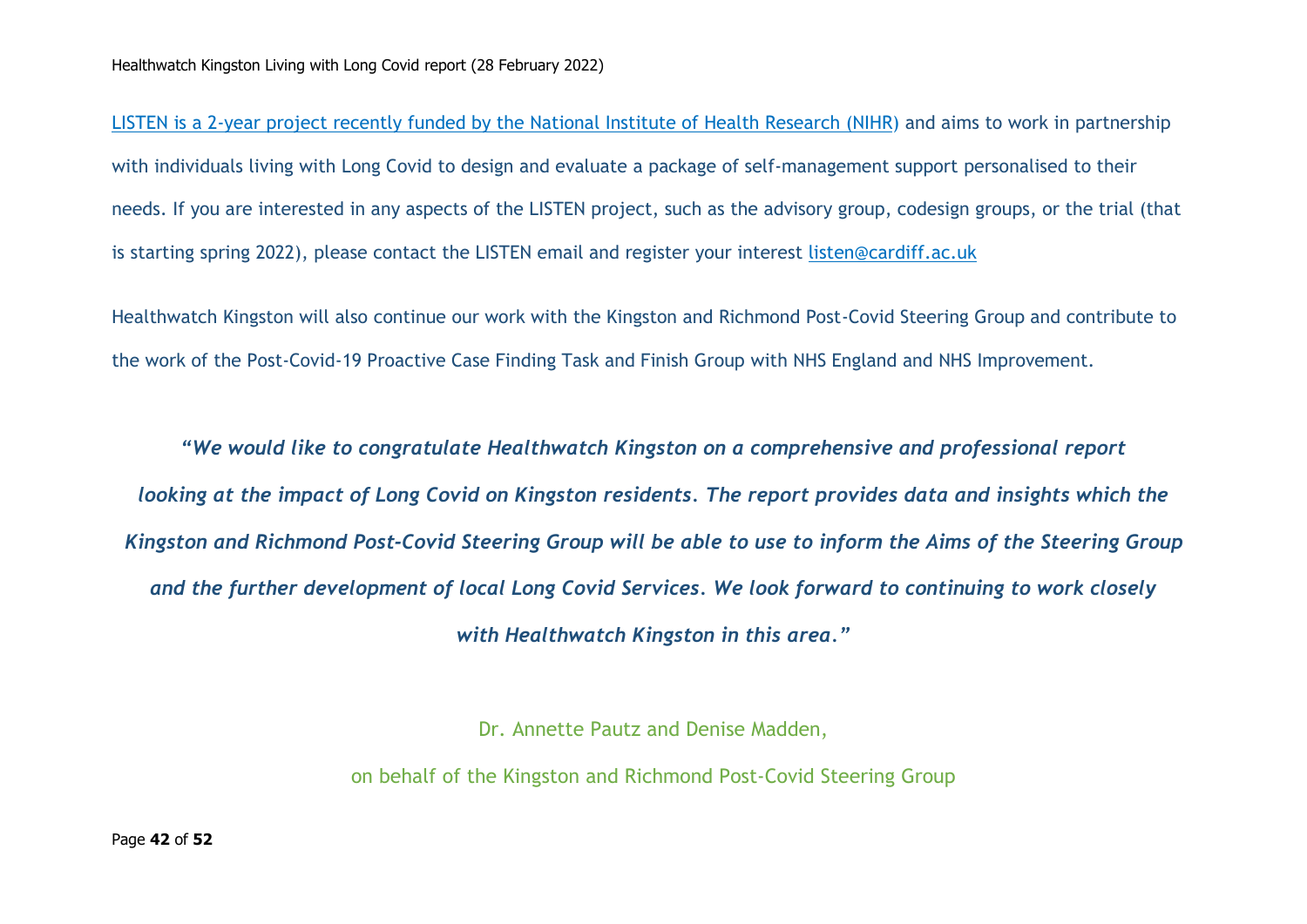# **Appendices**

Appendix A: Further resources used by Healthwatch Kingston while scoping and producing this report

- NHS Your Covid Recovery Your Covid [Recovery | Supporting your recovery after Covid-19](https://www.yourcovidrecovery.nhs.uk/)
- Facebook. Long Covid Support Group. [Long Covid Support Group | Facebook](https://www.facebook.com/groups/longcovid)
- Asthma UK and British Lung Foundation. Post-Covid hub. Post-Covid HUB [By Asthma UK and British Lung Foundation](https://www.post-covid.org.uk/)  [\(post-covid.org.uk\)](https://www.post-covid.org.uk/)
- Royal College of Occupational Therapists. How to conserve your energy: Practical advice for people during and after having Covid-19. [How to conserve your energy](https://www.rcot.co.uk/conserving-energy) – RCOT
- National Institute for Health and Care Excellence (NICE), Scottish Intercollegiate Guidelines Network (SIGN) and Royal College of General Practitioners (RCGP) [Covid-19 rapid guideline: managing the longterm effects of Covid-19](https://www.nice.org.uk/guidance/ng188/resources/covid19-rapid-guideline-managing-the-longterm-effects-of-covid19-pdf-51035515742) (published on 01.02.2022).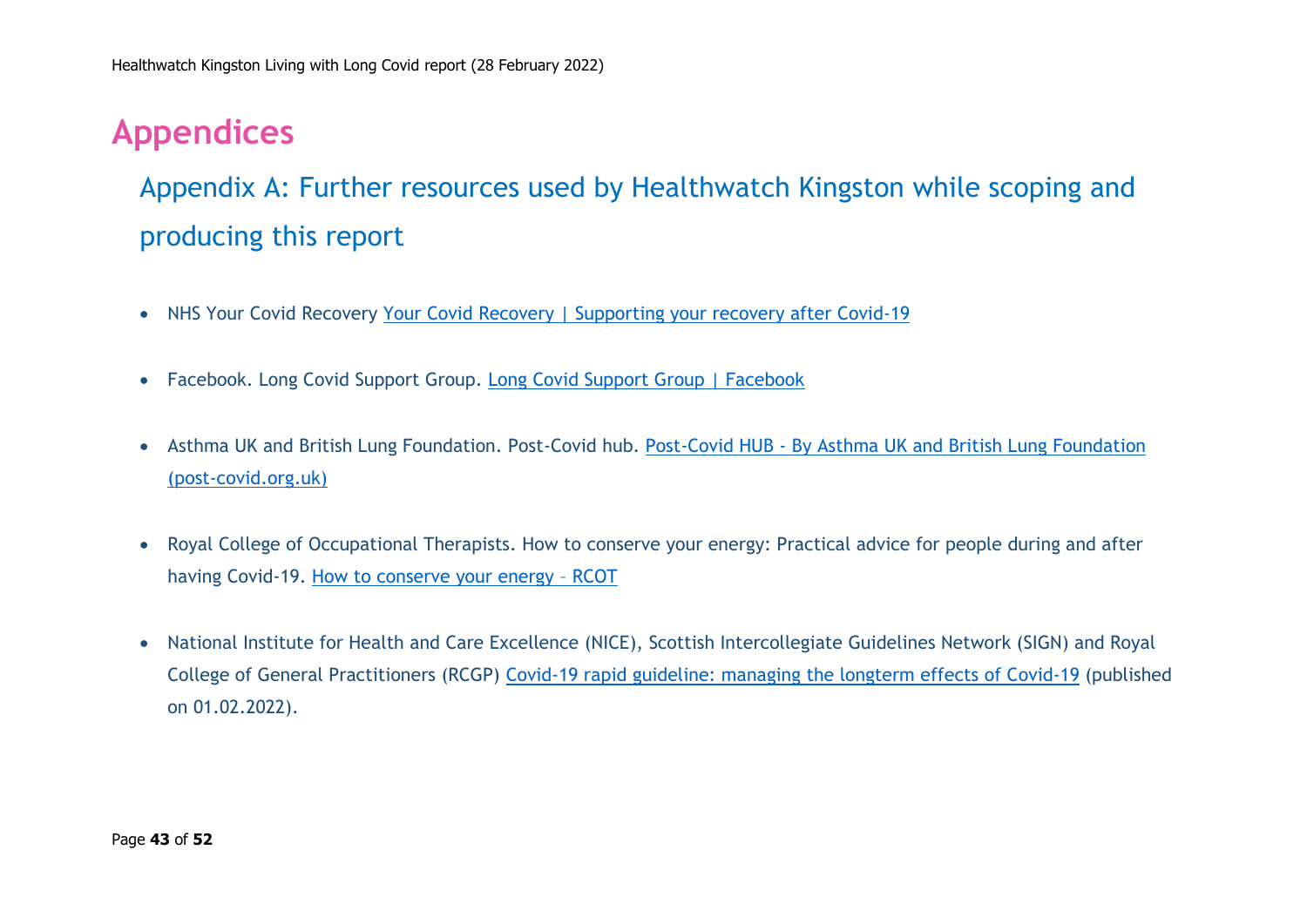# Appendix B: If you have been diagnosed with Long Covid, or waiting to be diagnosed, please tell us more about your experience?

| I have been diagnosed<br>with Long Covid | "I tested positive for Covid on 26 December 2020 and was bed ridden for 3 weeks but took another 6 months to get to<br>the point where I was able to return to work part time. I was diagnosed by my GP with Long Covid and was referred to<br>the Epsom and St Helier Hospitals Chronic Fatigue Clinic."                                                                                                                                                                                                                                                                                                                                                                                                       |
|------------------------------------------|-----------------------------------------------------------------------------------------------------------------------------------------------------------------------------------------------------------------------------------------------------------------------------------------------------------------------------------------------------------------------------------------------------------------------------------------------------------------------------------------------------------------------------------------------------------------------------------------------------------------------------------------------------------------------------------------------------------------|
|                                          | "Periodic shortness of breath, memory problems fatigue thigh muscle pain. Had Covid March 2020, sick for<br>approximately 3.5 weeks then. Just wiped out. Symptoms improved after second vaccine May 2021 although still<br>having some symptoms."                                                                                                                                                                                                                                                                                                                                                                                                                                                              |
|                                          | "I was diagnosed with Long Covid based on symptoms, as I couldn't get a test when I first got sick in April 2020. I was<br>given the diagnosis in June 2020."                                                                                                                                                                                                                                                                                                                                                                                                                                                                                                                                                   |
|                                          | "I have had continuous overwhelming fatigue, breathlessness, brain fog, change in taste and smell, trouble sleeping.<br>My GP and various consultants have all said that I have Long Covid. I know I have Long Covid. It has affected my lungs,<br>heart, brain, gut, kidneys as far as I know."                                                                                                                                                                                                                                                                                                                                                                                                                |
|                                          | "Chest x-rays and blood tests revealed nothing abnormal. Telephone assessment by Long Covid clinic at Kingston<br>Hospital. Referred to online Active Breathing Course. Symptoms are relatively mild, day to day is fine but unable to<br>exercise above certain intensity as become breathless / tight chested. Improving slowly, month by month."                                                                                                                                                                                                                                                                                                                                                             |
|                                          | "I had severe problems with asthma during and following Covid requiring 8 weeks of oral steroids, changes and<br>increases in asthma medication. Since Covid in January, I have been experiencing migraines every few days - having<br>never had them before. They have been very debilitating and necessitated a lot of time off work due to the exhaustion,<br>pain, and nausea. Interestingly, a consultant prescribed magnesium and Vitamin B daily supplements and since taking<br>them I have not had a migraine. I have an underlying gastro condition and since Covid have been in a bad flare up<br>requiring weekly day unit visits at Kingston Hospital. My mental health has been a real struggle." |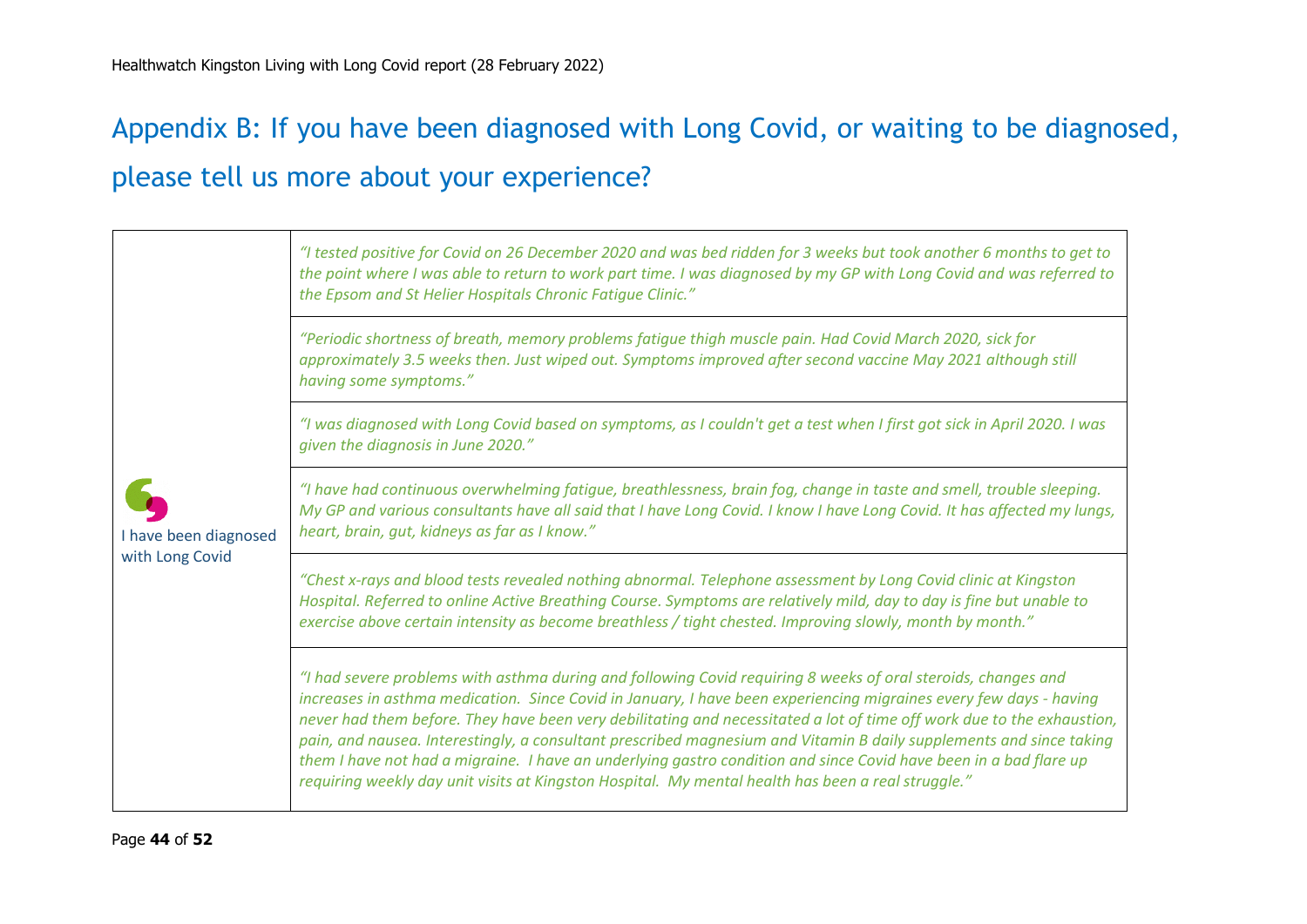| I have been diagnosed<br>with Long Covid | "I caught Covid in March 2020. At the time, getting a test was near impossible but my husband bought 2 for us. I was<br>day 12 of symptoms and mine came back negative but my husband was on day 5 and his was positive. Since then, I<br>have suffered with extreme fatigue, brain fog, change to my taste and I kept getting infections (tooth with removal,<br>sinus, fingers). It was until January 2021 when I was being prescribed course number 10 of antibiotics that my GP said<br>it could be Long Covid and sent me for blood tests. I was then told I'd be referred to a Long Covid Clinic and got a chest<br>scan and ECG in March 2021 but since then have not heard anything else (they did say the wait would be long, but I<br>had not expected this length of time. I have been part of a Long Covid rehab programme with Nuffield health which<br>has been great." |
|------------------------------------------|---------------------------------------------------------------------------------------------------------------------------------------------------------------------------------------------------------------------------------------------------------------------------------------------------------------------------------------------------------------------------------------------------------------------------------------------------------------------------------------------------------------------------------------------------------------------------------------------------------------------------------------------------------------------------------------------------------------------------------------------------------------------------------------------------------------------------------------------------------------------------------------|
|                                          | "I got Covid in Spring 2020. I thought I was better and then experienced really bad respiratory issues. Waking up in the<br>night gasping for air and having to take an inhaler, not being able to sleep without vapour rub on my chest and having<br>to sleep sitting up. I would get tired from the shortest walk and had to sleep lots but found sleeping really hard due to<br>not being able to sleep lying down. Doctors did lots of tests and could see my lungs were very inflamed. At first I was<br>told it was anxiety but then they linked it to Covid."                                                                                                                                                                                                                                                                                                                  |
|                                          | "I was diagnosed during a telephone consultation. Told I could be on a waiting list for over 6 months, so I said I'd<br>hopefully get better by then and not to bother putting me on the list."                                                                                                                                                                                                                                                                                                                                                                                                                                                                                                                                                                                                                                                                                       |
|                                          | "GP and Respiratory Physician confirmed Long Covid."                                                                                                                                                                                                                                                                                                                                                                                                                                                                                                                                                                                                                                                                                                                                                                                                                                  |
|                                          | "Persistent breathlessness and fatigue. Increased asthma symptoms. Have had to go to the doctors for 16 appoint-<br>ments since I had Covid in January 2021, I asked my GP to refer me for Long Covid support once it was 12 weeks post<br>Covid as clearly my symptoms were persisting."                                                                                                                                                                                                                                                                                                                                                                                                                                                                                                                                                                                             |
|                                          | "I had to wait over a year to get an appointment in a Long Covid management clinic which was a waste of time as<br>everyone else had Covid in the second wave. One doctor said to me when I was sent to hospital because they thought I<br>had blood clots on my lungs it's a mystery to me as to what you are doing here and what makes you think you have<br>had Covid."                                                                                                                                                                                                                                                                                                                                                                                                                                                                                                            |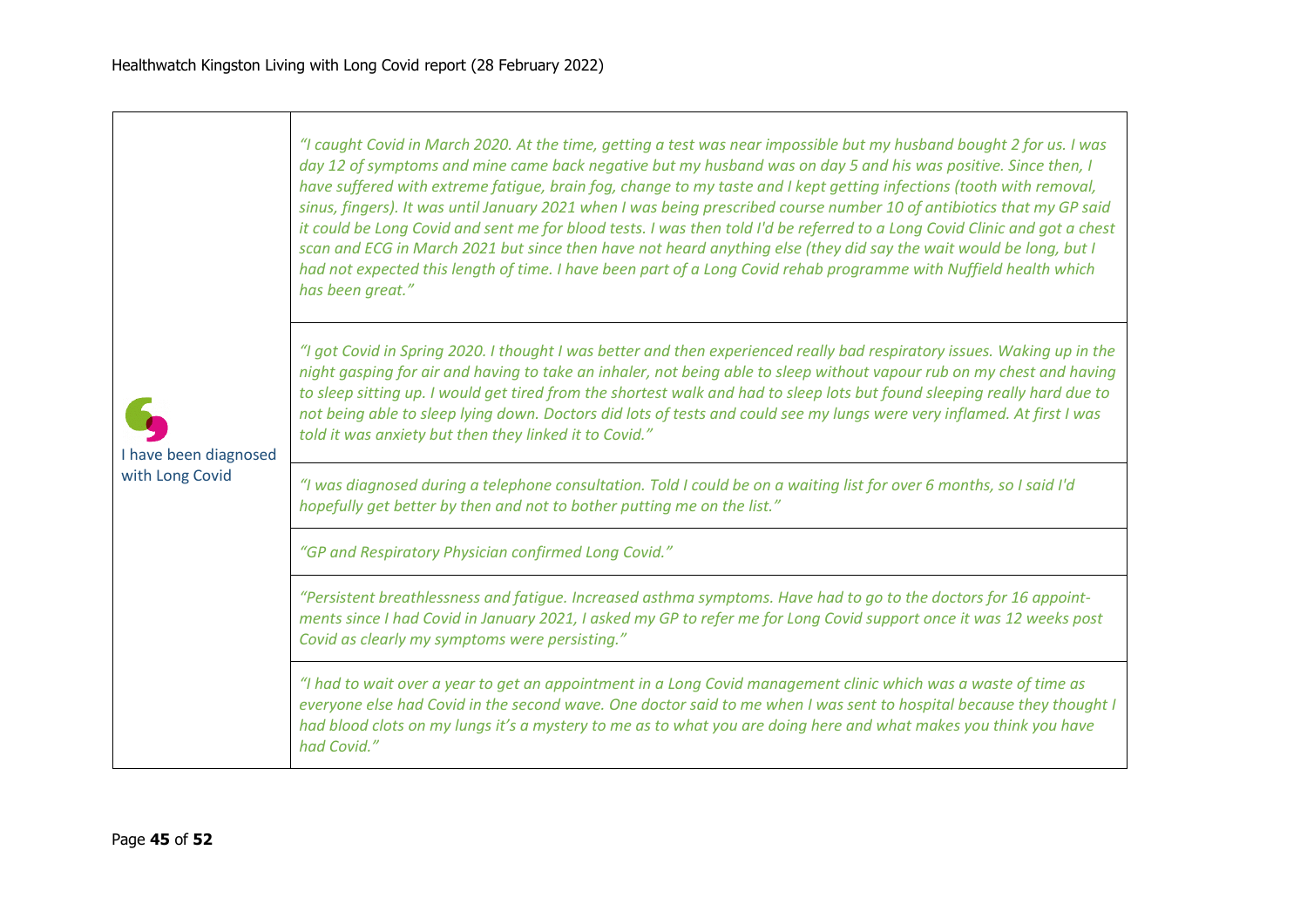| Have symptoms but<br>not yet been<br>diagnosed | "After suffering with Covid in the summer and many of my symptoms not improving I called the GP. After a 30min wait<br>to talk to the receptionist all appointments were taken. When I explained my symptoms and told them I thought I may<br>have Long Covid they found me an appointment later that afternoon. The Doctor was very helpful and immediately<br>referred me to the hospital for further investigation. Blood tests, chest x-rays and are going to investigate my<br>palpitations."                                                                                                                                             |
|------------------------------------------------|------------------------------------------------------------------------------------------------------------------------------------------------------------------------------------------------------------------------------------------------------------------------------------------------------------------------------------------------------------------------------------------------------------------------------------------------------------------------------------------------------------------------------------------------------------------------------------------------------------------------------------------------|
|                                                | "I had Covid in April 2020 and lost my sense of taste and smell on Day 3. I still do not have full taste and smell."                                                                                                                                                                                                                                                                                                                                                                                                                                                                                                                           |
|                                                | "My 13-year-old daughter prior to catching Covid has been fit and healthy, but now she's constantly feeling unwell,<br>the GP has just told her to take vitamins and has dismissed any potential of Long Covid."                                                                                                                                                                                                                                                                                                                                                                                                                               |
|                                                | "My young niece works as a fitness instructor and since having Covid is now constantly fatigued and the GP requested<br>a blood test, which led to her being put on vitamin supplements."                                                                                                                                                                                                                                                                                                                                                                                                                                                      |
|                                                | "Awaiting diagnosis from GP, awaiting blood and x-ray results and follow up with GP. I am experiencing chest pain,<br>shortness of breath and extreme tiredness. I experienced brain fog for 3-4 months after testing positive and felt like I<br>had forgotten things I once knew how to do, especially at work, however this has improved a bit. I struggle to get to<br>sleep with chest pain. I am exhausted and found myself sleeping a lot and falling asleep during the daytime which is<br>unusual for me (pre-Covid)."                                                                                                                |
|                                                | "I have been suffering with Long Covid since March 2020. Have never been officially diagnosed with LC but have been<br>treated under the banner of 'suspected' Covid. Testing was not available in March 2020 in the local community."                                                                                                                                                                                                                                                                                                                                                                                                         |
|                                                | "2 months or more tired and lethargic, heart pain, breathing oxygen issue, muscles aching, brain fog."                                                                                                                                                                                                                                                                                                                                                                                                                                                                                                                                         |
|                                                | "With no treatments being available from the outset, experiencing the tidal wave of frightening and unexplainable<br>symptoms, alongside not being able to breathe properly, or function normally, and having relentless chest pains was<br>traumatising. With blood tests that kept coming back normal, PCR tests not being available in the community and by<br>the time antibody tests became available I was already 4 months into Long Covid so received a negative result. All of<br>this made validation impossible, and discrimination became an issue because the early Long Covid clinics required<br>proof of a positive PCR test." |

 $\overline{\phantom{0}}$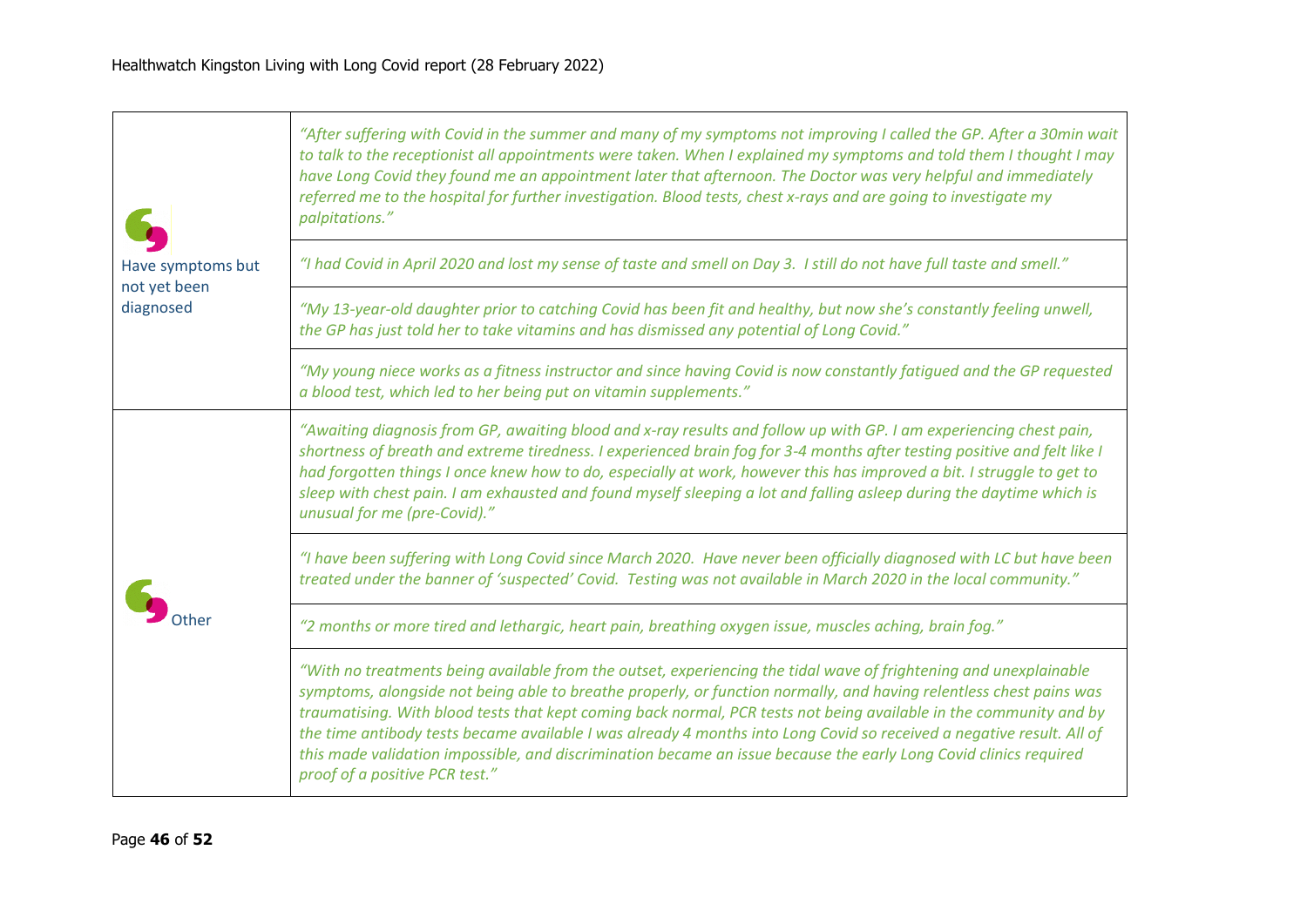### Appendix C: Healthwatch Kingston Living with Long Covid survey

**About our survey:**

Long Covid is defined as signs and symptoms that continue for more than 12 weeks and develop following an infection consistent with Covid-19. You may experience Long Covid even if you were not acutely ill in the first place. Common symptoms include breathlessness, brain fog and fatigue. Not everyone with Long Covid, particularly those who were ill early in the pandemic, will have been tested for Covid-19.

If you have been experiencing the symptoms of Long Covid (also known as Post-Covid Syndrome), whether or not you tested positive for Covid-19, then please share your experience by completing the survey.

Your feedback will help us to understand what support is needed for people living with Long Covid and will be used to produce a report to inform the relevant organisations of what you have been experiencing, and recommend how they can design services and support to better meet your needs.

We will provide an independent, anonymised report of our findings to service providers and commissioners of NHS and social care.

If you have any questions about this survey or wish to give us more information about your situation, please contact us at info@healthwatchkingston.org.uk or by phone: 020 33261255, please leave a message with your contact email/phone number, and one of our team will get back to you.

Healthwatch Kingston is the local champion for health and social care services working with, but independently of, the NHS and Kingston Council.

Thank you for taking part in this survey.

Page **47** of **52**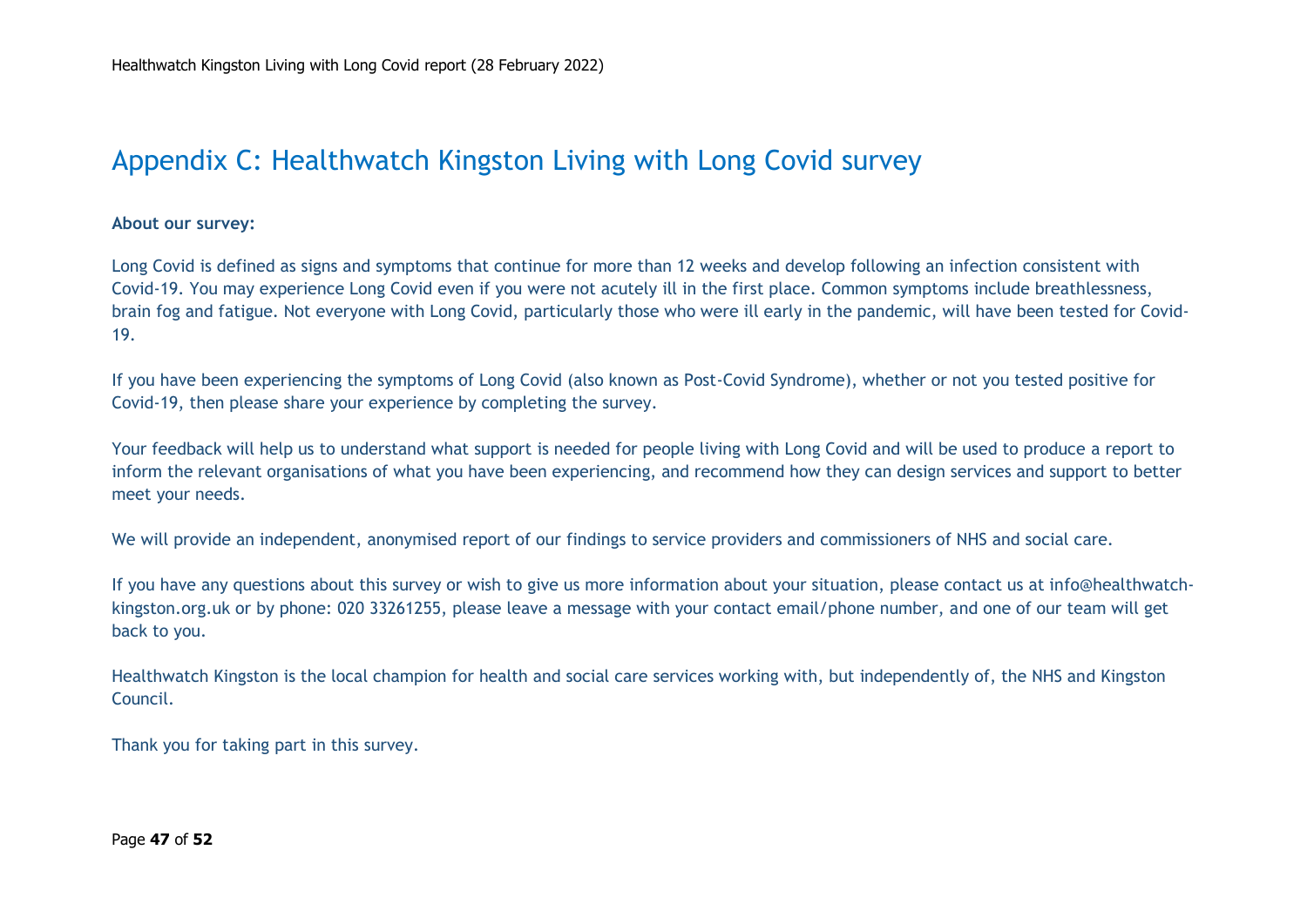#### **Personal Experience**

- *\* 1. Which borough do you live in?*
- $\Box$  Kingston
- $\Box$  Croydon
- $\Box$  Merton
- $\Box$  Richmond
- $\Box$  Sutton
- $\Box$  Wandsworth
- $\Box$  Other (please specify)
- *2. Who is completing this survey?*
- $\Box$  I am completing this survey for myself
- $\Box$  I am completing this survey on behalf of someone else (please answer the remaining questions on behalf of the person)
- $\Box$  Other (please specify)

3. Did you have a disability or long-term health condition before the Covid-19 pandemic? (We are asking this question to understand if *this may have impacted on the Long Covid support that you received, or otherwise).*

- $\Box$  Yes physical or mobility impairment
- Yes Sensory impairment
- $\Box$  Yes Learning disability or difficulties
- $\Box$  Yes Mental health condition
- $\Box$  Yes Long term condition
- $\Box$  No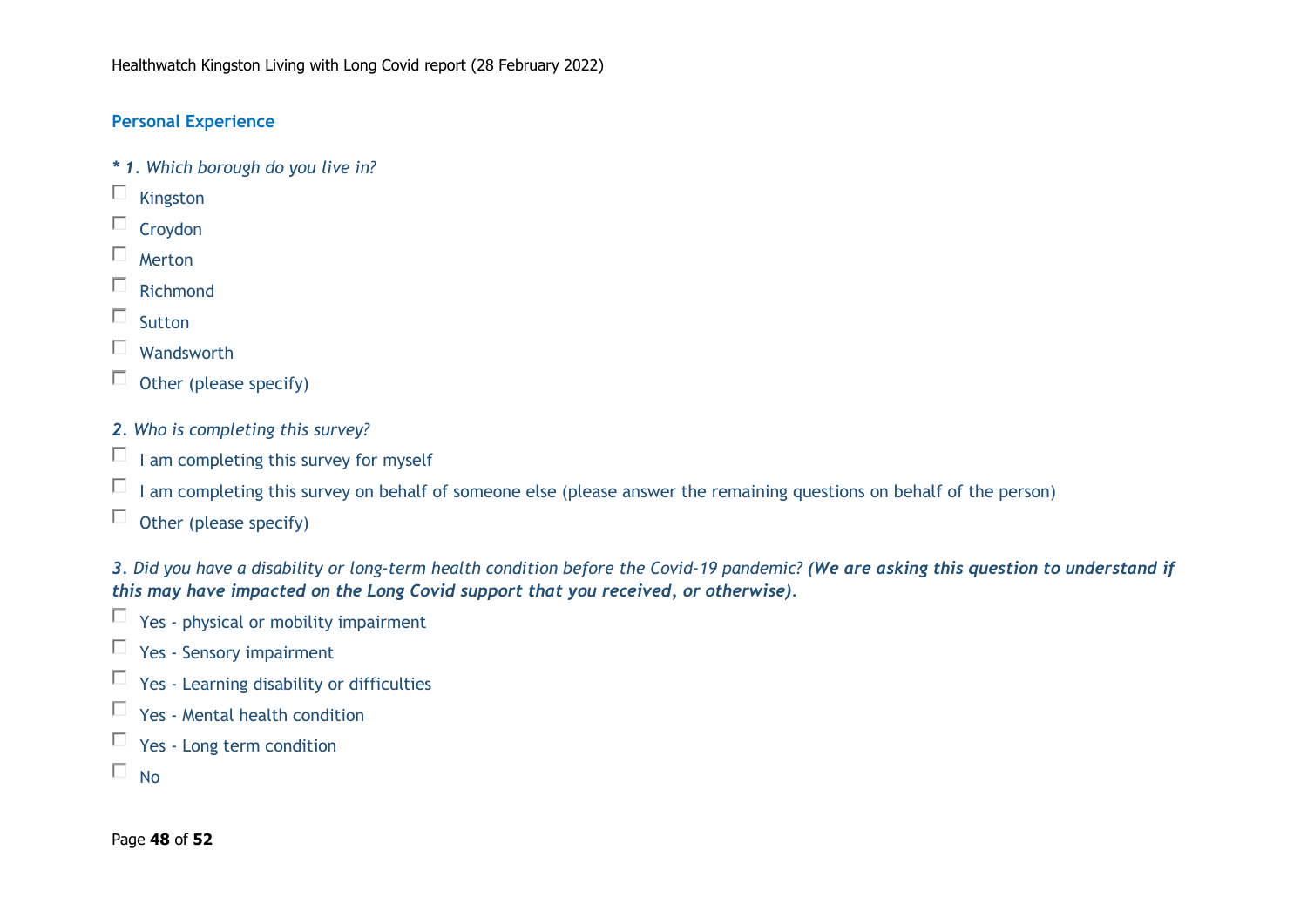$\Box$  Prefer not to say

 $\Box$  Unsure

 $\Box$  Other (please specify)

4. Not everyone who has Long Covid will have been diagnosed with either Covid-19 or Long Covid. We still want to hear from you either way. We want to know what it's like getting diagnosed and whether having a diagnosis makes a difference to your experience. *Which of the following best describes you?*

 $\Box$  I have been diagnosed with Long Covid

 $\Box$  I am experiencing/have previously experienced Long Covid symptoms but not yet been diagnosed

 $\Box$  Other

If you have been diagnosed with Long Covid, or waiting to be diagnosed, please tell us more about your experience.

5. Before being diagnosed with Long Covid or experiencing symptoms, did you receive a positive Covid-19 test result?

 $\Box$  Yes

 $\Box$  No

If yes, please can you tell us how your positive result was confirmed? (E.g. by a GP, at hospital, home test kit etc.).

*6. For how long have you been experiencing/did you experience Long Covid symptoms?*

 $\Box$  1 month

- $\Box$  3 months
- $\Box$  6 months
- $\Box$  9 months
- $\Box$  12 months
- $\Box$  Over a year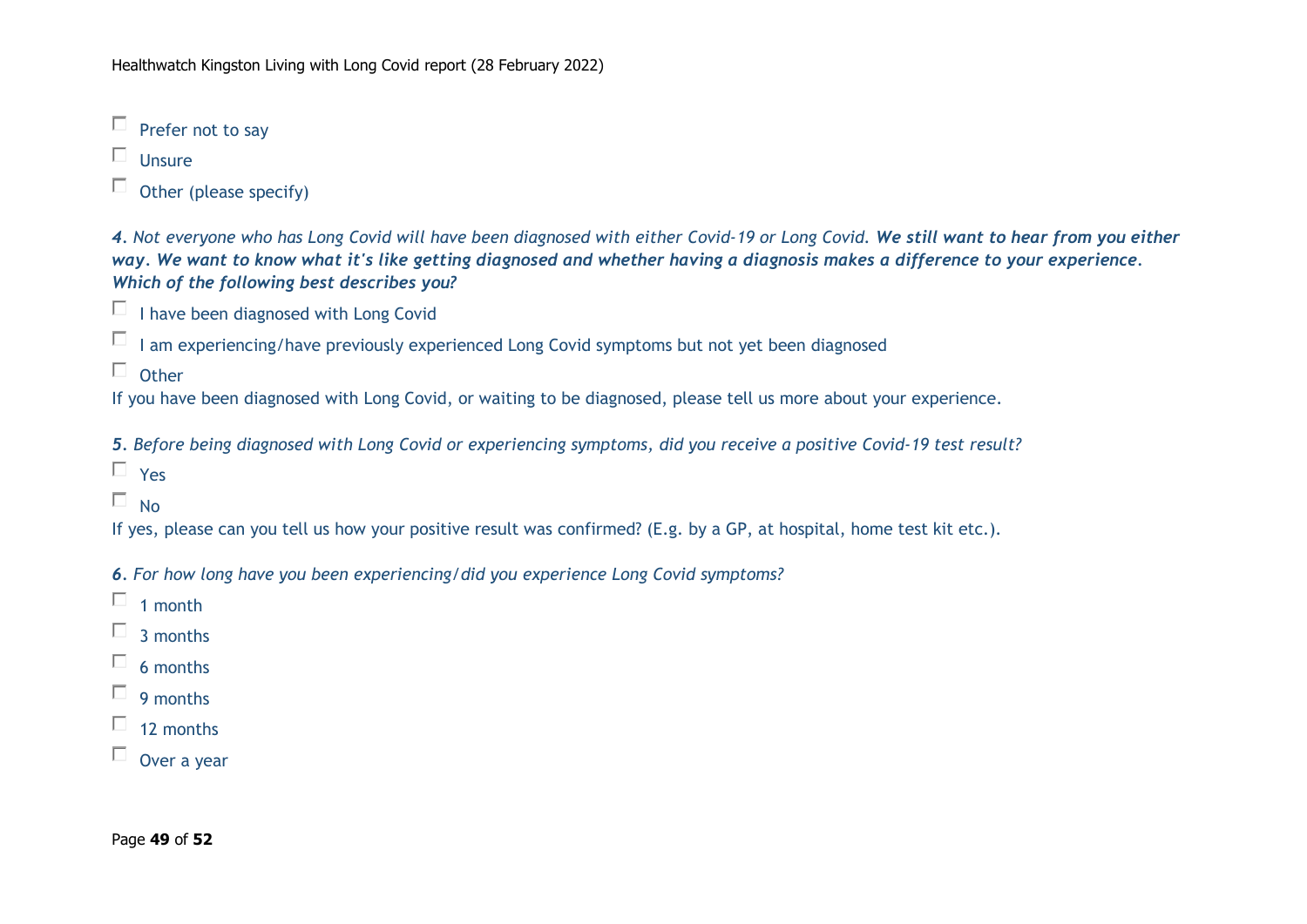*7. What are the main symptoms you have experienced or are still experiencing?*

- *8. How have your symptoms changed since you started experiencing them?*
- *9. Has living with Long Covid had an effect on your life?*

Tell us what it has been like and how it has affected you, your quality of life, relationships, wellbeing, your ability to work, com*plete caring and parental roles and anything else.*

10. Has living with Long Covid impacted your Mental Health? If yes, please tell us more about the effects this has had on your life?

#### **Support Accessed**

*11. Have you been in touch with your GP or a hospital about your support needs? If yes, which one, and what support have they provided/referred you to?*

*12. What type of other community support have you received and was it satisfactory?*

*13. If you have been diagnosed with Long Covid, how long have you had to wait before receiving support, after your first referral?*

- $\Box$  Less than 2 weeks
- □ Between 2 weeks and 1 month
- $\Box$  Between 1 month and 2 months
- $\Box$  More than 2 months
- $\Box$  Unsure
- $\Box$  I have not been diagnosed with Long Covid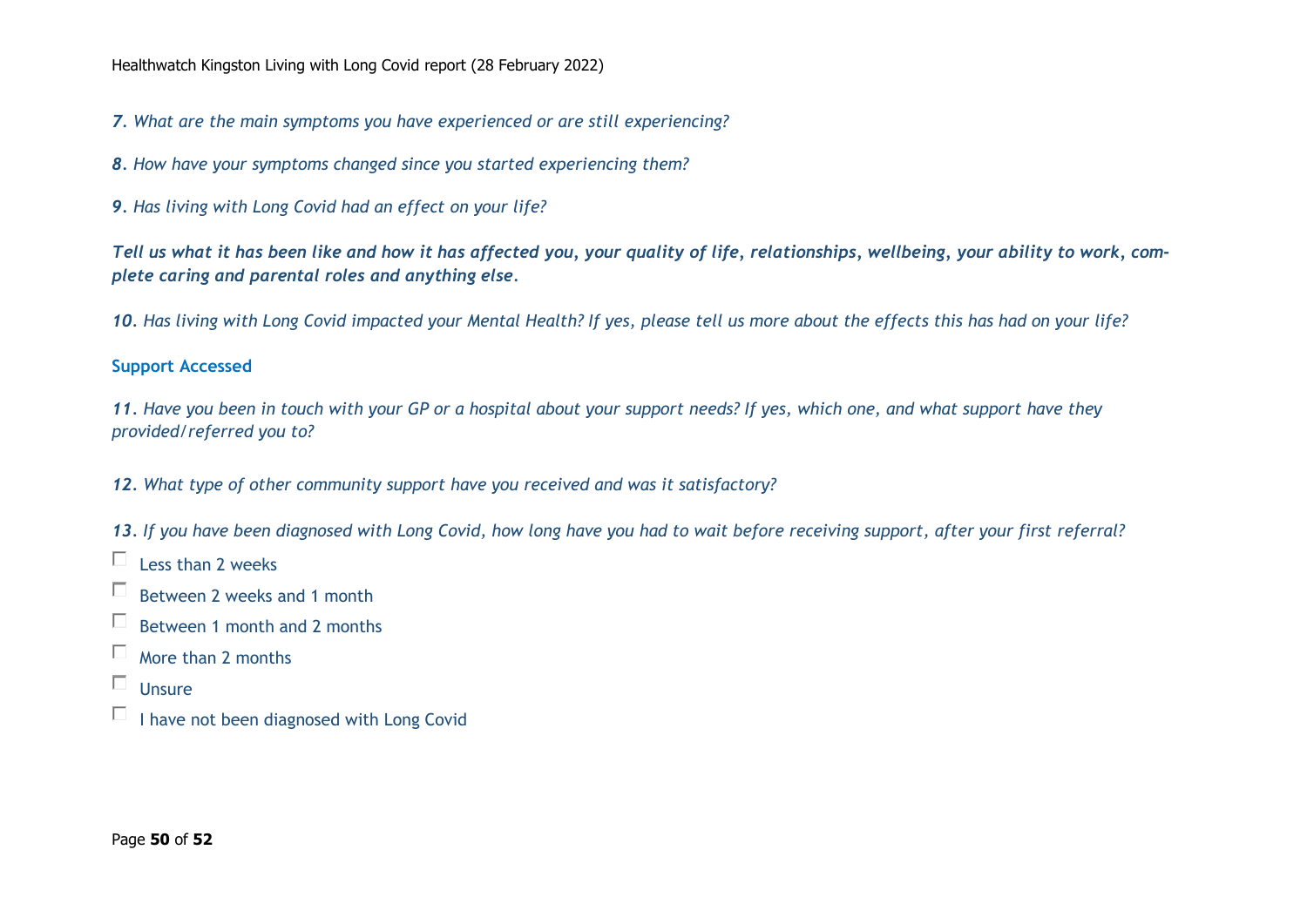*14. If you have accessed support, please tell us if and how this has made a difference to your health?*

*15. Do you have anything more to tell us about any support you have accessed?*

*16. Is there any other support that you're not currently getting that you think would help you? Tell us what support you think would help.*

*17. Is there anything else you would like to share with us or that we should have asked you?*